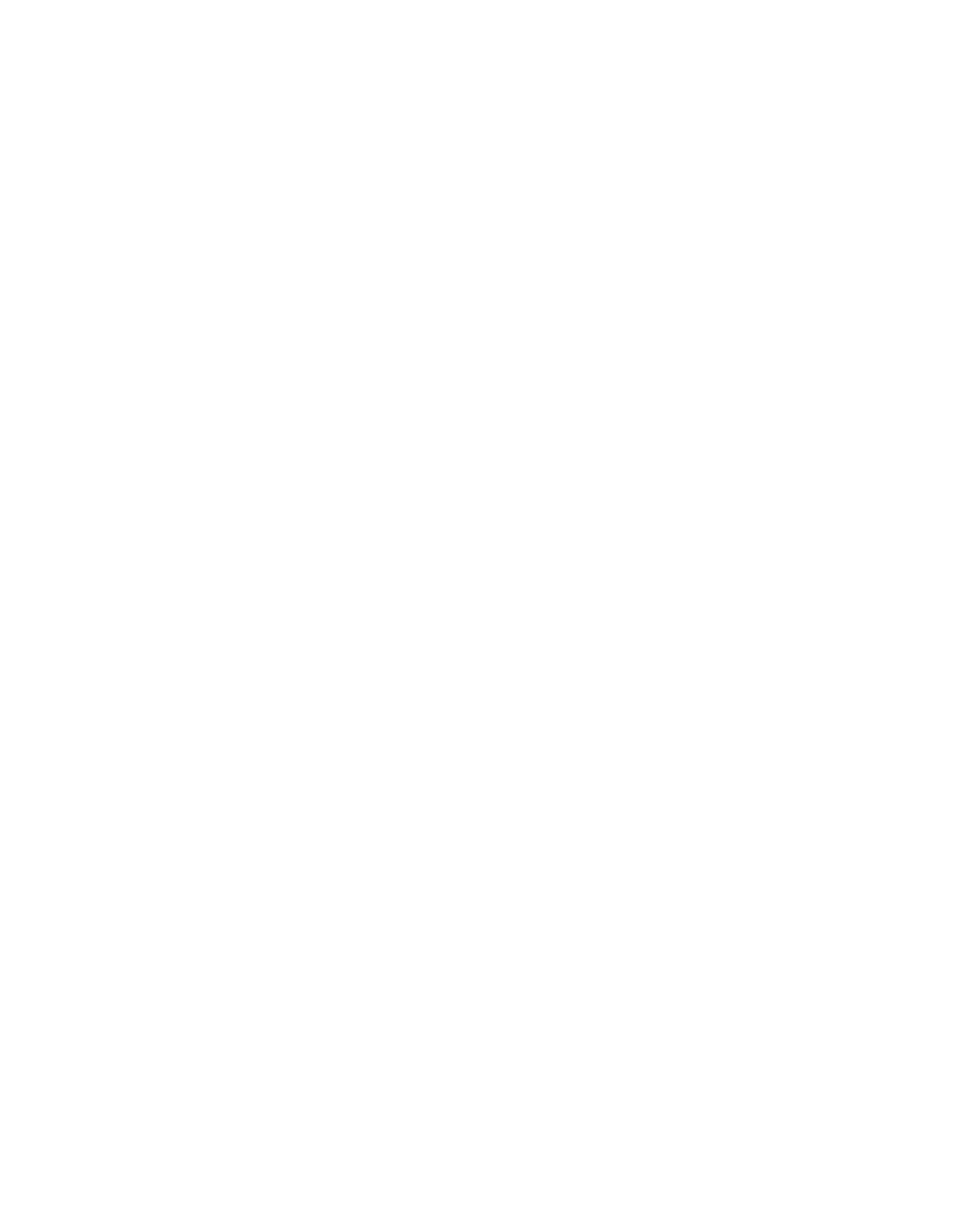# **Contents**

| 1. |       |                                                                               |  |
|----|-------|-------------------------------------------------------------------------------|--|
|    | 1.1   |                                                                               |  |
|    | 1.2   |                                                                               |  |
|    | 1.3   |                                                                               |  |
|    | 1.3.1 |                                                                               |  |
|    | 1.3.2 |                                                                               |  |
|    | 1.3.3 |                                                                               |  |
|    | 1.3.4 |                                                                               |  |
|    | 1.3.5 |                                                                               |  |
|    | 1.4   |                                                                               |  |
| 2. |       |                                                                               |  |
|    | 2.1   |                                                                               |  |
|    | 2.1.1 | Estimated Commercial Ex-Vessel Revenue and Recreational Effort Impacts of the |  |
|    | 2.1.2 |                                                                               |  |
|    | 2.2   |                                                                               |  |
|    | 2.2.1 | Estimated Commercial Vessel Net Revenue Impacts of the Alternatives 2-9       |  |
|    | 2.3   |                                                                               |  |
|    | 2.3.1 |                                                                               |  |
|    | 2.3.2 |                                                                               |  |
|    | 2.3.3 |                                                                               |  |
|    | 2.3.4 |                                                                               |  |
|    | 2.3.5 |                                                                               |  |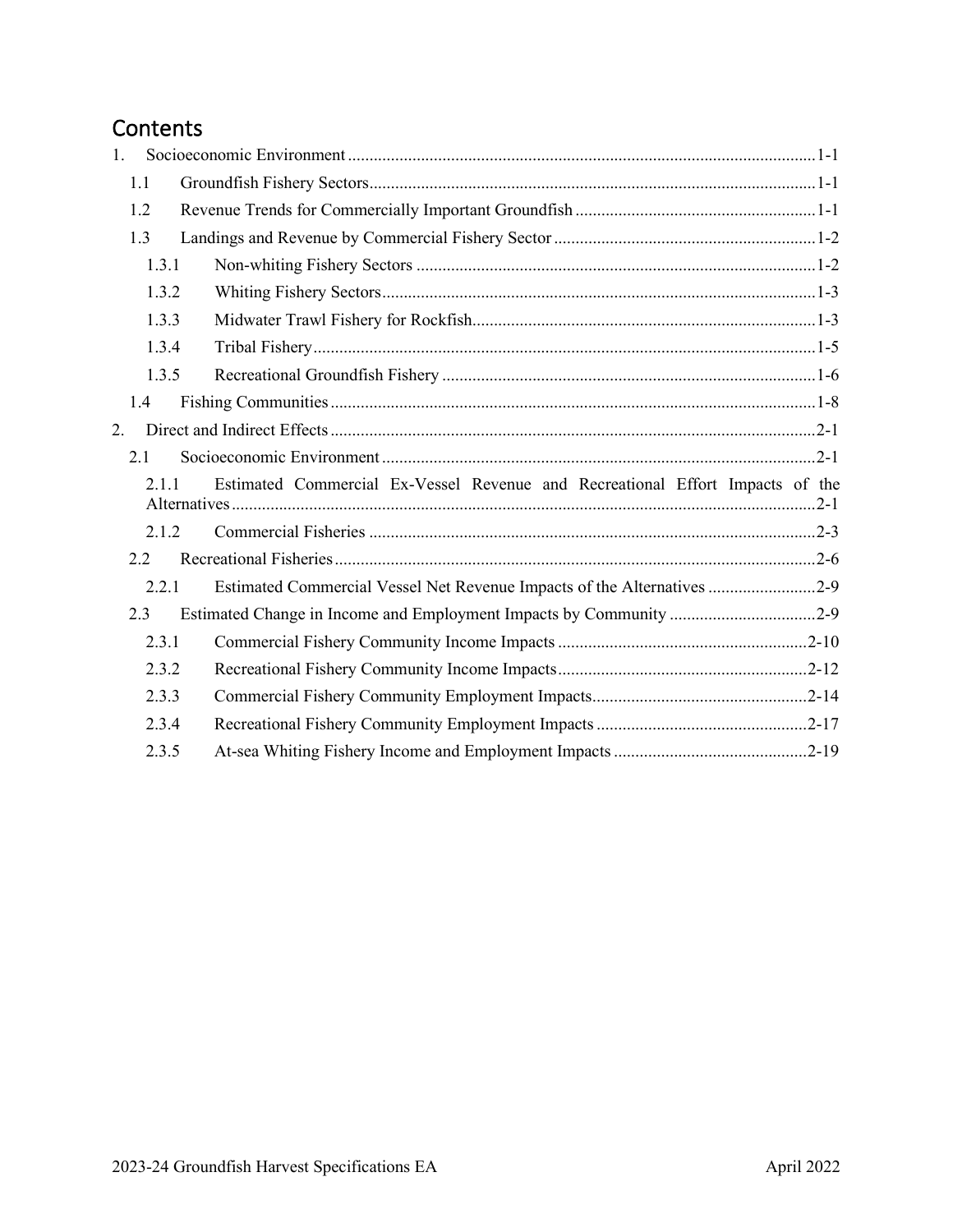# List of Tables

| Table 1-1. Average annual inflation adjusted ex-vessel revenue, \$1,000s by groundfish species. (Source:        |
|-----------------------------------------------------------------------------------------------------------------|
|                                                                                                                 |
| Table 1-2. Non-whiting groundfish ex-vessel revenue in inflation-adjusted \$1,000s, by non-whiting              |
|                                                                                                                 |
| Table 1-3. Pacific whiting catch, mt, by whiting commercial fishery sectors, 2013-2021. (Source:                |
|                                                                                                                 |
| Table 1-4. Landings (mt), inflation adjusted ex-vessel revenue, and number of vessels making landings of        |
| pelagic rockfish (chilipepper, widow, and yellowtail rockfish) with midwater trawl gear, 2012-2021.             |
|                                                                                                                 |
| Table 1-5. Treaty non-whiting groundfish ex-vessel revenue for hook-and-line and trawl gear (from               |
| groundfish only) 2013-2021, in inflation-adjusted \$1,000s. (Source: Groundfish SAFE Table 13b and              |
|                                                                                                                 |
| Table 1-6. Total coastwide recreational angler trips by type and mode, annual averages during 2012-2020.        |
|                                                                                                                 |
| Table 1-7. 2012-2020 average annual bottomfish plus Pacific halibut marine angler boat trips (private and       |
|                                                                                                                 |
| Table 1-8. Total ex-vessel revenue (inflation-adjusted \$1,000s) from groundfish landings, 2013-2021, by        |
| IOPAC port group and fishery sector. (Port groups have been aggregated to avoid disclosing confidential         |
|                                                                                                                 |
|                                                                                                                 |
| Table 1-9. Annual ex-vessel revenue (inflation-adjusted \$1,000s) from non-whiting IFQ groundfish               |
| Table 2-1. Range of options modeled for the non-nearshore, nearshore, and recreational fisheries 2-2            |
|                                                                                                                 |
| Table 2-2. Estimated ex-vessel revenues by groundfish harvest sector under the Alternatives (\$million).2-<br>4 |
| Table 2-3. Change in groundfish ex-vessel revenues from Baseline by groundfish harvest sector under the         |
|                                                                                                                 |
|                                                                                                                 |
|                                                                                                                 |
| Table 2-4. Change in groundfish ex-vessel revenues from Baseline by groundfish harvest sector under the         |
|                                                                                                                 |
| Table 2-5. Estimated Recreational Effort (halibut+bottomfish) under Baseline and the Alternatives               |
|                                                                                                                 |
| Table 2-6. Estimated change from Baseline Recreational Effort (halibut+bottomfish) under the Alternatives       |
|                                                                                                                 |
| Table 2-7. Estimated change from Baseline Recreational Effort (halibut+bottomfish) under the Alternatives       |
|                                                                                                                 |
| Table 2-9. Commercial fishery income impacts under Baseline and the Alternatives by community group             |
|                                                                                                                 |
| Table 2-10. Change in commercial fishery income impacts (from Baseline) under the Alternatives by               |
|                                                                                                                 |
| Table 2-11. Change in commercial fishery income impacts (from Baseline) under the Alternatives by               |
|                                                                                                                 |
| Table 2-12. Recreational fishery income impacts under Baseline and the Alternatives by community group          |
|                                                                                                                 |
| Table 2-13. Change in recreational fishery income impacts from Baseline under the Alternatives by               |
|                                                                                                                 |
| Table 2-14. Change in recreational fishery income impacts from Baseline under the Alternatives by               |
|                                                                                                                 |
| Table 2-15. Commercial fishery employment impacts under Baseline and the Alternatives by community              |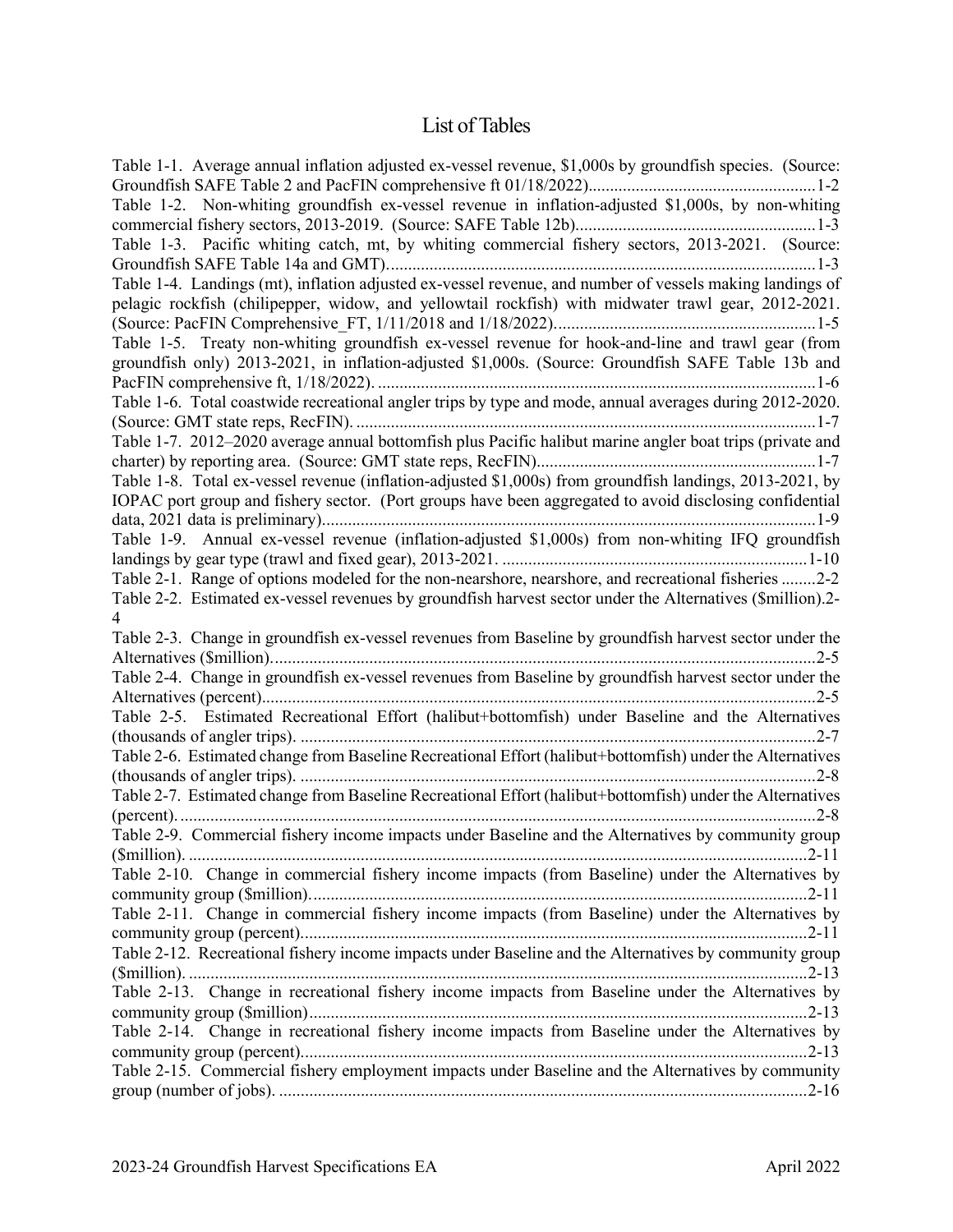| Table 2-16. Change in commercial fishery employment impacts from Baseline under the Alternatives by    |
|--------------------------------------------------------------------------------------------------------|
|                                                                                                        |
| Table 2-17. Change in commercial fishery employment impacts from Baseline under the Alternatives by    |
|                                                                                                        |
| Table 2-18. Recreational fishery employment impacts under Baseline and the Alternatives by community   |
|                                                                                                        |
| Table 2-19. Change in recreational fishery employment impacts from Baseline under the Alternatives by  |
|                                                                                                        |
| Table 2-20. Change in recreational fishery employment impacts from Baseline under the Alternatives by  |
|                                                                                                        |
| Table 2-21. Estimated total ex-vessel revenue equivalent, income and employment impacts under baseline |
| and the alternatives for At-sea whiting sectors: Non-Tribal (Motherships, Catcher vessels and Catcher- |
|                                                                                                        |
|                                                                                                        |

# List of Figures

| Figure 1-1. Inflation adjusted ex-vessel revenue (\$1,000s) from landings of pelagic rockfish (widow,       |
|-------------------------------------------------------------------------------------------------------------|
| yellowtail, chilipepper), by midwater trawl gear in the non-whiting groundfish trawl sector, 1981-2021.     |
| Landings from 2004 to 2009 excluded due to data confidentiality requirements. Landings from 1994-2021       |
| are from the non-whiting trawl sector and EFPs. Data for 2021 should be considered preliminary. (Source:    |
|                                                                                                             |
| Figure 1-2. Total bottom fish plus Pacific halibut marine angler boat trips (private and charter) by state, |
|                                                                                                             |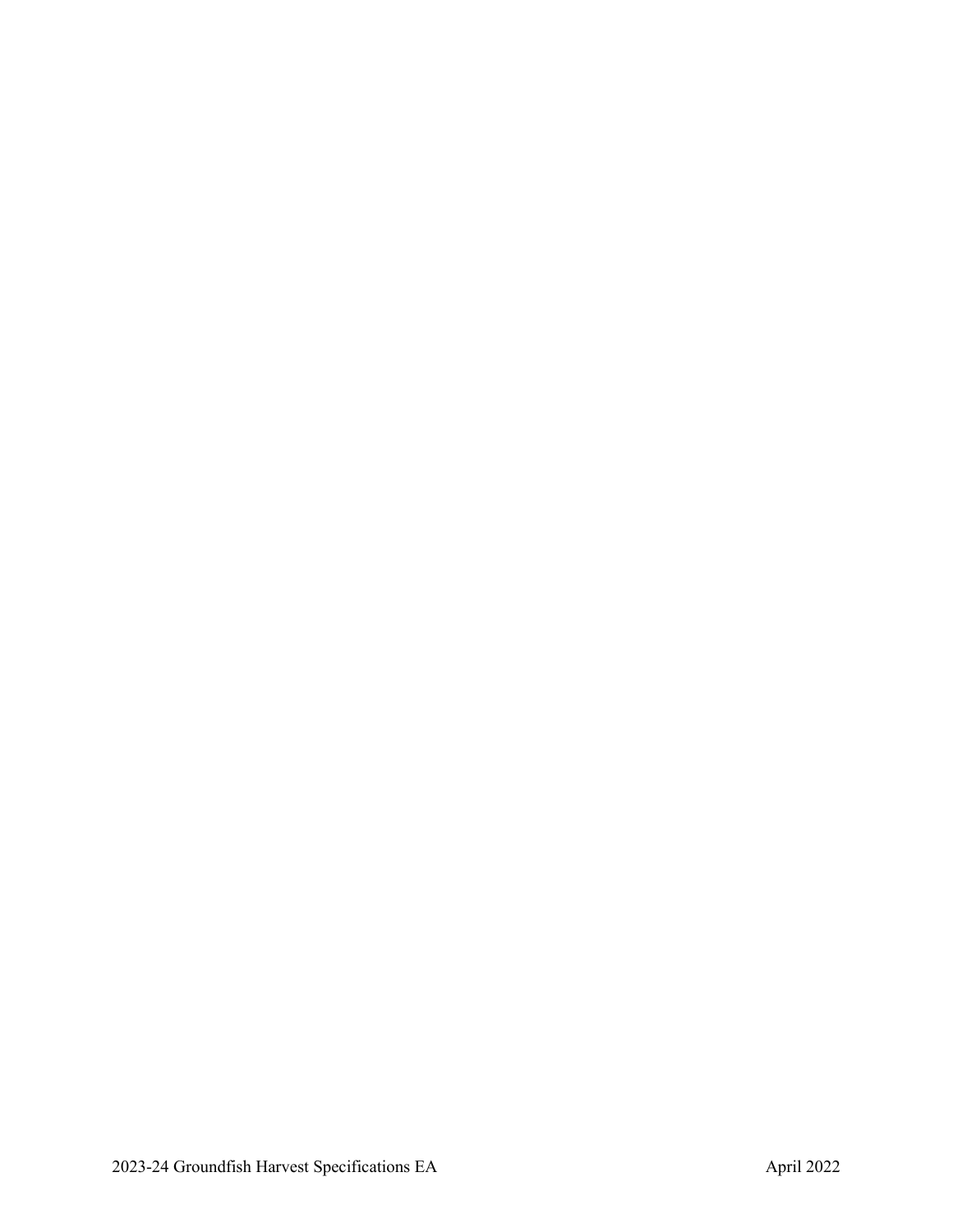# <span id="page-6-0"></span>**1. Socioeconomic Environment**

Previous EISs, EAs, decision documents, section 3.2 in the 2015 EIS for the biennial harvest specifications and management measures, and the [Groundfish SAFE](https://www.pcouncil.org/documents/2022/03/f-3-attachment-2-draft-status-of-the-pacific-coast-groundfish-fishery-stock-assessment-and-fishery-evaluation-electronic-only.pdf/) (PFMC 2022) present detailed characterizations of the Pacific coast groundfish fishery. That information is incorporated by reference and updated here.

# <span id="page-6-1"></span>*1.1 Groundfish Fishery Sectors*

The commercial groundfish fishery comprises the following fishery sectors:

- **Pacific whiting trawl** is composed of at-sea and shoreside fisheries (the latter of which is a segment of the IFQ fishery, described below). The at-sea sector is subdivided between mothership processing vessels accepting fish from catcher boats, and catcher-processor vessels. The shoreside fishery delivers to processing plants on land; with Westport, Washington; and Astoria and Newport, Oregon being the principal ports receiving shoreside whiting landings.
- **Non-whiting trawl/shorebased IFQ** catches a variety of other species, although sablefish and some rockfish and flatfish are the main revenue earners. Beginning in 2011 this fishery has been managed under an IFQ program. This fishery is now usually referred to as "shorebased IFQ," because an important feature of this management program is a relaxation on allowed gear types used by these permitted vessels. As a result, landings of sablefish by gear types other than trawl have emerged as an important part of the revenue earned by permitted vessels in this sector. In addition, a midwater trawl that targets nonwhiting species, such as widow and yellowtail rockfish has redeveloped.
- **Fixed gear (longline and pot) fisheries** are divided **into** limited entry (LE) and open access (OA) portions from a regulatory standpoint**.** The fixed gear fisheries are also split into a "non-nearshore" sector—primarily targeting sablefish—and a "nearshore" sector targeting various nearshore groundfish species.
- **Incidental OA fisheries** include a number of non-groundfish fisheries that take groundfish incidentally and have been characterized as groundfish incidental OA for the purpose of management and data presentation**.** In aggregate they account for a very small proportion of groundfish landings and revenue.

# <span id="page-6-2"></span>*1.2 Revenue Trends for Commercially Important Groundfish*

Although the PCGFMP includes many species, relatively few account for most of the revenue. For the period covered by [Table 1-1,](#page-7-2) 2003-2021, the top three species groups ranked by revenue [sablefish, Pacific whiting (hake), and Dover sole] accounted for 71 percent of total inflation adjusted groundfish ex-vessel revenue. Adding in the next two most important species groups, Rockfish not elsewhere identified (NEI) and petrale sole, accounts for another 16 percent of total inflation adjusted groundfish ex-vessel revenue during the 2003-2021 period. Data during the 2011-2012 biennial period show the highest average annual inflation-adjusted landings revenue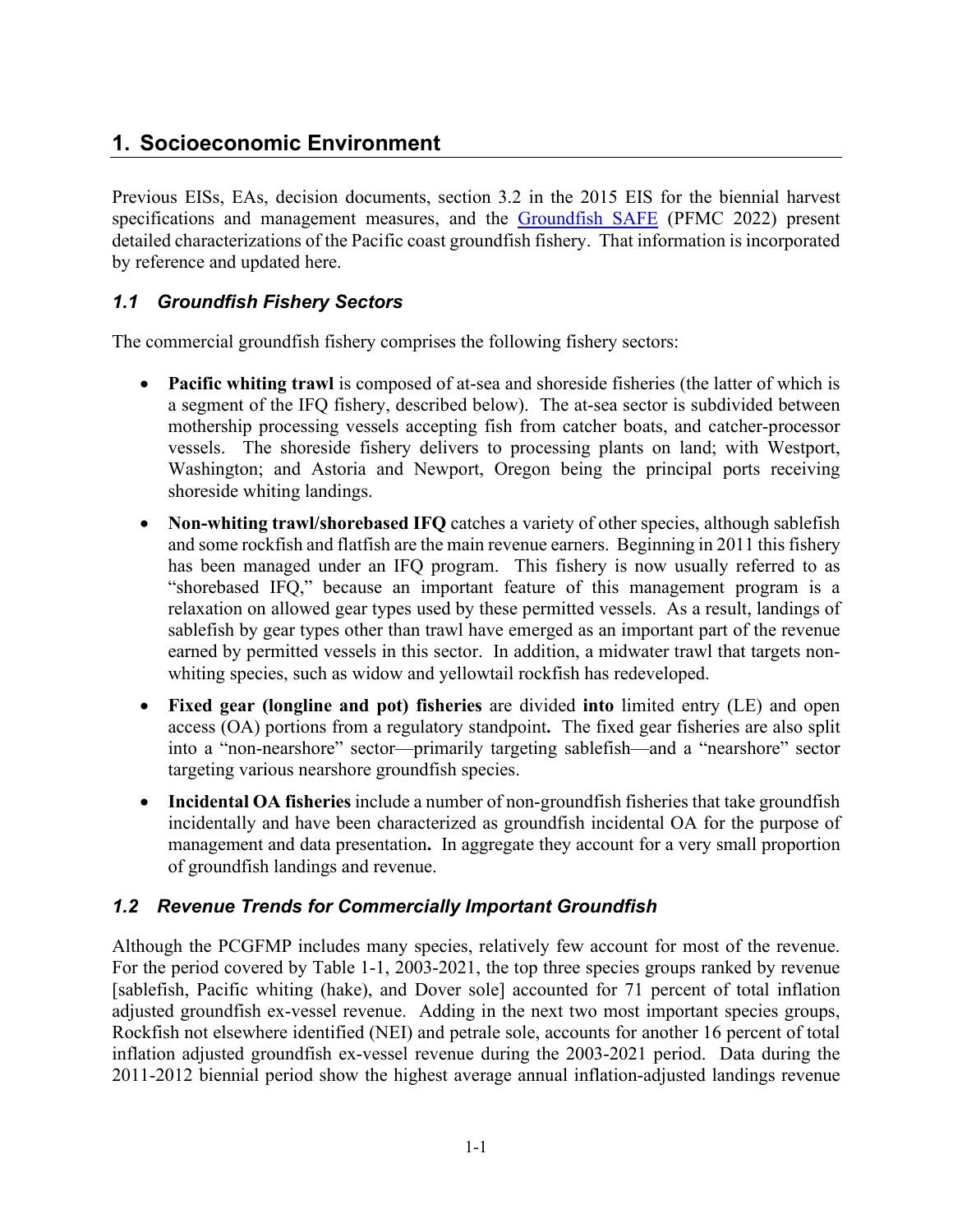over the period shown. Revenues from Pacific whiting and Rockfish NEI have been particularly strong in the more recent years shown.

|                      | 2003-2010 |         | 2011-2012 |         | 2013-2014 |         |  |
|----------------------|-----------|---------|-----------|---------|-----------|---------|--|
|                      | Revenue   | Percent | Revenue   | Percent | Revenue   | Percent |  |
| <b>Sablefish</b>     | \$39,232  | 41%     | \$49,726  | 44%     | \$27,608  | 29%     |  |
| P. Whiting           | \$17,337  | 18%     | \$29,962  | 26%     | \$32,545  | 34%     |  |
| <b>Dover Sole</b>    | \$10,904  | 11%     | \$9,324   | 8%      | \$8,931   | 9%      |  |
| Rockfish NEI*        | \$6,403   | 7%      | \$7,414   | 7%      | \$7,226   | 8%      |  |
| <b>Petrale Sole</b>  | \$7,372   | 8%      | \$4,401   | 4%      | \$7,670   | 8%      |  |
| <b>Thornyheads</b>   | \$6,145   | 6%      | \$5,293   | 5%      | \$5,064   | $5\%$   |  |
| Roundfish NEI*       | \$3,260   | $3\%$   | \$3,495   | 3%      | \$3,110   | $3\%$   |  |
| <b>Flatfish NEI*</b> | \$3,485   | 4%      | \$2,003   | 2%      | \$1,810   | $2\%$   |  |
| Other                | \$1,243   | $1\%$   | \$1,513   | $1\%$   | \$1,439   | $2\%$   |  |
| <b>Total</b>         | \$95,380  | 100%    | \$113,130 | 100%    | \$95,404  | 100%    |  |
|                      | 2015-2016 |         | 2017-2018 |         | 2019      |         |  |
|                      | Revenue   | Percent | Revenue   | Percent | Revenue   | Percent |  |
| <b>Sablefish</b>     | \$36,233  | 42%     | \$33,139  | 33%     | \$21,785  | 25%     |  |
| P. Whiting           | \$13,815  | 16%     | \$25,982  | 26%     | \$31,199  | 36%     |  |
| <b>Dover Sole</b>    | \$7,936   | 9%      | \$7,641   | 8%      | \$5,658   | 6%      |  |
| Rockfish NEI*        | \$7,612   | 9%      | \$12,731  | 13%     | \$14,405  | 16%     |  |
| <b>Petrale Sole</b>  | \$8,495   | 10%     | \$8,546   | 9%      | \$7,249   | 8%      |  |
| <b>Thornyheads</b>   | \$4,583   | 5%      | \$5,439   | 5%      | \$3,065   | 3%      |  |
| Roundfish NEI*       | \$3,833   | 4%      | \$3,602   | 4%      | \$3,158   | 4%      |  |
| <b>Flatfish NEI*</b> | \$1,546   | 2%      | \$1,152   | $1\%$   | \$634     | $1\%$   |  |
| Other                | \$1,587   | 2%      | \$929     | $1\%$   | \$622     | $1\%$   |  |
| <b>Total</b>         | \$85,642  | 100%    | \$99,161  | 100%    | \$87,775  | 100%    |  |

<span id="page-7-2"></span>**Table 1-1. Average annual inflation adjusted ex-vessel revenue, \$1,000s by groundfish species. (Source: Groundfish SAFE Table 2 and PacFIN comprehensive ft 01/18/2022).**

\*/NEI indicates species not elsewhere identified.

## <span id="page-7-0"></span>*1.3 Landings and Revenue by Commercial Fishery Sector*

### <span id="page-7-1"></span>**1.3.1 Non-whiting Fishery Sectors**

[Table 1-2](#page-8-2) reports ex-vessel revenue for the main non-whiting fishery sectors. In aggregate, during 2013-2019 the IFQ fishery (trawl and non-trawl) accounted for 52 percent of non-whiting exvessel revenue, followed by the non-nearshore fixed gear fishery (LE and OA, targeting mostly sablefish) which accounted for 31 percent.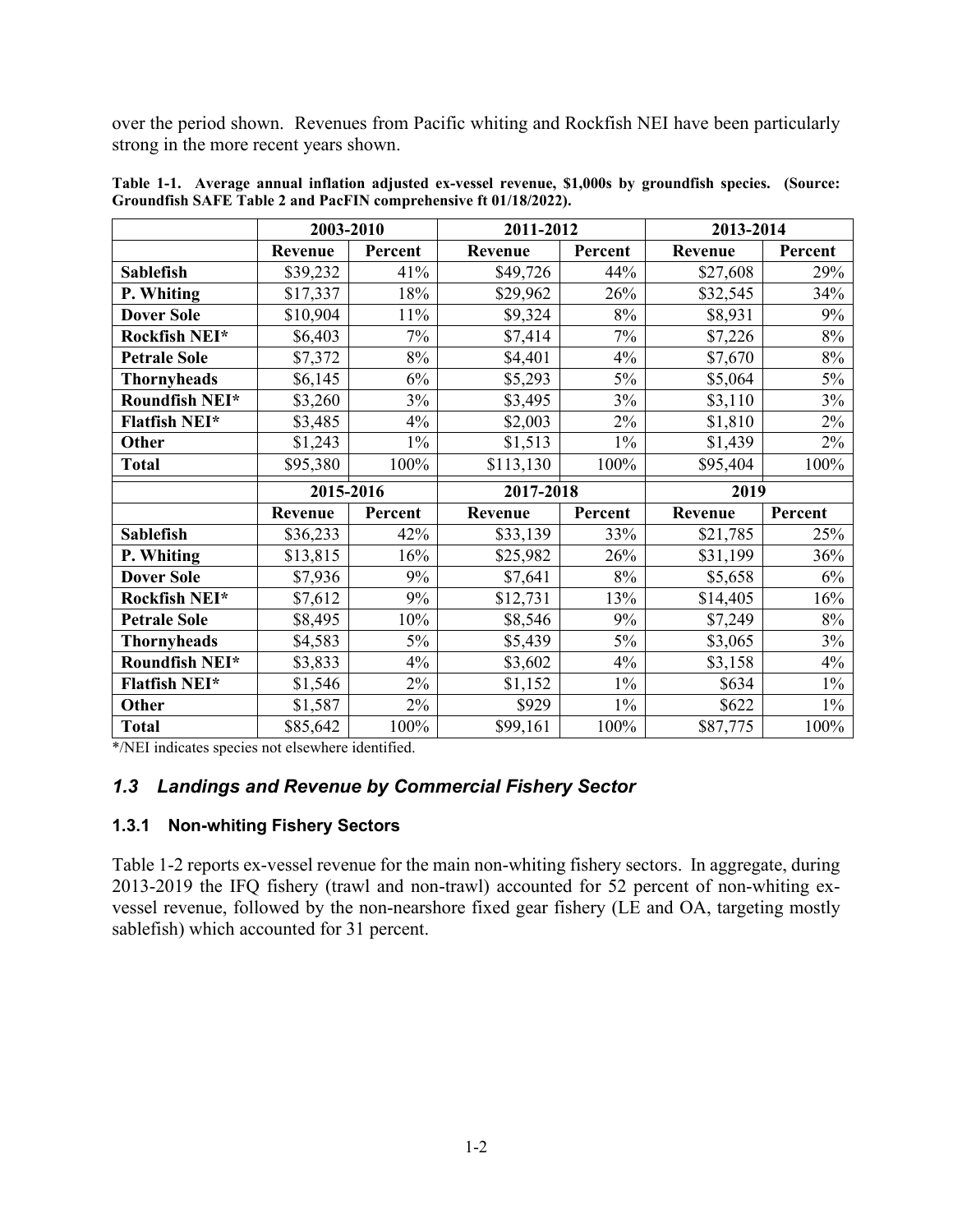| Year               | <b>Shoreside IFQ</b><br><b>Trawl</b> (Non-<br>whiting) | <b>Shoreside</b><br><b>IFQ Non-</b><br>trawl | Non-<br><b>Nearshore</b><br><b>Fixed Gear</b> | <b>Nearshore</b><br><b>Fixed Gear</b> | Grand<br><b>Total</b> | Pct. of<br>Annual<br>Average |
|--------------------|--------------------------------------------------------|----------------------------------------------|-----------------------------------------------|---------------------------------------|-----------------------|------------------------------|
| 2013               | \$29,099                                               | \$3,193                                      | \$14,035                                      | \$4,200                               | \$50,527              | 88%                          |
| 2014               | \$28,036                                               | \$5,133                                      | \$15,429                                      | \$4,130                               | \$52,728              | 92%                          |
| 2015               | \$30,055                                               | \$5,925                                      | \$18,378                                      | \$4,936                               | \$59,294              | 103%                         |
| 2016               | \$29,829                                               | \$7,213                                      | \$20,215                                      | \$3,994                               | \$61,251              | 107%                         |
| 2017               | \$34,581                                               | \$6,894                                      | \$23,333                                      | \$4,475                               | \$69,284              | 121%                         |
| 2018               | \$28,983                                               | \$4,525                                      | \$18,983                                      | \$4,430                               | \$56,922              | 99%                          |
| 2019               | \$27,609                                               | \$4,320                                      | \$15,826                                      | \$4,482                               | \$52,237              | 91%                          |
| <b>Grand Total</b> | \$208,193                                              | \$37,204                                     | \$126,199                                     | \$30,646                              | \$402,242             |                              |
| Pct. of Total      | 52%                                                    | 9%                                           | 31%                                           | 8%                                    | 100%                  |                              |

<span id="page-8-2"></span>**Table 1-2. Non-whiting groundfish ex-vessel revenue in inflation-adjusted \$1,000s, by non-whiting commercial fishery sectors, 2013-2019. (Source: SAFE Table 12b).**

### <span id="page-8-0"></span>**1.3.2 Whiting Fishery Sectors**

[Table 1-3](#page-8-3) reports Pacific whiting catch for non-tribal whiting sectors during 2013 to 2021. Although varying year to year, total catch since 2016 has been above the 7-year annual average in four of five years. Total non-Tribal whiting catch was lowest during the period in 2015.

<span id="page-8-3"></span>

| Table 1-3. Pacific whiting catch, mt, by whiting commercial fishery sectors, 2013-2021. (Source: Groundfish |  |  |  |
|-------------------------------------------------------------------------------------------------------------|--|--|--|
| SAFE Table 14a and GMT).                                                                                    |  |  |  |

| Year                 | Catcher-<br><b>Processor</b><br><b>Total</b> | Mothership<br><b>Total</b> | <b>Shoreside</b><br>Whiting<br><b>Trawl Total</b> | Grand<br><b>Total</b> | Percent of<br>Annual<br>Average |
|----------------------|----------------------------------------------|----------------------------|---------------------------------------------------|-----------------------|---------------------------------|
| 2013                 | 78,041                                       | 52,522                     | 97,634                                            | 228,198               | 84%                             |
| 2014                 | 103,266                                      | 62,038                     | 98,717                                            | 264,021               | 98%                             |
| 2015                 | 68,484                                       | 27,664                     | 58,357                                            | 154,505               | 57%                             |
| 2016                 | 108,804                                      | 65,018                     | 86,176                                            | 259,997               | 96%                             |
| 2017                 | 137,130                                      | 66,257                     | 146,568                                           | 349,954               | 129%                            |
| 2018                 | 116,050                                      | 67,163                     | 130,052                                           | 313,265               | 116%                            |
| 2019                 | 116,379                                      | 52,417                     | 144,083                                           | 312,879               | 116%                            |
| 2020                 | 111,014                                      | 38,110                     | 138,598                                           | 287,722               | 106%                            |
| $2021^{a/}$          | 103,971                                      | 35,209                     | 126,558                                           | 265,739               | 98%                             |
| <b>Grand Total</b>   | 943,139                                      | 466,398                    | 1,026,742                                         | 2,436,279             |                                 |
| <b>Pct. of Total</b> | 39%                                          | 19%                        | 42%                                               | 100%                  |                                 |

a/ 2021 data is considered preliminary.

### <span id="page-8-1"></span>**1.3.3 Midwater Trawl Fishery for Rockfish**

The rebuilding of canary and widow rockfish has stimulated the reemergence of a fishery using midwater gear to target pelagic rockfish, principally widow and yellowtail rockfish. Widow rockfish was declared overfished in 2001 and declared rebuilt in 2011. Canary was declared overfished in 2000 and declared rebuilt in 2015. While canary was not a target, its frequency as bycatch presented a potential constraint on the midwater fishery. [Figure 1-1](#page-9-0) shows revenue from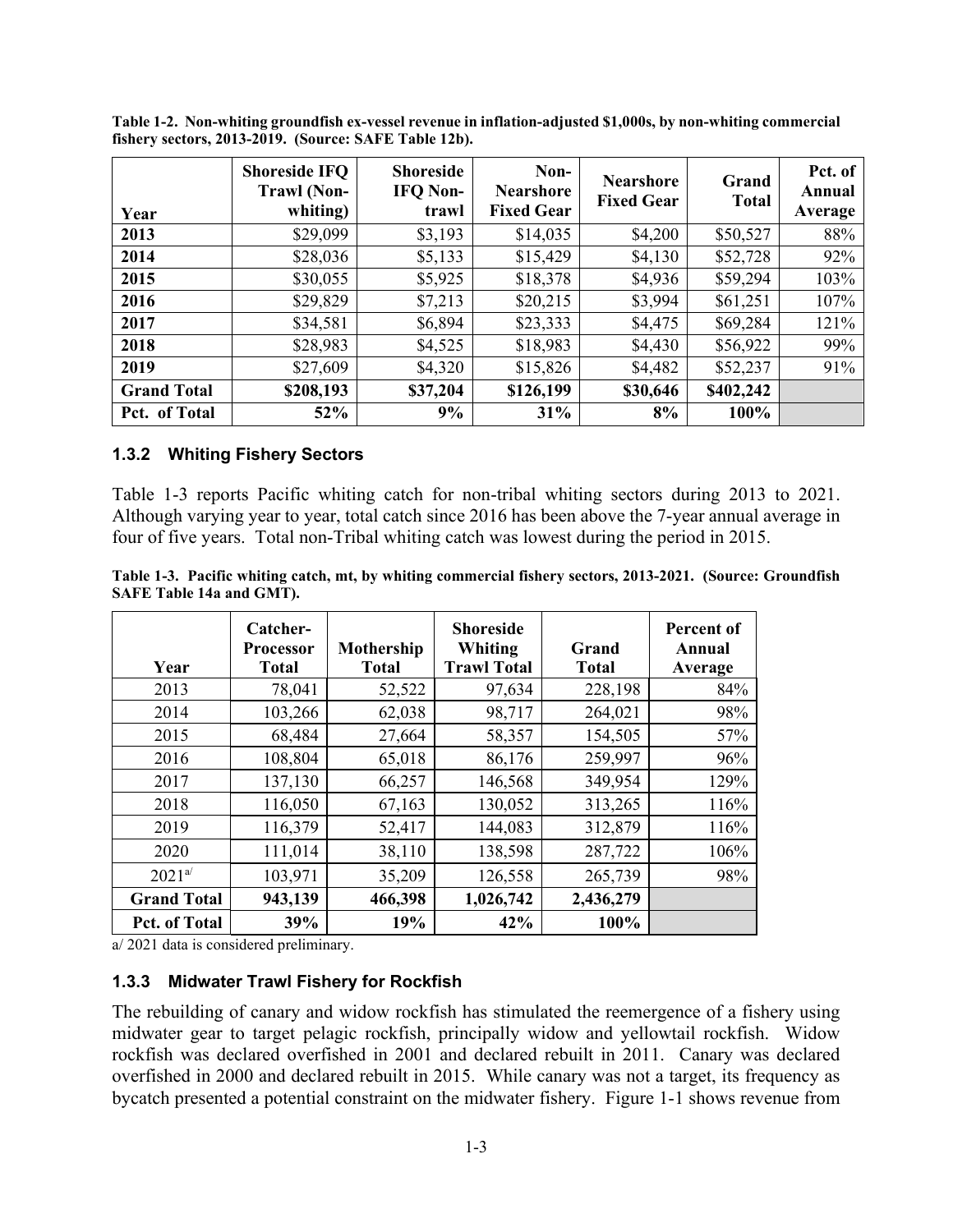landings of widow, yellowtail, and chilipepper rockfish since 1981. From 1994 onward only landings from the non-whiting portion of the midwater trawl fishery are included; data prior to that year may include some whiting trips, however during that time the domestic shorebased whiting fishery was somewhat smaller than it is currently and non-whiting species landings tend to be very low. Therefore, the figure adequately represents the trend for midwater rockfish trawl fishery exvessel revenue. The figure shows landings steadily declined beginning the late 1980s, with the exception of 2000 and 2001. The non-whiting midwater trawl fishery essentially ceased while widow rockfish was rebuilding between 2001 and 2011, but has shown notable growth since.



<span id="page-9-0"></span>**Figure 1-1. Inflation adjusted ex-vessel revenue (\$1,000s) from landings of pelagic rockfish (widow, yellowtail, chilipepper), by midwater trawl gear in the non-whiting groundfish trawl sector, 1981-2021. Landings from 2004 to 2009 excluded due to data confidentiality requirements. Landings from 1994-2021 are from the nonwhiting trawl sector and EFPs. Data for 2021 should be considered preliminary. (Source: PacFIN Comprehensive\_FT, 1/11/2018 and 1/18/2022).**

[Table 1-4](#page-10-1) provides a snapshot of the pelagic rockfish fishery over the past 10 years (2021 data should be considered preliminary). The data include landings made under EFPs which prior to 2017 would have been for purposes other than targeting pelagic rockfish. The fishery has ramped up substantially in recent years. Since 2012, participation (number of vessels) increased by more than 50 percent and landings revenue by nearly twenty-fold. Ex-vessel revenue in 2018, 2019 and preliminary ex-vessel revenue in 2021 exceeded \$6 million.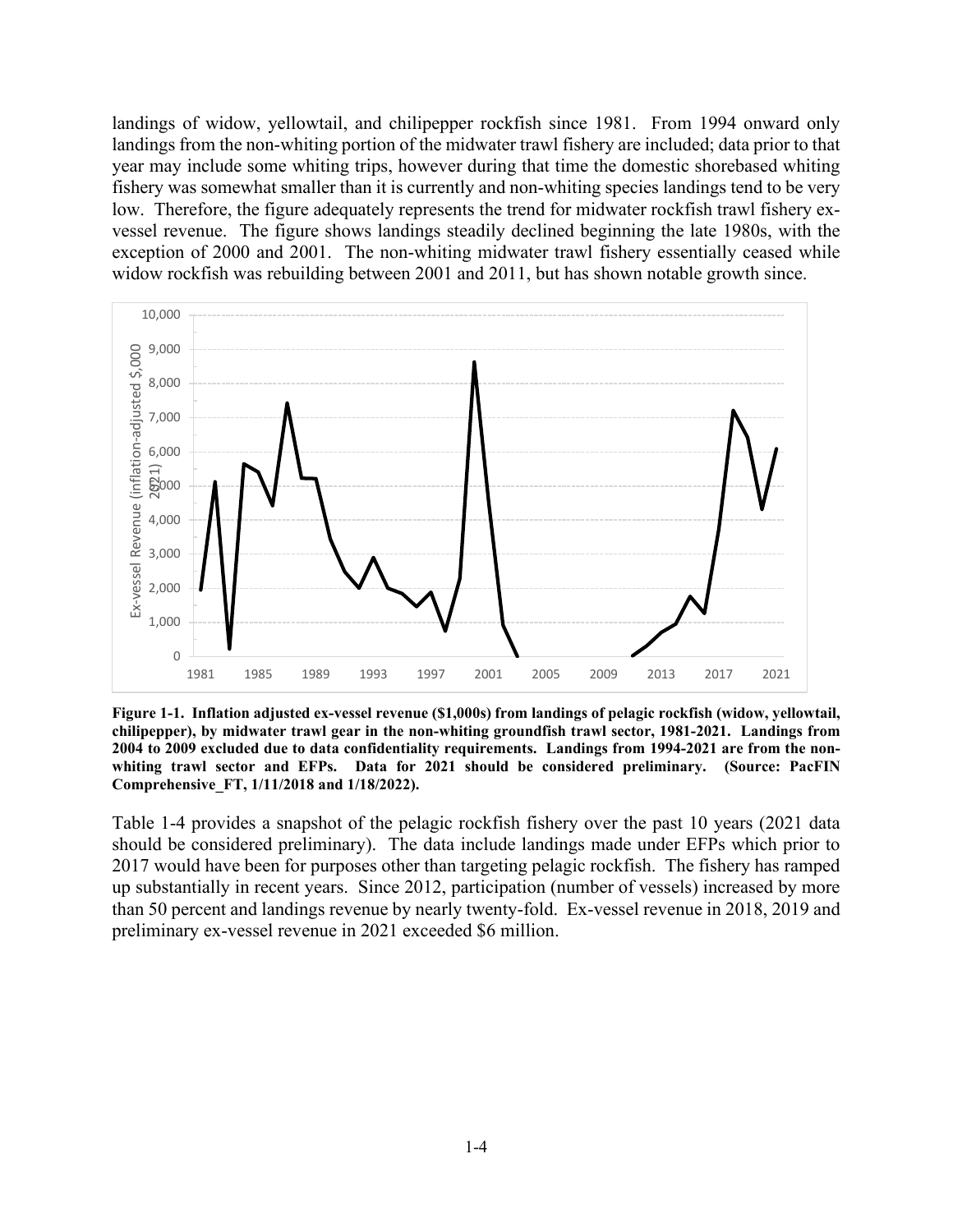<span id="page-10-1"></span>**Table 1-4. Landings (mt), inflation adjusted ex-vessel revenue, and number of vessels making landings of pelagic rockfish (chilipepper, widow, and yellowtail rockfish) with midwater trawl gear, 2012-2021. (Source: PacFIN Comprehensive\_FT, 1/11/2018 and 1/18/2022).**

| Values               | 2012  | 2013  | 2014  | 2015    | 2016    | 2017    | 2018    | 2019    | 2020    | $2021^{a/}$ |
|----------------------|-------|-------|-------|---------|---------|---------|---------|---------|---------|-------------|
| <b>Metric tons</b>   | 249   | 606   | 836   | 1674    | 1,138   | 5,257   | ,291    | 9,732   | 8,989   | .1,481      |
| \$,000               | \$321 | \$705 | \$956 | \$1,762 | \$1,263 | \$3,745 | \$7,214 | \$6,423 | \$4,314 | \$6,094     |
| Number of<br>vessels | 17    |       | 24    | 37      | 10      | 16      | 24      | 25      | 29      | 27          |

a/ 2021 data is considered preliminary.

### <span id="page-10-0"></span>**1.3.4 Tribal Fishery**

Several Pacific Northwest Indian tribes have treaty rights to fish for groundfish in their usual and accustomed fishing grounds. The Federal government has accommodated these fisheries through a regulatory process described at 50 CFR 660.50. Tribal fishery management is coordinated through the Council process so catches can be accounted for when developing management measures. West Coast treaty tribes in Washington State have formal allocations for sablefish and Pacific whiting. For other species without formal allocations, the tribes propose set-asides which the Council tries to accommodate while ensuring that catch limits are not exceeded. Whether or not they are formally allocated, tribal catches are accounted for through set-asides, which are deducted from the ACLs along with certain other sources of catch to determine the commercial fishery HG. Washington tribes participate in whiting fisheries with both a mothership and shorebased component. Landings and revenue from this fishery cannot be reported due to data confidentiality restrictions.

The tribal non-whiting sector is defined by groundfish landings other than whiting and, thus includes a variety of gear types. While all four coastal tribes have longline fleets, only the Makah Tribe currently has a trawl fleet. [Table 2-5](#page-22-0) shows ex-vessel revenue in tribal fisheries using hookand-line and trawl gear. Landings from net and pot gear are not reported due to data confidentiality restrictions. Landings from shrimp trawl are not reported because this fishery does not target groundfish although it does land some incidentally-caught groundfish. Revenue from groundfish landings in the tribal net, pot and shrimp fisheries averaged less than \$70,000 annually during 2013-2018. Hook-and-line gear accounted for 64 percent of revenue reported in the table. Excluding 2020, when the fishery was disrupted due to covid-19, and 2021, for which data is incomplete, revenue from tribal groundfish hook-and-line and trawl landings has generally exceeded \$4 million, reaching nearly \$6 million in 2016 and 2017.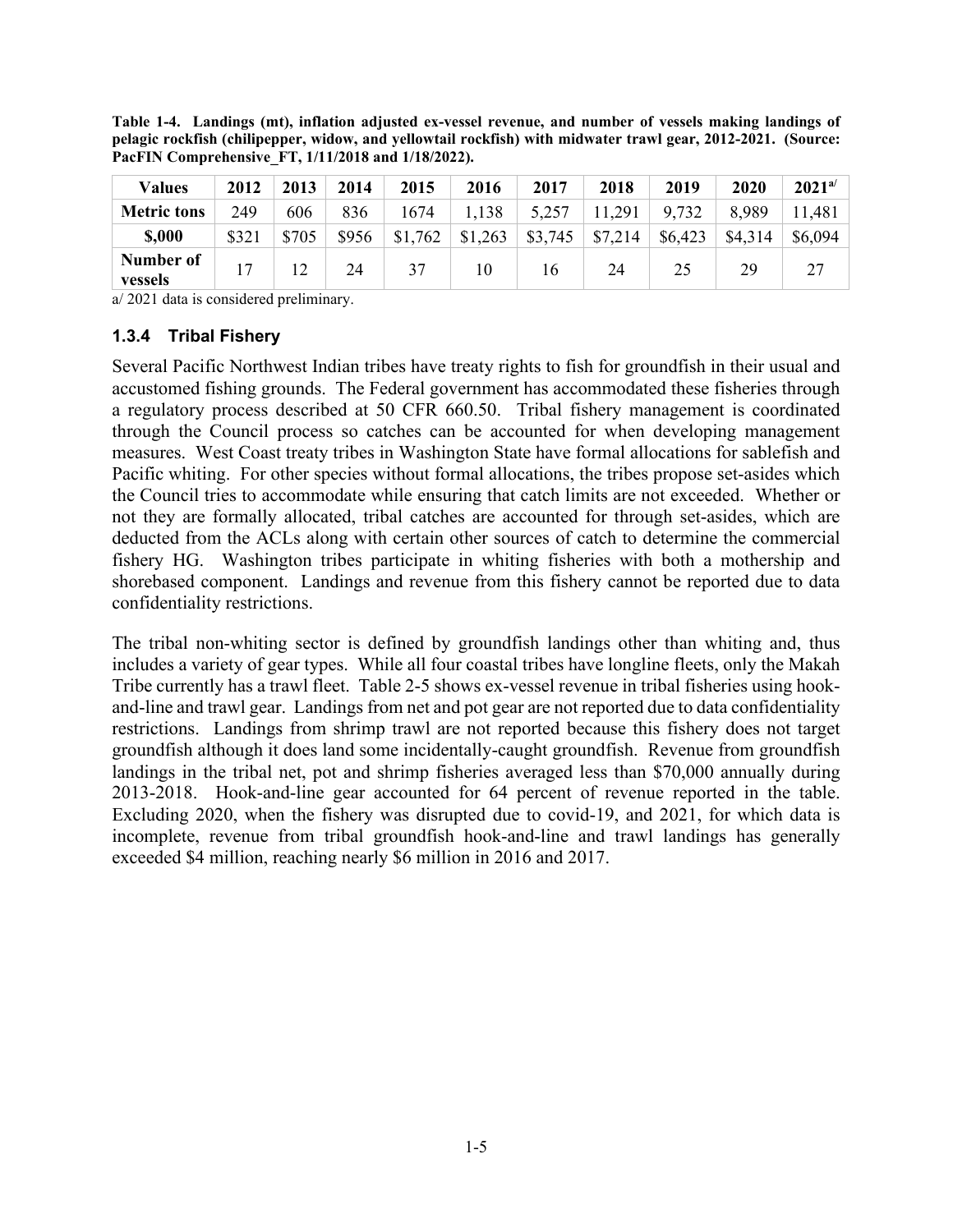| Year | Hook-<br>and-Line | <b>Trawl</b> | <b>Total</b> | Pct. of<br>Annual<br>Average |
|------|-------------------|--------------|--------------|------------------------------|
| 2013 | \$2,408           | \$1,981      | \$4,389      | 106%                         |
| 2014 | \$3,692           | \$1,232      | \$4,924      | 119%                         |
| 2015 | \$3,689           | \$2,001      | \$5,690      | 137%                         |
| 2016 | \$3,997           | \$1,866      | \$5,863      | 142%                         |
| 2017 | \$3,966           | \$2,025      | \$5,992      | 145%                         |
| 2018 | \$2,667           | \$1,770      | \$4,437      | 107%                         |
| 2019 | \$1,594           | \$1,687      | \$3,281      | 79%                          |

**2020 \$667 \$130 \$796 19% 2021<sup>a</sup>'** | \$1,300 | \$619 | \$1,918 | 46%

<span id="page-11-1"></span>**Table 1-5. Treaty non-whiting groundfish ex-vessel revenue for hook-and-line and trawl gear (from groundfish only) 2013-2021, in inflation-adjusted \$1,000s. (Source: Groundfish SAFE Table 13b and PacFIN** 

a/ 2021 data is considered preliminary.

#### <span id="page-11-0"></span>**1.3.5 Recreational Groundfish Fishery**

Grand Total **\$23,981 \$13,309 \$37,290 Pct. of total 64% 36% 100%**

Recreational fisheries are an important part of fishery-related economic activity. However, it is more difficult to impute the economic value of these fisheries because recreational catch is not sold. Past Groundfish Harvest Specifications documents have characterized recreational fisheries in terms of fishing effort (angler trips) to quantify spatio-temporal differences in West Coast recreational fisheries. Income and employment impacts derived from IOPAC impact coefficients applied to GMT estimates of effort under the draft 2023-2024 groundfish management measures (F.4, Attachment 1, April 2022)Management Measures are reported in section [2.1.1.](#page-16-2)

Recreational groundfish fisheries are broadly subdivided between private anglers and those fishing from commercial passenger fishing vessels, commonly referred to as charter vessels. Private anglers fish from shore or from pleasure boats, while charter vessels take paying passengers.

[Table 1-6](#page-12-0) shows annual average numbers of bottomfish/halibut angler trips by mode compared to trips targeting other species. Private and charter trips targeting bottomfish/halibut comprised 27 percent of all trips and modes during the 2012-2020 period.

[Table](#page-12-2) 1-7 shows the annual average counts of bottomfish/halibut and other trip type marine angler trips by state and reporting area. California accounted for 82 percent of bottomfish/halibut angler trips, with the southern California region accounting for 47 percent of coastwide trips due to its large coastal population and potential year-round fishery. [Figure 1-2](#page-13-1) shows bottomfish/halibut trips by state and year. The number of coastwide bottomfish/halibut marine angler trips peaked in 2014 at more than 1 million trips. The 914,000 trips taken in 2019 exceeded the 14-year 2007- 2020 average of 817,800 trips by 12 percent. The 645,000 trips taken in 2020 was the lowest during the period, although this is at least partly the result of closures of some facilities and businesses and an undercount of anglers due to the absence of port samplers during several months of 2020 due to covid-19 restrictions.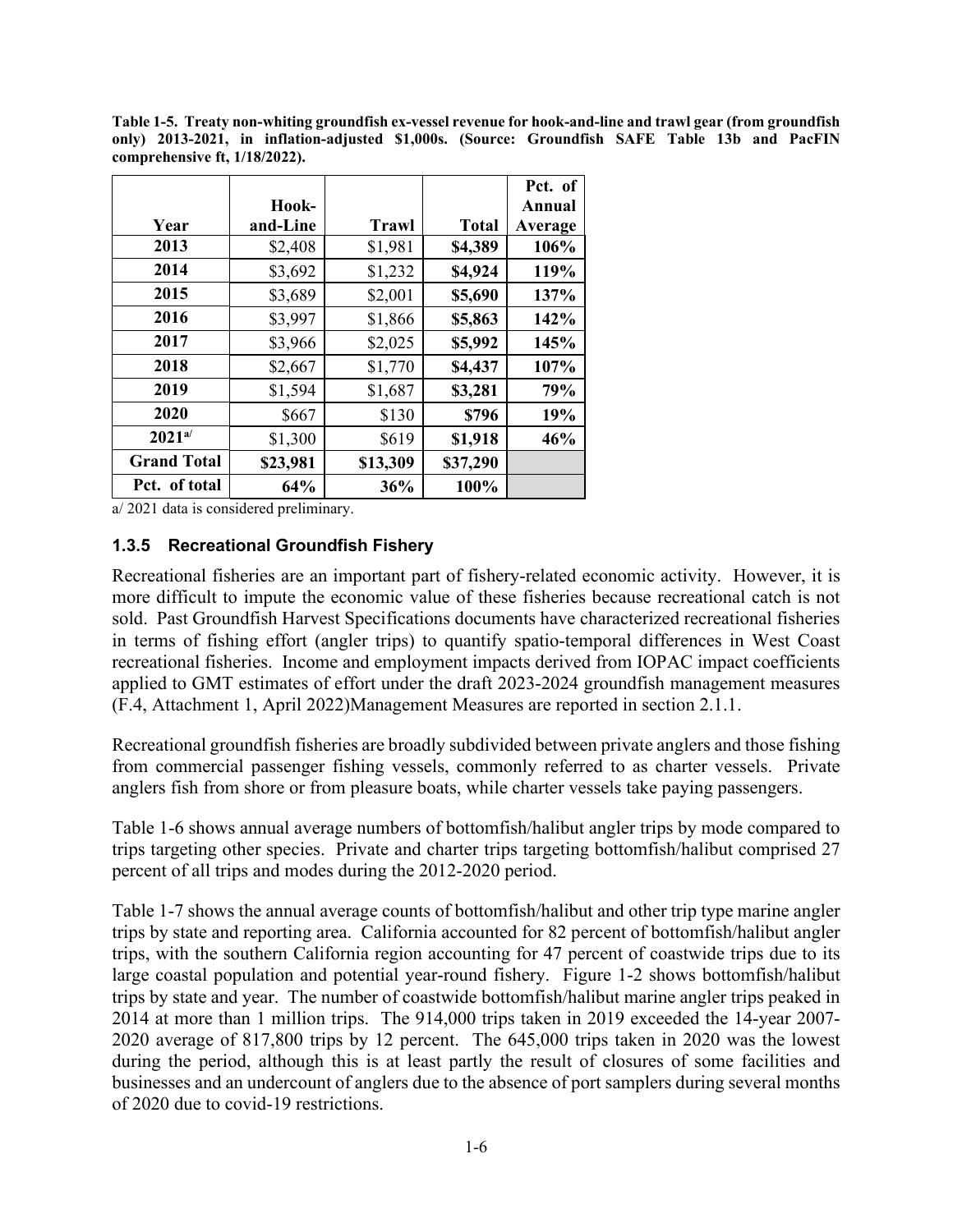| Type:             |                                                          | Bottomfish+Halibut | Other Trip Types <sup>a/</sup> |                                     | <b>Total</b>      |                                     |  |
|-------------------|----------------------------------------------------------|--------------------|--------------------------------|-------------------------------------|-------------------|-------------------------------------|--|
| Mode              | Percent<br>of Total<br>Annual<br><b>Trips</b><br>Average |                    | Annual<br>Average              | Percent<br>of Total<br><b>Trips</b> | Annual<br>Average | Percent<br>of Total<br><b>Trips</b> |  |
| <b>Beach/Bank</b> | 0                                                        | $0\%$              | 859,009                        | 24%                                 | 859,009           | 24%                                 |  |
| Man-made          | 88,223                                                   | $2\%$              | 1,104,431                      | 31%                                 | 1,192,654         | 34%                                 |  |
| <b>Charter</b>    | 560,783                                                  | 16%                | 137,323                        | $4\%$                               | 698,016           | 20%                                 |  |
| Private           | 308,798                                                  | 9%                 | 501,471                        | 14%                                 | 810,269           | 23%                                 |  |
| <b>Total</b>      | 957,804                                                  | 27%                | 2,602,144                      | 73%                                 | 3,559,948         | 100%                                |  |

<span id="page-12-0"></span>**Table 1-6. Total coastwide recreational angler trips by type and mode, annual averages during 2012-2020. (Source: GMT state reps, RecFIN).**

<span id="page-12-2"></span>a/ Other trip types include Salmon, HMS, combo, and other

<span id="page-12-1"></span>**Table 1-7. 2012–2020 average annual bottomfish plus Pacific halibut marine angler boat trips (private and charter) by reporting area. (Source: GMT state reps, RecFIN).**

|                                        |         |                             | <b>Other Trip</b>   |              |               |              |
|----------------------------------------|---------|-----------------------------|---------------------|--------------|---------------|--------------|
|                                        |         | <b>Bottomfish + Halibut</b> | Types <sup>a/</sup> |              | <b>Total</b>  |              |
|                                        |         | Percent of                  |                     | Percent      |               |              |
| <b>State/Region</b>                    |         | <b>Bottomfish</b>           |                     | of           |               | Percent      |
|                                        | Annual  | + Halibut                   | <b>Annual</b>       | <b>Other</b> | <b>Annual</b> | of All       |
|                                        | Average | <b>Trips</b>                | Average             | <b>Trips</b> | Average       | <b>Trips</b> |
| <b>Washington Subtotal</b>             | 39,605  | 5%                          | 101,449             | 16%          | 141,054       | 9%           |
| La Push-Neah Bay                       | 14,990  | 2%                          | 9,604               | $2\%$        | 24,593        | 2%           |
| Westport                               | 20,792  | $2\%$                       | 37,641              | 6%           | 58,433        | 4%           |
| Ilwaco-Chinook                         | 3,823   | $0\%$                       | 54,204              | $8\%$        | 58,027        | 4%           |
| <b>Oregon Subtotal</b>                 | 114,895 | 13%                         | 92,379              | 14%          | 207,273       | 14%          |
| Astoria                                | 725     | $0\%$                       | 8,154               | $1\%$        | 8,879         | $1\%$        |
| Tillamook                              | 18,031  | 2%                          | 18,690              | 3%           | 36,720        | $2\%$        |
| Newport                                | 55,124  | 6%                          | 28,469              | 4%           | 83,593        | $6\%$        |
| Coos Bay                               | 17,996  | 2%                          | 24,356              | 4%           | 42,351        | 3%           |
| <b>Brookings</b>                       | 23,019  | 3%                          | 12,711              | $2\%$        | 35,731        | $2\%$        |
| <b>California Subtotal</b>             | 715,081 | 82%                         | 444,876             | 70%          | 1,159,957     | 77%          |
| North Coast: Humboldt and Del<br>Norte | 28,799  | 3%                          | 21,903              | 3%           | 50,702        | $3\%$        |
| Wine District: Mendocino               | 16,371  | 2%                          | 11,321              | 2%           | 27,692        | 2%           |
| SF District: San Mateo through         | 69,466  | 8%                          | 82,984              | 13%          | 152,450       | 10%          |
| Sonoma                                 |         |                             |                     |              |               |              |
| Central Coast: San Luis Obispo         | 104,393 | 12%                         | 35,466              | $6\%$        | 139,860       | 9%           |
| through Santa Cruz                     |         |                             |                     |              |               |              |
| Channel: Ventura and Santa<br>Barbara  | 87,640  | 10%                         | 23,737              | 4%           | 111,377       | $7\%$        |
| South Coast: San Diego, Orange,        | 408,413 | 47%                         | 269,464             | 42%          | 677,878       | 45%          |
| and Los Angeles                        |         |                             |                     |              |               |              |
| <b>Grand Total</b>                     | 869,581 | 100%                        | 638,704             | 100%         | 1,508,285     | 100%         |

a/ Other trip types include Salmon, HMS, combo, and other.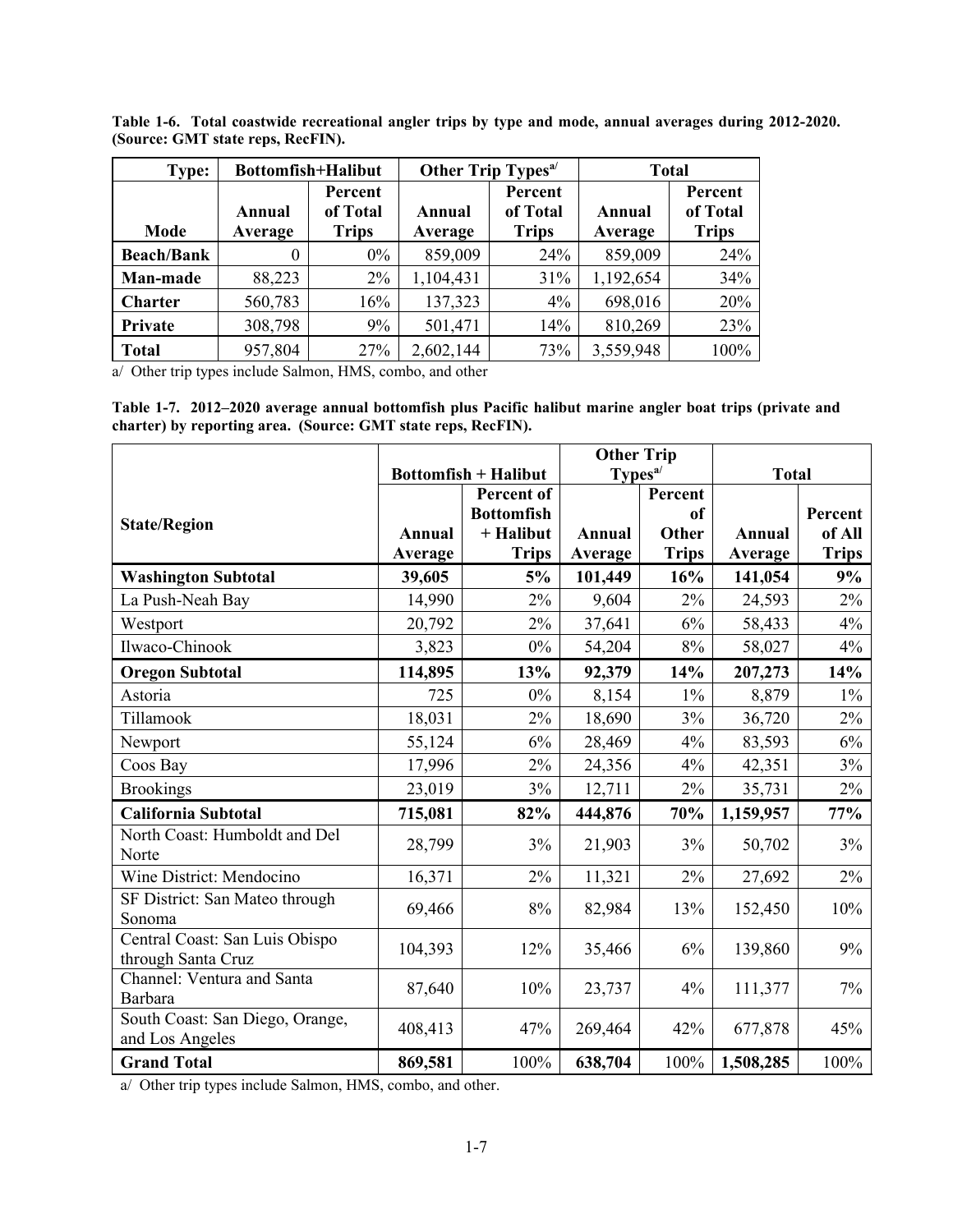

<span id="page-13-1"></span>**Figure 1-2. Total bottomfish plus Pacific halibut marine angler boat trips (private and charter) by state, 2007 to 2020. (Source: GMT state reps, RecFIN).**

## <span id="page-13-0"></span>*1.4 Fishing Communities*

As in other recent decision documents, involvement by fishing communities in commercial groundfish fisheries is described below in terms of landings and ex-vessel revenue by West Coast Fisheries (IOPAC) port group.<sup>[1](#page-13-2)</sup> IOPAC is also used to evaluate personal income and employment impacts of proposed management measures.

[Table 1-8](#page-14-0) shows inflation-adjusted ex-vessel revenue from non-tribal groundfish landings in aggregate over 2013-2021 by port group and groundfish fishery sector. Note that in some cases adjacent port groups were aggregated to avoid disclosure of confidential data. Landings and revenue tend to be concentrated in relatively few ports. The four top-ranked port areas of the 11 shown accounted for approximately 77 percent of coastwide revenue during the period. All four are north of the Oregon/California border. Astoria-Tillamook is the top-ranked port overall, accounting for 28 percent of coastwide groundfish revenue shown. Newport ranks second at 22 percent of coastwide revenue, and the combined Washington port groups come third at 17 percent. Whiting landings occur in only three of the port areas shown, which are also the top three ranked groundfish ports overall (Astoria-Tillamook, Newport, and Washington). Astoria-Tillamook and Newport also rank first and second, respectively, for revenue from the non-whiting IFQ sector (combining trawl IFQ and non-trawl IFQ landings), while Coos Bay-Brookings ranks third by this measure. The combined Washington ports rank first for revenues from the non-nearshore (sablefish) fixed gear sector, followed by Newport, Morro Bay-Santa Barbara, and Coos Bay-Brookings, respectively. Morro Bay-Santa Barbara is the top port area for the nearshore fixed gear sector followed by Coos Bay-Brookings, Crescent City-Eureka, Monterey, and Fort Bragg.

<span id="page-13-2"></span><sup>&</sup>lt;sup>1</sup> See Table 9 in the NOAA Technical Memorandum NMFS-Northwest Fisheries Science Center (Leonard and Watson (2011)) for ports included in these port groups.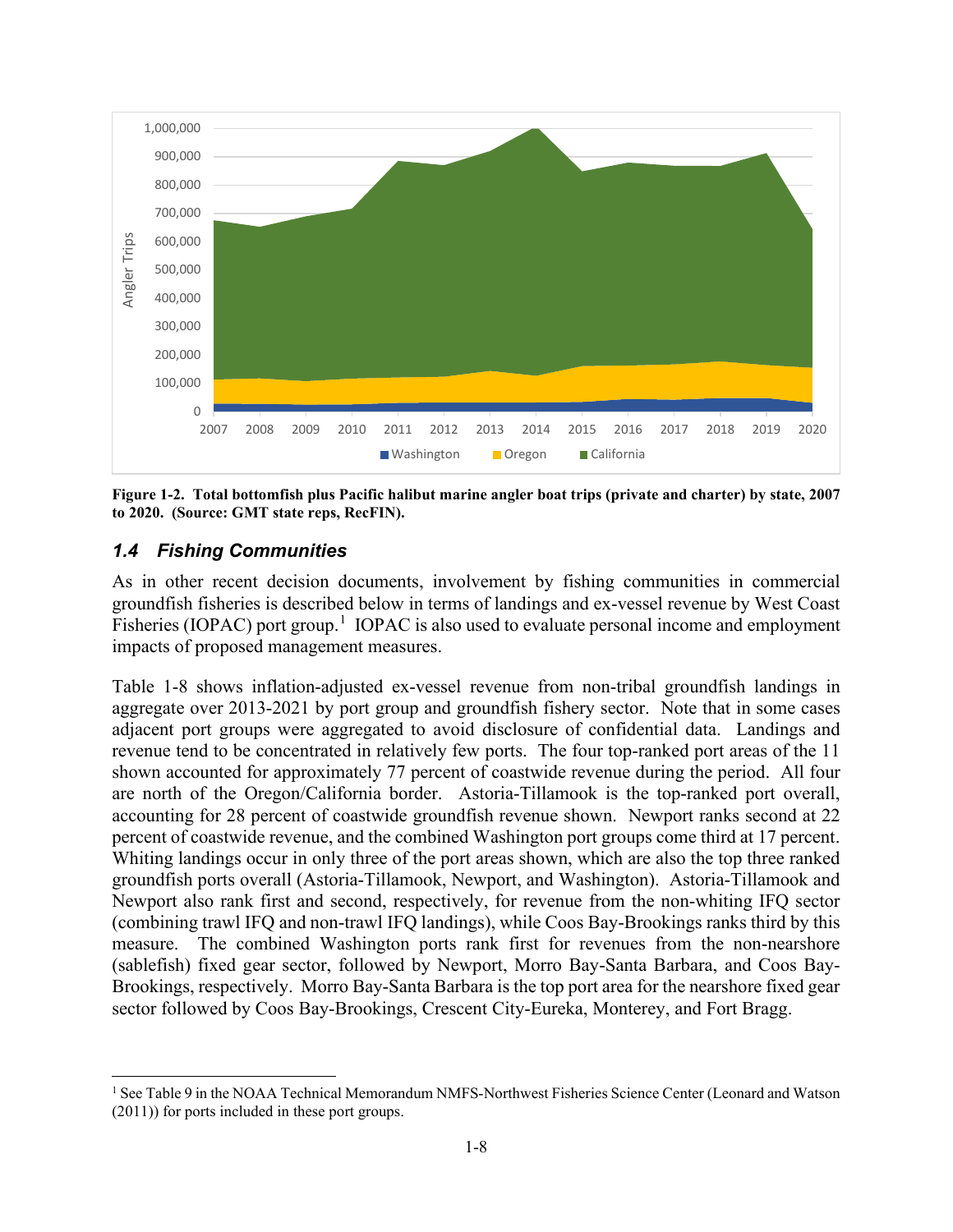Focusing on the shoreside non-whiting IFQ sector, [Table 1-9](#page-15-0) shows revenues from fixed gear landings (often referred to as gear-switching) increasing from approximately 10 percent of the sector total in 2013 to 30 percent in 2017. The fixed-gear share of IFQ landings since declined to approximately 28 percent of the IFQ non-whiting sector total in 2018, 13 percent in 2019, and less than 10 percent in 2020 and 2021. For data confidentiality reasons, revenue from the IFQ fixed gear sector cannot be reported for many individual ports. The dominant port areas for IFQ fixed gear landings by revenue include Newport, Astoria-Tillamook, Morro Bay-Santa Barbara, and the Washington ports. Coastwide IFQ non-whiting sector fixed gear landings totaled approximately \$58 million ex-vessel revenue in inflation-adjusted terms during 2013-2021. Combined ports in the state of Oregon recorded approximately 69 percent of this revenue, and Washington ports approximately 19 percent, with the California ports accounting for the remainder (12 percent) led by Morro Bay-Santa Barbara.

<span id="page-14-0"></span>**Table 1-8. Total ex-vessel revenue (inflation-adjusted \$1,000s) from groundfish landings, 2013-2021, by IOPAC port group and fishery sector. (Port groups have been aggregated to avoid disclosing confidential data, 2021 data is preliminary).**

|                           |                  |                  |                  |                  | Other             |              |         |
|---------------------------|------------------|------------------|------------------|------------------|-------------------|--------------|---------|
|                           | <b>Shoreside</b> | <b>Shoreside</b> | Non-             |                  | <b>Directed</b>   |              |         |
| <b>Port Group</b>         | Non-             | <b>Trawl</b>     | <b>Nearshore</b> | <b>Nearshore</b> | and               |              |         |
|                           | whiting          | Whiting          | <b>Fixed</b>     | Fixed            | <b>Incidental</b> | Grand        | Annual  |
|                           | IFQ <sup>a</sup> | <b>IFQ</b>       | Gear             | Gear             | Groundfish        | <b>Total</b> | Average |
| Washington                | 24,666           | 55,119           | 45,565           | $_{0}$           | 632               | 125,982      | 13,998  |
| Astoria-Tillamook         | 109,151          | 86,499           | 9,732            | 1,542            | 3,659             | 210,583      | 23,398  |
| <b>Newport</b>            | 59,514           | 72,455           | 36,770           | 768              | 1,989             | 171,497      | 19,055  |
| <b>Coos Bay-Brookings</b> | 39,128           |                  | 26,603           | 10,928           | 943               | 77,602       | 8,622   |
| <b>Crescent City-</b>     | 37,283           |                  | 8,522            | 3,260            | 128               | 49,193       | 5,466   |
| <b>Fort Bragg</b>         | 18,322           |                  | 12,764           | 2,283            | 258               | 33,627       | 3,736   |
| San Francisco (incl.      | 5,149            |                  | 9,775            | 1,552            | 519               | 16,995       | 1,888   |
| <b>Bodega Bay)</b>        |                  |                  |                  |                  |                   |              |         |
| <b>Monterey</b>           | 2,319            |                  | 8,319            | 2,924            | 173               | 13,736       | 1,526   |
| <b>Morro Bay-Santa</b>    | 7,722            |                  | 29,721           | 13,486           | 1,330             | 52,258       | 5,806   |
| <b>Barbara</b>            |                  |                  |                  |                  |                   |              |         |
| <b>Los Angeles</b>        | -                |                  | 4,414            | 519              | 206               | 5,139        | 571     |
| <b>San Diego</b>          |                  |                  | 5,603            | 186              | 136               | 5,926        | 658     |

a/ Includes non-trawl IFQ.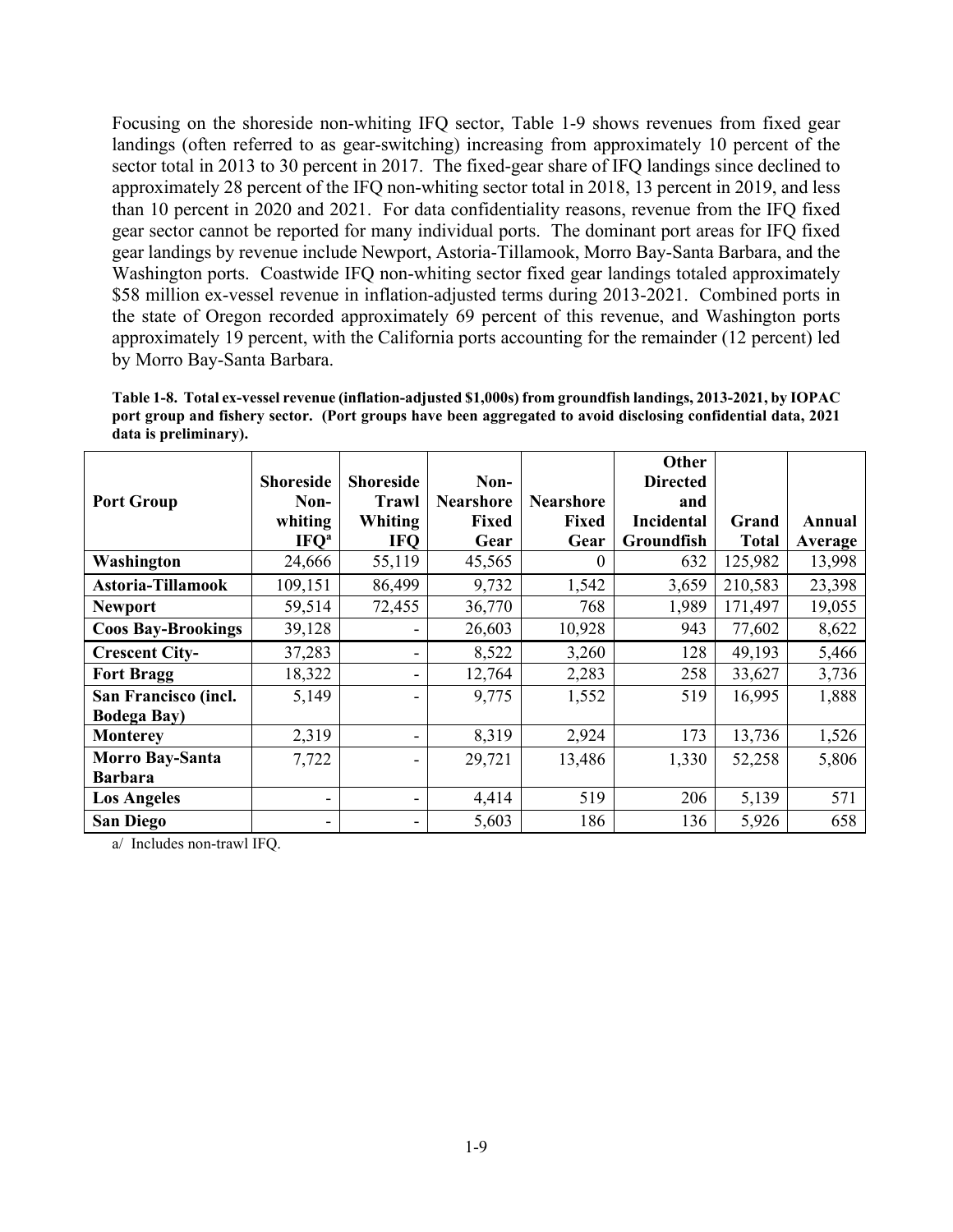<span id="page-15-0"></span>**Table 1-9. Annual ex-vessel revenue (inflation-adjusted \$1,000s) from non-whiting IFQ groundfish landings by gear type (trawl and fixed gear), 2013-2021.**

|             |              | Shoreside    |
|-------------|--------------|--------------|
|             | Shoreside    | Non-         |
|             | Non-         | whiting      |
|             | whiting      | <b>Fixed</b> |
| Year        | <b>Trawl</b> | Gear         |
| 2013        | 29,001       | 3,164        |
| 2014        | 27,928       | 4,612        |
| 2015        | 26,544       | 5,395        |
| 2016        | 29,829       | 9,765        |
| 2017        | 34,624       | 15,187       |
| 2018        | 28,976       | 11,439       |
| 2019        | 27,613       | 4,257        |
| 2020        | 18,824       | 1,985        |
| $2021^{a/}$ | 22,037       | 2,074        |

a/ 2021 data is preliminary.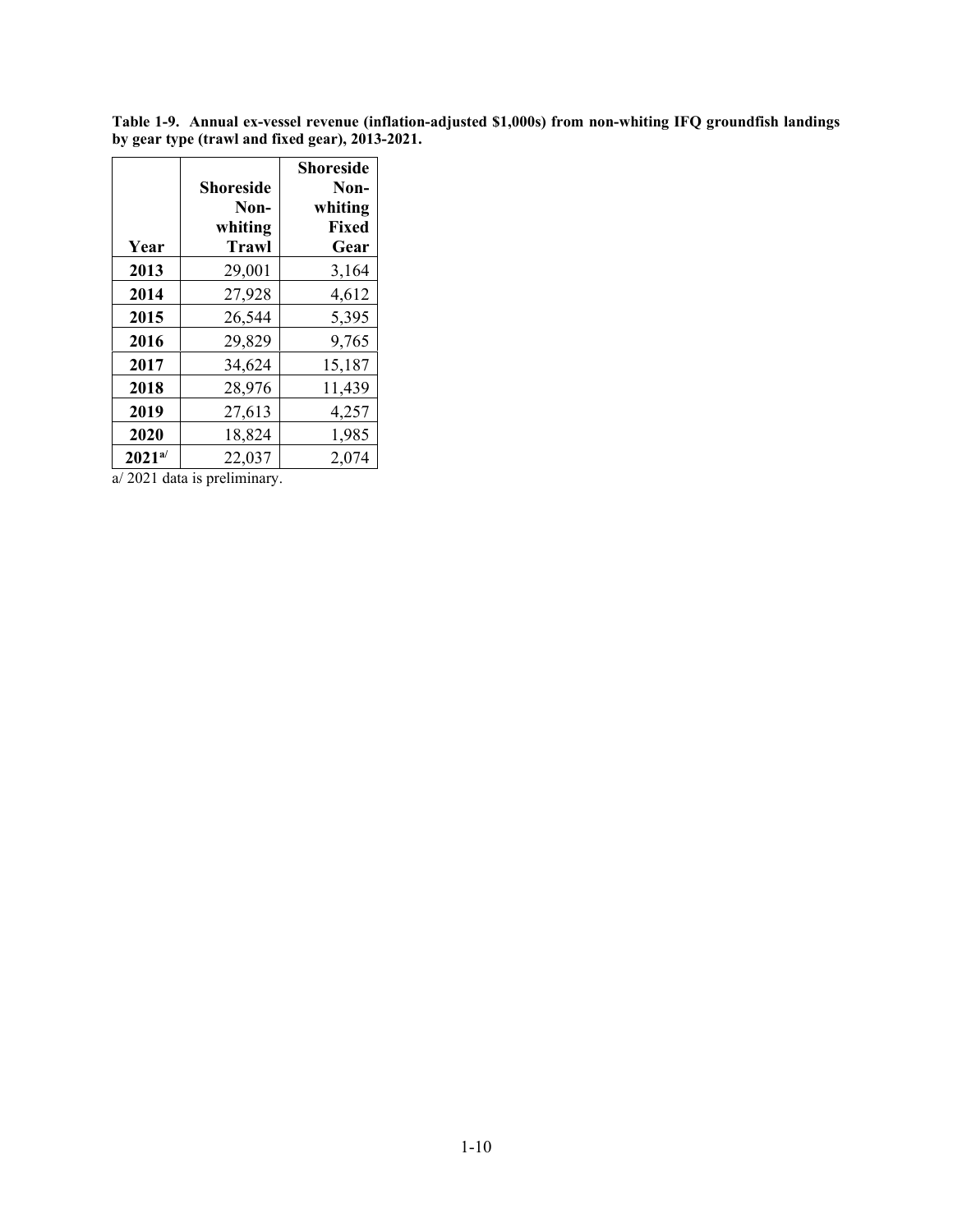# <span id="page-16-0"></span>**2. Direct and Indirect Effects**

## <span id="page-16-1"></span>*2.1 Socioeconomic Environment*

### <span id="page-16-2"></span>**2.1.1 Estimated Commercial Ex-Vessel Revenue and Recreational Effort Impacts of the Alternatives**

This section evaluates the effects of the alternatives on fishery participants and fishing communities. As described in Draft Management Measure Analytical Document (F.4, Attachment 2, April 2022), the Baseline scenario characterizes catch, ex-vessel revenue, and recreational fishing effort in 2021 using the same GMT catch projection methods that were applied under the alternatives. (Section [1.1.1](#page-6-1) supplements this characterization for the commercial fishery sectors with historical landings and ex-vessel revenue amounts recorded in the PacFIN database.)

Baseline represents the environmental baseline using actual totals and projections based on regulations in place towards the end of 2021. To help illustrate a range of possible socioeconomic effects an assumption about the sector distribution of at-sea whiting catch is used that may differ from that used in F.4, Attachment 2, April 2022. That analysis assumes the reapportionment of unused tribal fishery quota to the non-tribal commercial fishery under all alternatives. When reapportionment has occurred, as it did in 2021, whiting quota and potential catch were shifted from the tribal sector to the non-tribal sector. Since such shifts generally have occurred late in the year, catch in the shorebased IFQ sector has been only slightly affected. In this analysis the shift in whiting quota is assumed to affect potential catch and revenue in the at-sea tribal sector and the non-tribal at-sea mothership and catcher-processor sectors. Since impacts to the tribal and at-sea whiting sectors are not traced through to shorebased communities, any projected effects of whiting quota reapportionment on the at-sea tribal and non-tribal commercial sectors under the alternatives do not extend to estimated community income or employment impacts.

The Baseline, No Action and Action alternative scenarios all assume post-reapportionment 2021 whiting allocations and catch levels. Again, effects of the reapportionment do not affect the distribution of estimated community income and employment impacts described below.

The alternatives were constructed to illustrate how conditions may change both by applying harvest specifications based on default HCRs and compliant management measures (i.e., the No Action Alternative), and varying ACLs and management measures for certain stocks [e.g., black rockfish (Oregon), vermilion rockfish, etc.] under the action alternatives. The ACLs for all remaining stocks are consistent across all alternatives. Under each alternative, including No Action, there are multiple options available corresponding to alternative assumptions about regulation of the nearshore commercial fishery and California recreational fishery.

For simplicity, fishery and community economic impacts in the following sections are displayed for 2023, the first year of the two-year management cycle, only. Although the totals may be somewhat different in some cases during the second year of the management cycle in 2024, the relative distribution of economic effects and inferences regarding rankings of the alternatives would look very similar. Also, for simplicity, the range of scenarios modeled was encapsulated in a set of alternatives containing the alternatives for the IFQ and non-nearshore fixed gear sectors as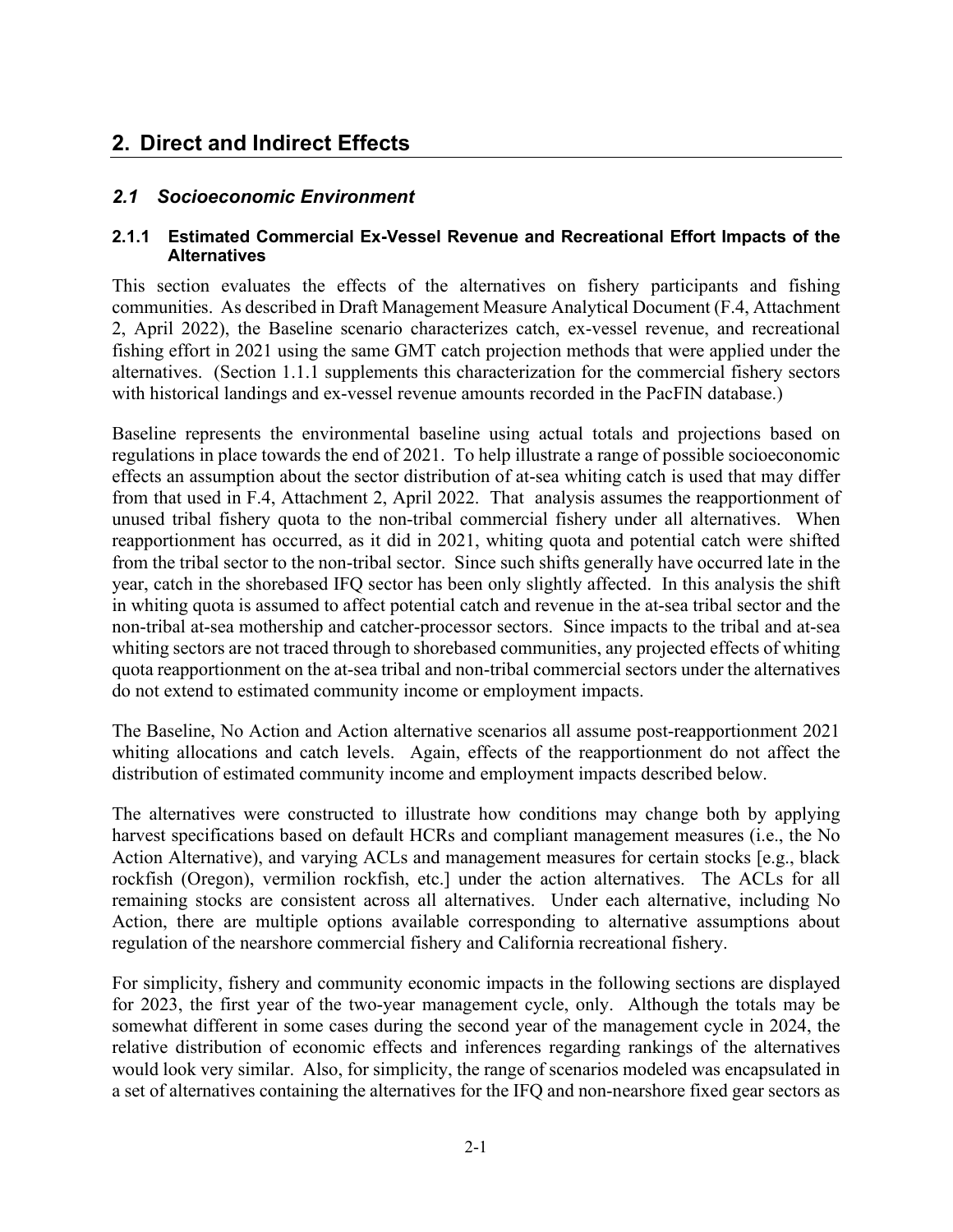well as the range of options for the nearshore commercial fishery and California recreational fishery as follows:

| <b>Modeled</b><br><b>Alternative</b> | <b>Shoreside</b><br><b>IFQ Sector</b><br><b>Alternative</b> | Non-nearshore<br><b>Fixed gear Sector</b><br>Alternative <sup>a/</sup> | <b>Nearshore Fixed</b><br>gear Sector<br>Option $b$ | California<br>Recreational<br>Option $c/$ | Washington<br>and Oregon<br><b>Recreational</b><br>Sectors $\mathbf{d}$ |
|--------------------------------------|-------------------------------------------------------------|------------------------------------------------------------------------|-----------------------------------------------------|-------------------------------------------|-------------------------------------------------------------------------|
| No Action                            | No Action                                                   | No Action                                                              | No Action Option 1                                  | Option 1                                  | No Action                                                               |
| Alternative 1                        | Alternative 1                                               | Alternative 1                                                          | Alternative 1<br>Option 1                           | Option 1                                  | No Action                                                               |
| Alternative 2                        | Alternative 2                                               | Alternative 2                                                          | Alternative 1<br>Option 2                           | Option 2                                  | No Action                                                               |
| Alternative 3                        | Alternative 3                                               | Alternative 2                                                          | Alternative 1<br>Option 3                           | Option 4                                  | No Action                                                               |

<span id="page-17-0"></span>**Table 2-1. Range of options modeled for the non-nearshore, nearshore, and recreational fisheries**

a/ There are only two action alternatives for the Non-nearshore fixed gear sector (Alternative 1 and Alternative 2).

b/ There are three options for the Nearshore fixed gear sector under No Action and also three options under the action alternative (Alternative 1).

c/ There are four California Recreational sector options any of which could be selected under any alternative (including No Action). The effects of Option 3 cannot currently be quantified so it has been omitted from the analysis of quantitative impacts under the alternatives.

d/ There is only a single option under consideration for Washington and Oregon recreational fisheries under all alternatives.

The 2015 EIS included detailed descriptions of the models and data used to project socioeconomic impacts. Updated documentation of the models may be found in Appendix A: Model Documentation (available June 2022). The projection models include:

- GMT catch projection models for different sectors of the commercial groundfish fishery,
- GMT fishing effort (angler trips) projections for the recreational groundfish fishery,
- The landings distribution model (LDM), which is used to assign where commercial landings are likely to occur and the resulting port-level ex-vessel revenues,
- The IOPAC economic impact model used to evaluate the effects of the alternatives on coastal communities (ports where commercial groundfish landings and recreational groundfish effort occur) in terms of personal income generated ("income impacts") and associated employment,
- Net revenue in commercial fishery operations based on projected landings and vessel cost earnings surveys.

The following sections assess socioeconomic impacts in terms of:

- Changes in commercial ex-vessel revenue by fishery sector,
- Change in recreational angler trips by community,
- Change in net revenue by fishery,
- Change in income and employment impacts by community resulting from changes in commercial landings revenue and recreational effort.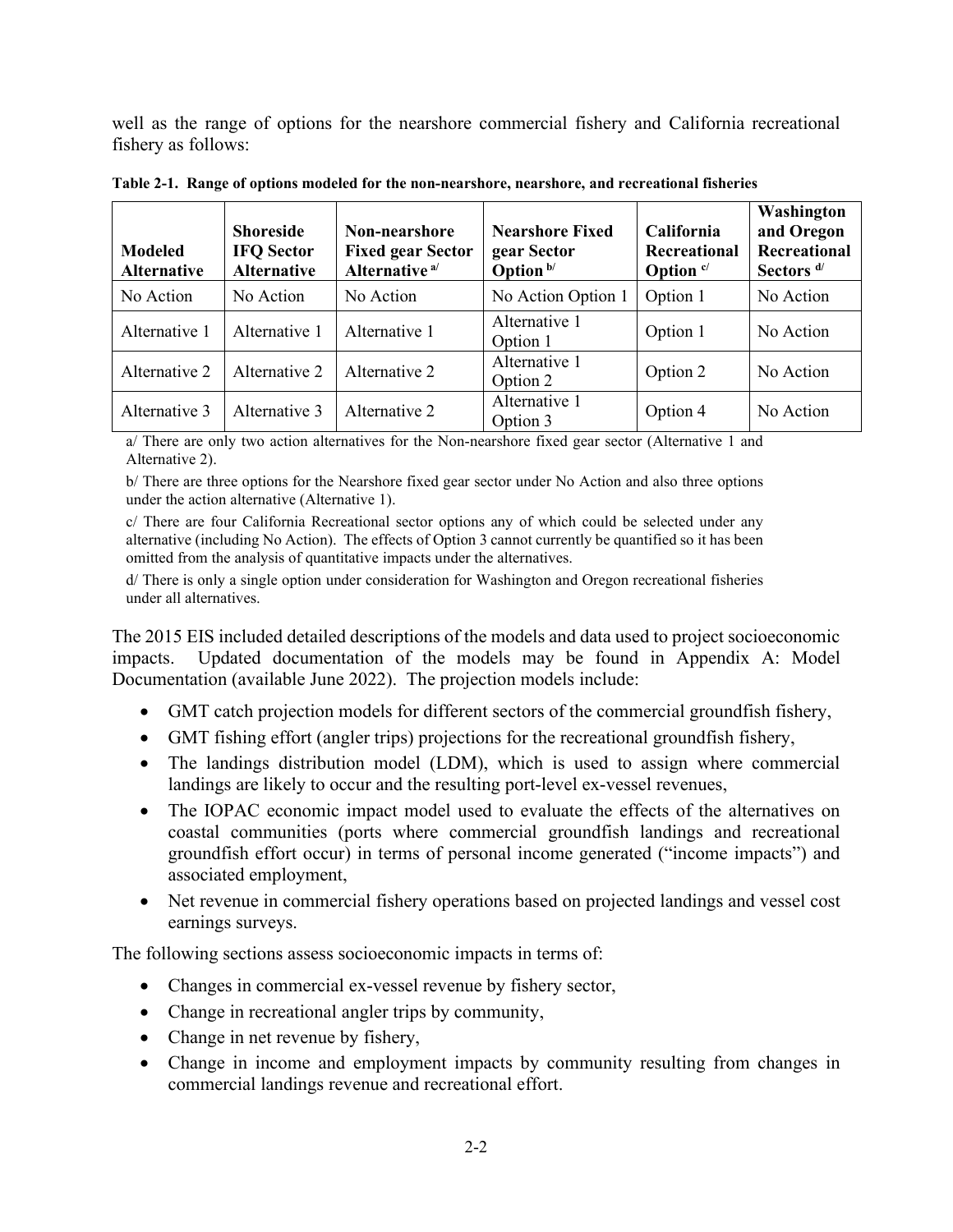### <span id="page-18-0"></span>**2.1.2 Commercial Fisheries**

Revenue estimates are based on projected landings estimates from the GMT models referenced above. [Table 2-2,](#page-19-0) [Table 2-3,](#page-20-0) and [Table 2-4](#page-20-1) compare ex-vessel revenue estimates under the alternatives to the Baseline All projections assume average ex-vessel prices observed in 2021. Effects are presented by groundfish fishery "sectors," which are described in Section [1.1.](#page-6-1)

A number of caveats apply to modeling commercial fishery impacts. First, effort displaced by management measures is assumed not to switch readily into other fishery sectors or geographic region. Second, landings projection models and economic impact models like IOPAC are calibrated to represent a "snapshot" of the economy at a particular point in time. Consequently, these models are best able to address impacts of scenarios that are not too far removed from what has occurred in the recent past. Third, catch projections in the IFQ fishery may not reflect the leveraging effect of increases in ACLs for certain "choke" species (those with low ACLs/allocations). A higher or lower allocation of a particularly constraining species may generate more or less actual revenue than is forecast using the current catch projection models. At the same time, market limitations may constrain the extent to which commercial fisheries are able to take advantage of increased allocations. Finally, stock recruitment variability and catch monitoring uncertainty will contribute to the divergence between actual catches and the projections. Although actual ACL attainment may differ from projections, inseason management measures are routinely applied to prevent ACLs from being exceeded.

As noted above, the Pacific whiting TAC is determined annually, consistent with the Agreement with Canada on Pacific Hake/Whiting where 73.88 percent of the TAC is allocated to U.S. fisheries, of which 17.5 percent is allocated to the Tribal sector. Since the TAC and resulting allocation is not determined during the harvest specifications process, a historical TAC (2021) is used to estimate socioeconomic impacts. The actual TACs for 2023 and 2024 could be higher or lower than the assumed value.

Under the No Action and action alternatives, annual average coastwide ex-vessel revenue, including the at-sea sectors, is projected to exceed the Baseline by from \$6.2 million to \$9.3 million. The relatively small difference (\$3.1 million) in projected overall ex-vessel revenue between the alternatives is likely to be within the margin of error for these estimates. Most of the differences between the commercial fishery alternatives are due to projected effects in the Nonwhiting IFQ and Non-nearshore limited entry fixed gear sectors.

Key points regarding estimated ex-vessel revenue impacts by fishery sector are as follows:

- The TAC for Pacific whiting is set annually outside of this harvest specifications process. In this analysis the 2023-2024 TAC and allocations are assumed to be the same as 2021: the Baseline, No Action and Action alternative scenarios all assume post-reapportionment 2021 whiting allocations and catch levels.
	- o Projections for the shorebased non-tribal whiting fishery do not vary under the No Action and Action Alternatives. Ex-vessel revenue from shoreside non-tribal whiting landings is estimated to be \$23.8 million under the baseline and all alternatives.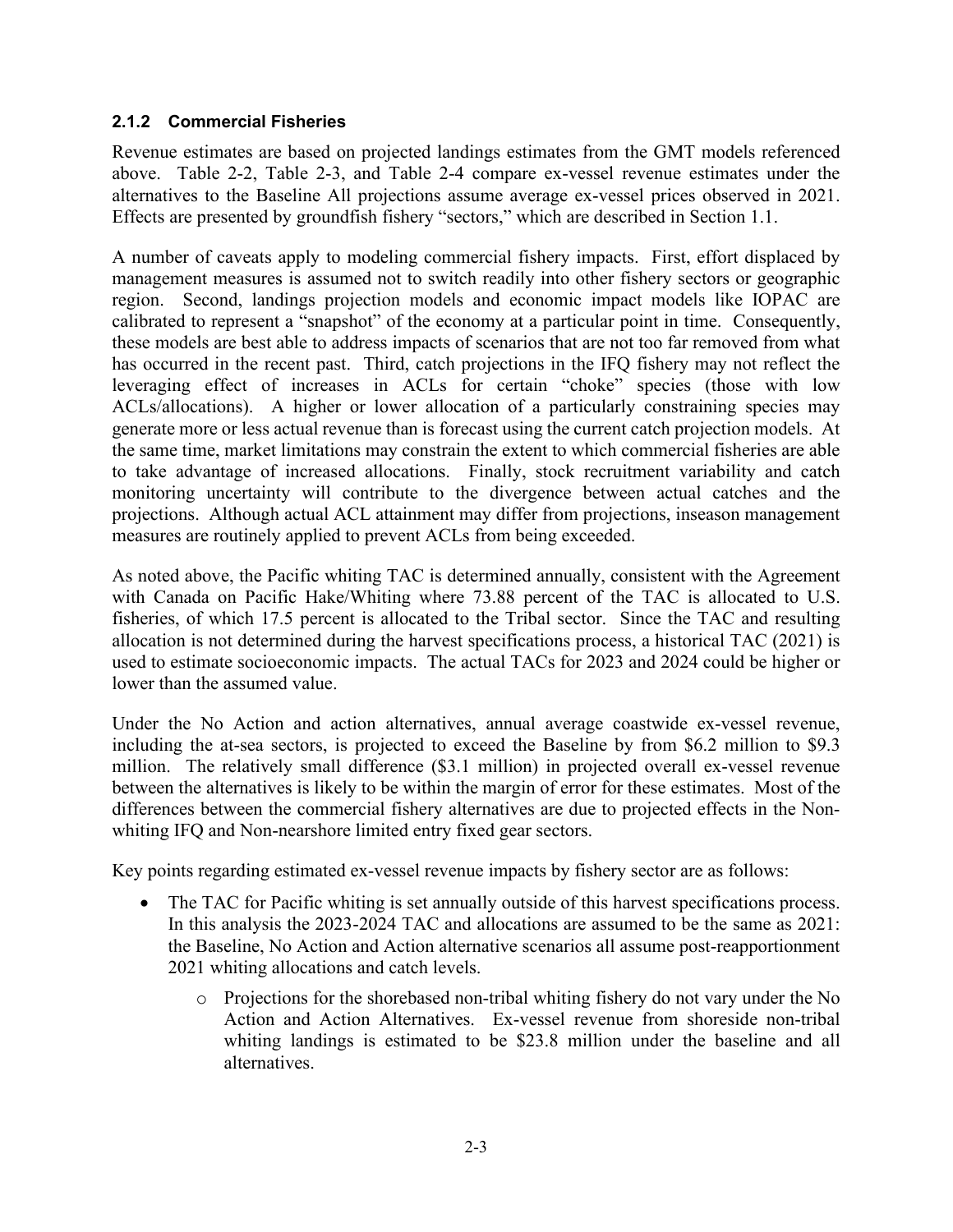- o In the non-tribal and Tribal at-sea fisheries, ex-vessel revenue equivalents are projected to be \$37.2 million and \$3.1 million, respectively, under the Baseline and all alternatives.
- Estimated ex-vessel revenue in the shoreside IFQ non-whiting fishery under the alternatives ranges from a decrease from the Baseline of \$1.2 million under No Action to a decrease of \$2.6 million under Alternative 3. \*
- The limited entry fixed gear and non-nearshore open access sectors target sablefish, with sablefish landings accounting for approximately 87 percent of sector ex-vessel revenue (see Groundfish SAFE Table 8b). Compared with Baseline both sectors show increased ex-vessel revenue under the No Action and the action alternatives. Estimated increases in the limited entry fixed gear sector range from \$3.5 million under Alternatives 2 and 3 to \$4.8 million under No Action. Revenues in the non-nearshore open access sector are projected to be \$1.3 million greater than Baseline under No Action and the action alternatives.\*
- The nearshore open access sector primarily targets rockfish, cabezon, and lingcod with black rockfish accounting for the largest share of any single species (see Groundfish SAFE Table 9b). Annual ex-vessel revenues relative to the Baseline are estimated to increase by from \$1.3 million under Alternative 3 (Option 3) to \$1.5 million under No Action (Option 1). While the nearshore sector contributes a relatively small portion of coastwide shoreside revenue, it is especially important in Southern Oregon, Northern California, and Central California fishing communities.
- Shoreside Tribal sector revenues (including whiting) are projected to increase relative to the Baseline by from \$2.7 million under Alternatives 2 and 3 to \$3.0 million under No Action. The differences are due to variation in the assumed allocation of sablefish among the alternatives.\*

|                                           | <b>Baseline</b> | <b>No Action</b> | <b>Alternative 1</b> | <b>Alternative 2</b> | <b>Alternative 3</b> |
|-------------------------------------------|-----------------|------------------|----------------------|----------------------|----------------------|
| <b>Shoreside Sectors:</b>                 |                 |                  |                      |                      |                      |
| Whiting                                   | 23.8            | 23.8             | 23.8                 | 23.8                 | 23.8                 |
| Non-whiting Trawl+Non-trawl<br><b>IFQ</b> | 24.8            | 23.6             | 23.2                 | 22.9                 | 22.2                 |
| Limited Entry Fixed Gear                  | 9.7             | 14.5             | 13.9                 | 13.3                 | 13.3                 |
| Nearshore Open Access                     | 3.7             | 5.2              | 5.1                  | 5.1                  | 5.0                  |
| Non-nearshore Open Access                 | 2.5             | 3.8              | 3.8                  | 3.8                  | 3.8                  |
| <b>Incidental Open Access</b>             | 0.1             | 0.1              | 0.1                  | 0.1                  | 0.1                  |
| Tribal (incl. whiting)                    | 3.2             | 6.2              | 6.0                  | 5.9                  | 5.9                  |
| <b>Shoreside sectors' Totals</b>          | 67.9            | 77.2             | 75.9                 | 74.8                 | 74.1                 |
| <b>At-sea Sectors:</b>                    |                 |                  |                      |                      |                      |
| Non-Tribal Whiting                        | 37.2            | 37.2             | 37.2                 | 37.2                 | 37.2                 |
| <b>Tribal Whiting</b>                     | 3.1             | 3.1              | 3.1                  | 3.1                  | 3.1                  |
| <b>At-sea sectors' Totals</b>             | 40.3            | 40.3             | 40.3                 | 40.3                 | 40.3                 |
| <b>TOTAL Groundfish Revenue</b>           | 108.2           | 117.5            | 116.2                | 115.1                | 114.4                |

<span id="page-19-0"></span>**Table 2-2. Estimated ex-vessel revenues by groundfish harvest sector under the Alternatives (\$million).**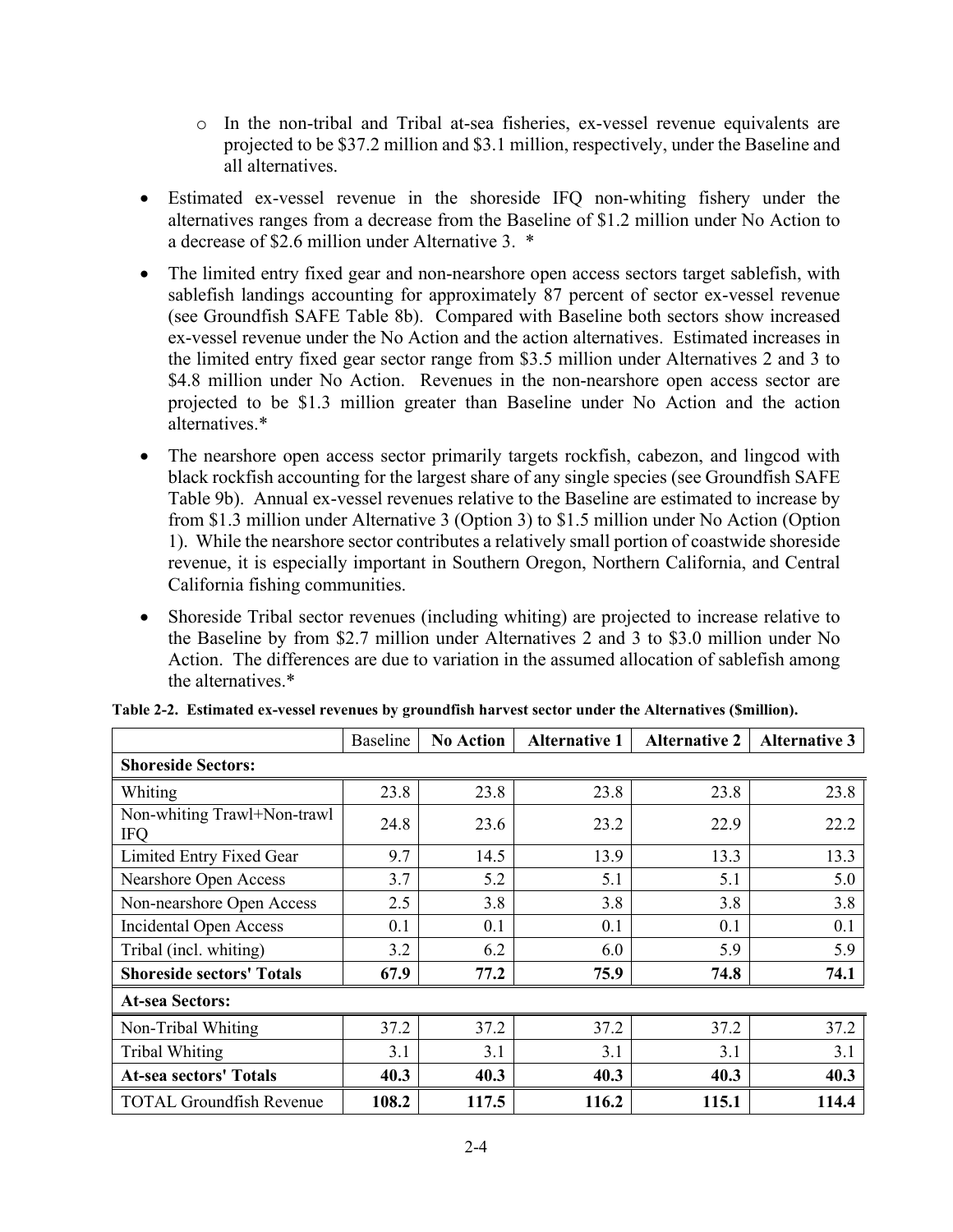|                                           | <i>Baseline</i> | <b>No Action</b> | <b>Alternative</b> | <b>Alternative</b><br>2 | <b>Alternative</b><br>3 |  |  |  |  |
|-------------------------------------------|-----------------|------------------|--------------------|-------------------------|-------------------------|--|--|--|--|
| <b>Shoreside Sectors:</b>                 |                 |                  |                    |                         |                         |  |  |  |  |
| Whiting                                   | 23.8            | $+0.0$           | $+0.0$             | $+0.0$                  | $+0.0$                  |  |  |  |  |
| Non-whiting Trawl+Non-trawl<br><b>IFQ</b> | 24.8            | $-1.2$           | $-1.7$             | $-1.9$                  | $-2.6$                  |  |  |  |  |
| Limited Entry Fixed Gear                  | 9.7             | $+4.8$           | $+4.2$             | $+3.5$                  | $+3.5$                  |  |  |  |  |
| Nearshore Open Access                     | 3.7             | $+1.5$           | $+1.4$             | $+1.4$                  | $+1.3$                  |  |  |  |  |
| Non-nearshore Open Access                 | 2.5             | $+1.3$           | $+1.3$             | $+1.3$                  | $+1.3$                  |  |  |  |  |
| <b>Incidental Open Access</b>             | 0.1             | $+0.0$           | $+0.0$             | $+0.0$                  | $+0.0$                  |  |  |  |  |
| Tribal (incl. whiting)                    | 3.2             | $+3.0$           | $+2.8$             | $+2.7$                  | $+2.7$                  |  |  |  |  |
| <b>Shoreside sectors' Totals</b>          | 67.9            | $+9.3$           | $+8.0$             | $+6.9$                  | $+6.2$                  |  |  |  |  |
| <b>At-sea Sectors:</b>                    |                 |                  |                    |                         |                         |  |  |  |  |
| Non-Tribal Whiting                        | 37.2            | $+0.0$           | $+0.0$             | $+0.0$                  | $+0.0$                  |  |  |  |  |
| <b>Tribal Whiting</b>                     | 3.1             | $+0.0$           | $+0.0$             | $+0.0$                  | $+0.0$                  |  |  |  |  |
| <b>At-sea sectors' Totals</b>             | 40.3            | $+0.0$           | $+0.0$             | $+0.0$                  | $+0.0$                  |  |  |  |  |
| <b>TOTAL Groundfish Revenue</b>           | 108.2           | $+9.3$           | $+8.0$             | $+6.9$                  | $+6.2$                  |  |  |  |  |

<span id="page-20-0"></span>**Table 2-3. Change in groundfish ex-vessel revenues from Baseline by groundfish harvest sector under the Alternatives (\$million).**

<span id="page-20-1"></span>**Table 2-4. Change in groundfish ex-vessel revenues from Baseline by groundfish harvest sector under the Alternatives (percent).**

|                                           | <i>Baseline</i> | <b>No Action</b> | <b>Alternative</b> | <b>Alternative</b> | <b>Alternative</b> |  |  |  |
|-------------------------------------------|-----------------|------------------|--------------------|--------------------|--------------------|--|--|--|
| 2<br>3<br><b>Shoreside Sectors:</b>       |                 |                  |                    |                    |                    |  |  |  |
| Whiting                                   | 23.8            | $+0.0\%$         | $+0.0\%$           | $+0.0\%$           | $+0.0\%$           |  |  |  |
| Non-whiting Trawl+Non-trawl<br><b>IFQ</b> | 24.8            | $-5.0\%$         | $-6.7\%$           | $-7.8%$            | $-10.5\%$          |  |  |  |
| Limited Entry Fixed Gear                  | 9.7             | $+49.4%$         | $+42.7%$           | $+36.2%$           | $+36.2%$           |  |  |  |
| <b>Nearshore Open Access</b>              | 3.7             | $+39.5%$         | $+37.9%$           | $+37.3%$           | $+36.3%$           |  |  |  |
| Non-nearshore Open Access                 | 2.5             | $+51.3%$         | $+51.3%$           | $+51.3%$           | $+51.3%$           |  |  |  |
| <b>Incidental Open Access</b>             | 0.1             | $+0.0\%$         | $+0.0\%$           | $+0.0\%$           | $+0.0\%$           |  |  |  |
| Tribal (incl. whiting)                    | 3.2             | $+94.3%$         | $+89.1%$           | $+84.1%$           | $+84.1%$           |  |  |  |
| <b>Shoreside sectors' Totals</b>          | 67.9            | $+13.7\%$        | $+11.8\%$          | $+10.2\%$          | $+9.1\%$           |  |  |  |
| <b>At-sea Sectors:</b>                    |                 |                  |                    |                    |                    |  |  |  |
| Non-Tribal Whiting                        | 37.2            | $+0.0\%$         | $+0.0\%$           | $+0.0\%$           | $+0.0\%$           |  |  |  |
| <b>Tribal Whiting</b>                     | 3.1             | $+0.0\%$         | $+0.0\%$           | $+0.0\%$           | $+0.0\%$           |  |  |  |
| <b>At-sea sectors' Totals</b>             | 40.3            | $+0.0\%$         | $+0.0\%$           | $+0.0\%$           | $+0.0\%$           |  |  |  |
| <b>TOTAL Groundfish Revenue</b>           | 108.2           | $+8.6\%$         | $+7.4%$            | $+6.4\%$           | $+5.7\%$           |  |  |  |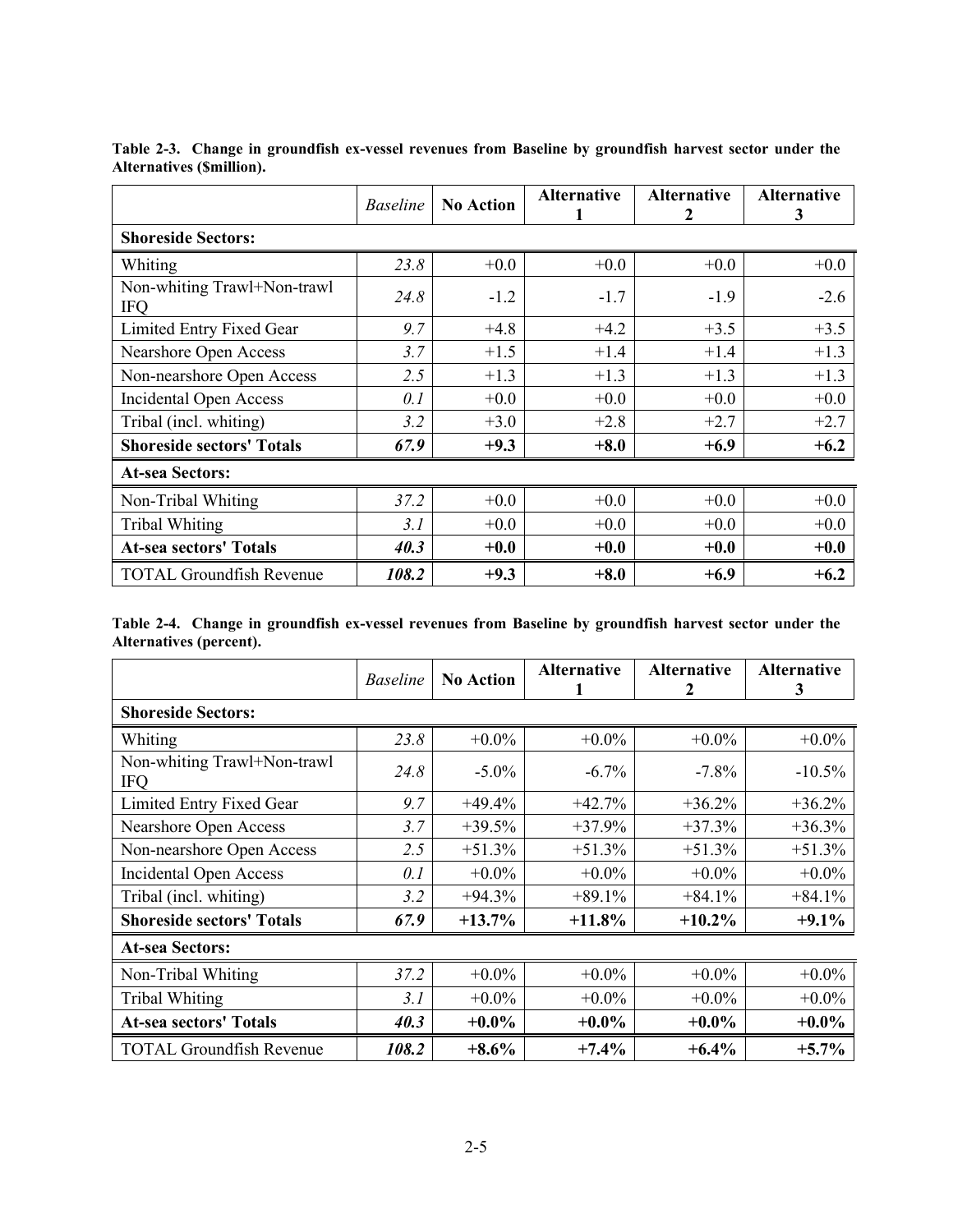# <span id="page-21-0"></span>*2.2 Recreational Fisheries*

For recreational fisheries, projected marine area angler boat trips taken in groundfish plus Pacific halibut recreational fisheries are compared to Baseline [fishing effort under the proposed](#page-22-1)  management alternatives. [Table 2-5,](#page-22-0)

[Table](#page-22-1) 2-6, and [Table 2-7](#page-23-1) compare projected recreational angler trips under the No Action and Action alternatives to Baseline average annual angler effort. Results are shown by coastal regions that are aggregated from statistical reporting regions<sup>[2](#page-21-1)</sup>

To produce a tractable number of economic impact projections that cover the range of possible outcomes, in addition to No Action, three action alternatives (Alternatives 1-3) were constructed from the range of management alternatives and/or options proposed by each state. Proposed management regimes for Washington's and Oregon's recreational fisheries do not vary under Baseline, No Action, and the action alternatives. There are four management options (Options 1- 4) for the California recreational fishery. Any of the four options can be selected under any of the alternatives, including No Action. Since the effects of California Option 3 cannot currently be quantified it has been omitted from the following analysis of quantitative impacts under the alternatives.[3](#page-21-2)

For purposes of comparing the range of alternative management options under consideration, No Action and Alternative 1 are associated with California Option 1 (Baseline management), Alternative 2 is associated with California Option 2 (closure of the boat-based fishery), and Alternative 3 is associated with California Option 4 (year-round all depth fishing). These associations are maintained in this and subsequent sections of the economic analysis. For more information about the proposed recreational management options see F.4, Attachment 2, April 2022 for descriptions of the California recreational Options.

Key points regarding estimated recreational effort impacts by coastal region are as follows:

- Coastwide recreational effort is projected to be the same as Baseline under No Action and Alternative 1 (California Option 1). Under Alternative 2 (California Option 2) coastwide recreational fishing effort is projected to decrease from Baseline by 679,300 trips (81.1 percent) due to closure of the recreational fishery in California. Under Alternative 3 (California Option 4) coastwide recreational fishing effort is projected to increase from Baseline by 209,100 trips (24.9 percent) due to relaxation of depth management measures in California.
- Recreational fishing effort for the Washington Coast is projected to be the same as Baseline under all alternatives. The harvest control rules under consideration for 2023 and 2024 include sub-bag limits for species such as vermilion, quillback and copper rockfishes,

<span id="page-21-1"></span><sup>&</sup>lt;sup>2</sup> The Puget Sound region is not shown in these tables because Council managed recreational fisheries do not occur in this region.

<span id="page-21-2"></span><sup>&</sup>lt;sup>3</sup> While it is expected that decreases in groundfish effort would occur in all management areas under Option 3 (offshore fishery) relative to Baseline/No Action, the amount cannot be quantified as estimates of angler trips cannot be parsed into depth bins. Additionally, dependent upon which RCA line is chosen under Option 3, effort levels could be closer to Baseline or closer to complete fishery closure.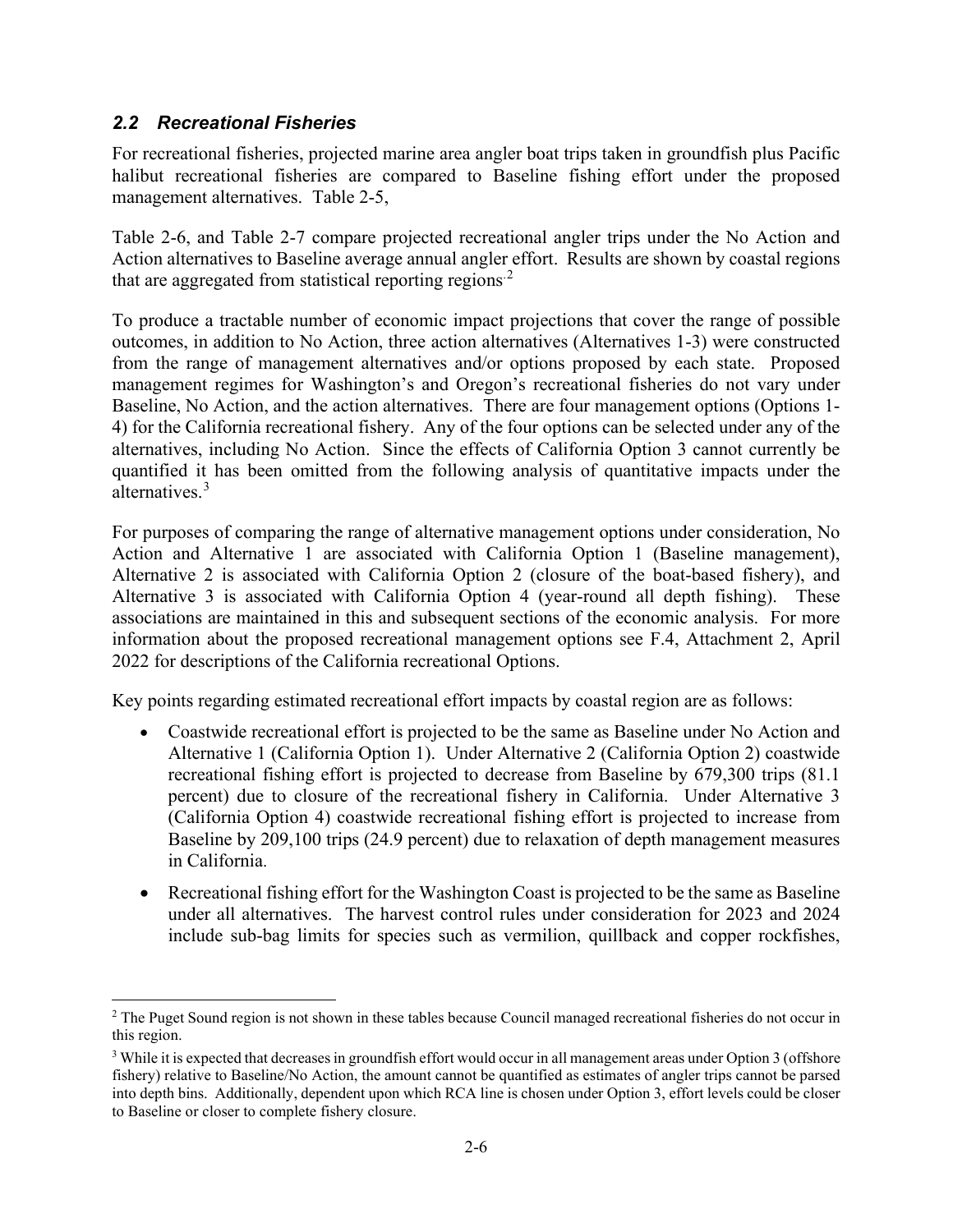which are not expected to affect effort. Washington Coast ports accounted for 6.5 percent of coastwide Baseline fishing effort.

- Recreational fishing effort in Oregon is projected to be the same as Baseline under all alternatives. The management options under consideration for 2023 and 2024 are not expected to affect effort. The combined three coastal regions of Oregon account for 12.4 percent of coastwide Baseline fishing effort.
- California recreational fishing effort is projected not to change from Baseline under No Action and Alternative 1 (California recreational Option1), but is projected to be zero in all regions under Alternative 2 (California recreational Option 2), and to increase from Baseline under Alternative 3 (California recreational Option 4) in all California regions by at least 19.4 percent. Note that under Alternative 2 (California recreational Option 2) no fishing would be allowed, while under Alternative 3 (California recreational Option 4) fishing would be allowed at all depths throughout the year. The Santa Barbara to San Diego region accounts for more than half (55.7 percent) of coastwide Baseline recreational angler effort, and this region also shows the largest change in effort under Alternative 3 (California recreational Option 4), an increase of 162,300 trips (34.8 percent). Increases projected for the other California regions under Alternative 3 (California recreational Option 4) are: Crescent City-Eureka 19.4 percent, Fort Bragg-Bodega Bay 19.4 percent, San Francisco area 22.7 percent, and Santa Cruz to Morro Bay 22.7 percent. The combined five California regions shown account for 81.1 percent of coastwide Baseline fishing effort.

|                         |                 | <b>No Action</b><br>(California<br>Option 1) | <b>Alternative</b><br>(California | <b>Alternative</b><br>$\mathbf{2}$<br>(California | <b>Alternative</b><br>3<br>(California |
|-------------------------|-----------------|----------------------------------------------|-----------------------------------|---------------------------------------------------|----------------------------------------|
| <b>Community Groups</b> | <b>Baseline</b> |                                              | <b>Option 1)</b>                  | Option 2)                                         | <b>Option 4)</b>                       |
| <b>Washington Coast</b> | 54.8            | 54.8                                         | 54.8                              | 54.8                                              | 54.8                                   |
| Astoria-Tillamook       | 18.5            | 18.5                                         | 18.5                              | 18.5                                              | 18.5                                   |
| Newport                 | 44.0            | 44.0                                         | 44.0                              | 44.0                                              | 44.0                                   |
| Coos Bay-Brookings      | 41.4            | 41.4                                         | 41.4                              | 41.4                                              | 41.4                                   |
| Crescent City-Eureka    | 25.0            | 25.0                                         | 25.0                              | 0.0                                               | 29.8                                   |
| Fort Bragg - Bodega     |                 |                                              |                                   |                                                   |                                        |
| Bay                     | 18.6            | 18.6                                         | 18.6                              | 0.0                                               | 22.2                                   |
| San Francisco Area      | 74.2            | 74.2                                         | 74.2                              | 0.0                                               | 91.0                                   |
| $SC - Mo - MB^*$        | 94.6            | 94.6                                         | 94.6                              | 0.0                                               | 116.1                                  |
| $SB-LA-SD*$             | 466.9           | 466.9                                        | 466.9                             | 0.0                                               | 629.2                                  |
| <b>Coastwide Total</b>  | 838.1           | 838.1                                        | 838.1                             | 158.8                                             | 1,047.2                                |

<span id="page-22-0"></span>**Table 2-5. Estimated Recreational Effort (halibut+bottomfish) under Baseline and the Alternatives (thousands of angler trips).**

<span id="page-22-1"></span>\*SC – Mo – MB = Santa Cruz, Monterey, and Morro Bay; SB – LA – SD = Santa Barbara, Los Angeles, and San Diego.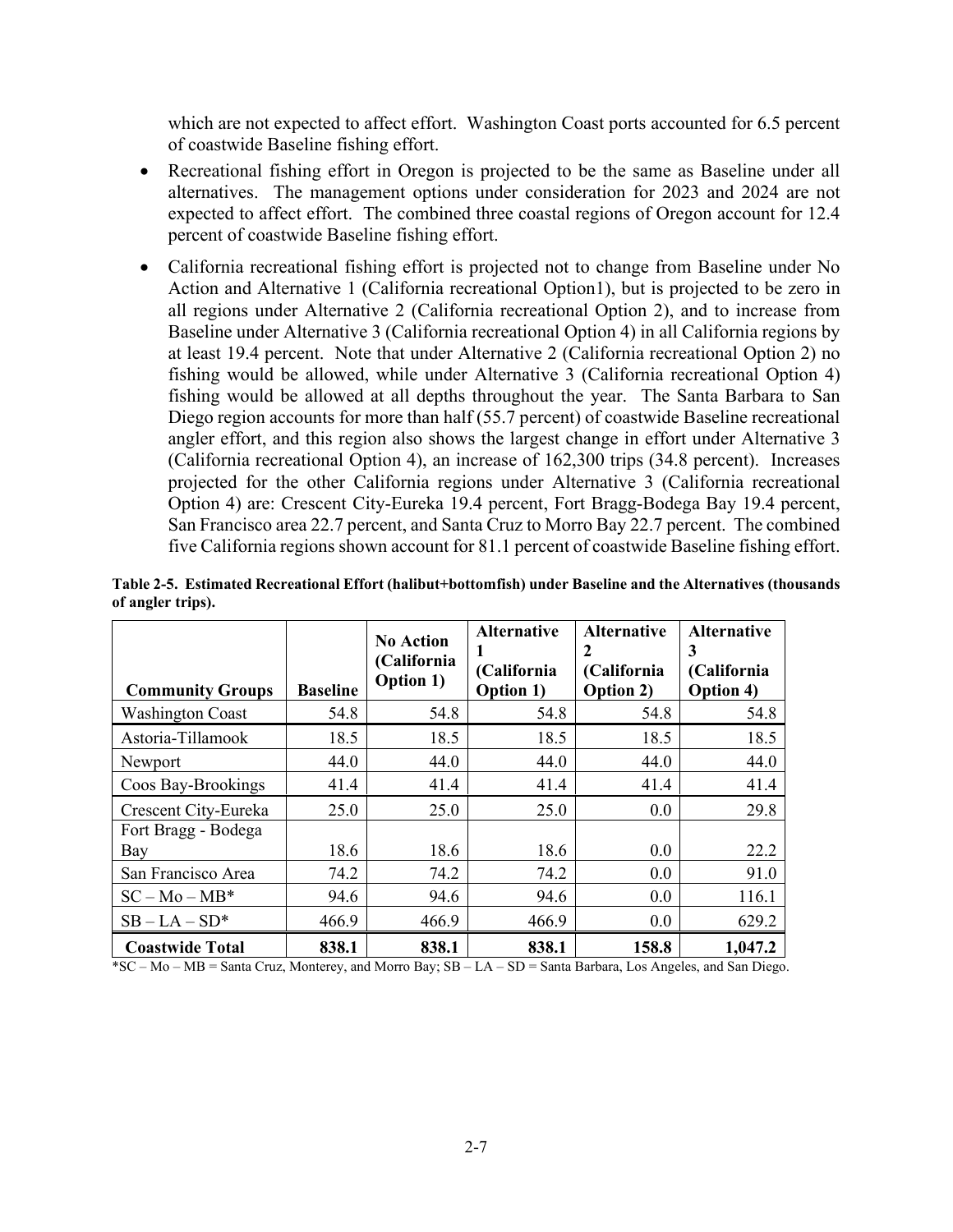| <b>Community Groups</b>    | <b>Baseline</b> | <b>No Action</b><br>(California<br><b>Option 1)</b> | <b>Alternative 1</b><br>(California<br><b>Option 1)</b> | <b>Alternative 2</b><br>(California<br><b>Option 2)</b> | <b>Alternative 3</b><br>(California<br><b>Option 4)</b> |
|----------------------------|-----------------|-----------------------------------------------------|---------------------------------------------------------|---------------------------------------------------------|---------------------------------------------------------|
| <b>Washington Coast</b>    | 54.8            |                                                     |                                                         |                                                         |                                                         |
| Astoria-Tillamook          | 18.5            |                                                     |                                                         |                                                         |                                                         |
| Newport                    | 44.0            |                                                     |                                                         |                                                         |                                                         |
| Coos Bay-Brookings         | 41.4            |                                                     |                                                         |                                                         |                                                         |
| Crescent City-Eureka       | 25.0            |                                                     |                                                         | $-25.0$                                                 | $+4.8$                                                  |
| Fort Bragg - Bodega<br>Bay | 18.6            | -                                                   | $\qquad \qquad$                                         | $-18.6$                                                 | $+3.6$                                                  |
| San Francisco Area         | 74.2            |                                                     |                                                         | $-74.2$                                                 | $+16.8$                                                 |
| $SC - Mo - MB^*$           | 94.6            | -                                                   | ۰                                                       | $-94.6$                                                 | $+21.5$                                                 |
| $SB-LA-SD*$                | 466.9           | $\overline{\phantom{0}}$                            | $\qquad \qquad$                                         | $-466.9$                                                | $+162.3$                                                |
| <b>Coastwide Total</b>     | 838.1           |                                                     |                                                         | $-679.3$                                                | $+209.1$                                                |

<span id="page-23-0"></span>**Table 2-6. Estimated change from Baseline Recreational Effort (halibut+bottomfish) under the Alternatives (thousands of angler trips).**

\*SC – Mo – MB = Santa Cruz, Monterey, and Morro Bay; SB – LA – SD = Santa Barbara, Los Angeles, and San Diego.

<span id="page-23-1"></span>

|            |  |  | Table 2-7. Estimated change from Baseline Recreational Effort (halibut+bottomfish) under the Alternatives |  |
|------------|--|--|-----------------------------------------------------------------------------------------------------------|--|
| (percent). |  |  |                                                                                                           |  |

|                         |                 | <b>No Action</b><br>(California | <b>Alternative 1</b><br>(California | <b>Alternative 2</b><br>(California | <b>Alternative 3</b><br>(California |
|-------------------------|-----------------|---------------------------------|-------------------------------------|-------------------------------------|-------------------------------------|
| <b>Community Groups</b> | <b>Baseline</b> | Option 1)                       | <b>Option 1)</b>                    | Option 2)                           | <b>Option 4)</b>                    |
| <b>Washington Coast</b> | 54.8            |                                 |                                     |                                     |                                     |
| Astoria-Tillamook       | 18.5            |                                 |                                     |                                     |                                     |
| Newport                 | 44.0            |                                 |                                     |                                     |                                     |
| Coos Bay-Brookings      | 41.4            |                                 |                                     |                                     |                                     |
| Crescent City-Eureka    | 25.0            |                                 |                                     | $-100\%$                            | $+19.4%$                            |
| Fort Bragg - Bodega     |                 |                                 |                                     |                                     |                                     |
| Bay                     | 18.6            |                                 |                                     | $-100%$                             | $+19.4%$                            |
| San Francisco Area      | 74.2            |                                 |                                     | $-100%$                             | $+22.7%$                            |
| $SC - Mo - MB^*$        | 94.6            |                                 | -                                   | $-100%$                             | $+22.7%$                            |
| $SB-LA-SD*$             | 466.9           |                                 |                                     | $-100%$                             | $+34.8%$                            |
| <b>Coastwide Total</b>  | 838.1           |                                 |                                     | $-81.1%$                            | $+24.9%$                            |

\*SC – Mo – MB = Santa Cruz, Monterey, and Morro Bay; SB – LA – SD = Santa Barbara, Los Angeles, and San Diego.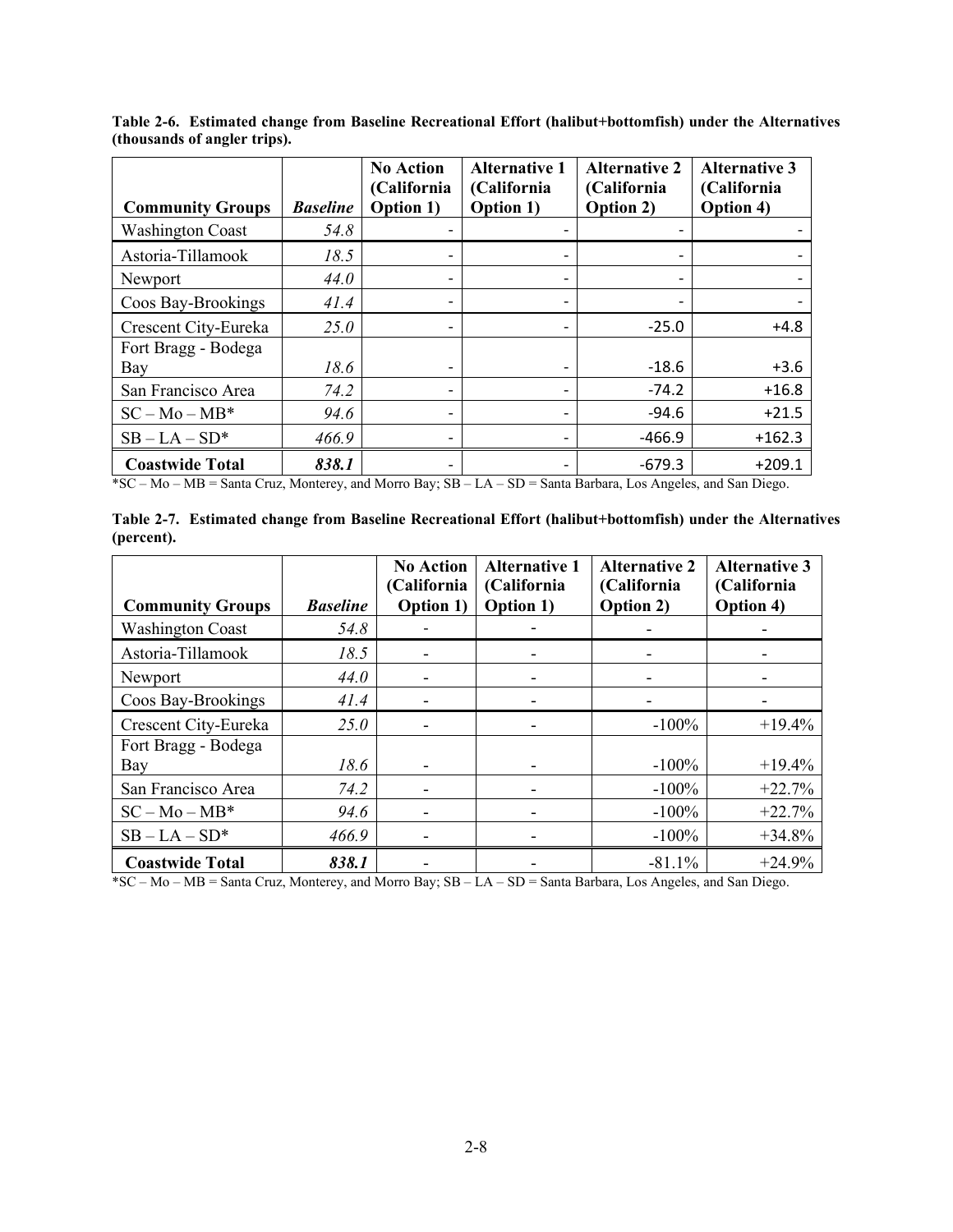## <span id="page-24-0"></span>**2.2.1 Estimated Commercial Vessel Net Revenue Impacts of the Alternatives**

To be completed by the June 2022 Pacific Marine Fishery Council meeting's advanced briefing book

# <span id="page-24-1"></span>*2.3 Estimated Change in Income and Employment Impacts by Community*

Socioeconomic impacts to fishing communities engaged in groundfish fisheries are evaluated based on the changes in personal income (dollar income impacts) and employment (number of jobs) under the alternatives. These effects are functions of the projected changes in commercial landings and recreational effort described above. Comparisons are presented with respect to the Baseline under No Action (California Option 1), Alternative 1 (California Option 1), Alternative 2 (California Option 2) and Alternative 3 (California Option 4). For simplification and ease of comparing impacts from commercial and recreational fishing activities, commercial fisheries port groups are aggregated regionally so as to be consistent with the recreational reporting regions. For a description of the counties included in these regions see page 378 in the 2015 EIS.

Projected changes in commercial ex-vessel revenues and recreational angler trips were converted into income and employment effects using results from the NWFSC IOPAC input-output model. Impacts include combined direct, indirect, and induced economic effects resulting from projected changes in recreational angling, commercial fishing, fish processing, and related input supply and industry support activities.

Community impacts from commercial and recreational fishing are displayed separately. Impacts are calculated by applying income and employment multipliers generated using IOPAC regional impact models to the projected levels of local expenditures by commercial harvesters, seafood processors, and recreational anglers under Baseline and the alternatives.

Income and employment impacts from Tribal fisheries and also from at-sea Pacific whiting catcher-processor and mothership sectors are not included in the community impact totals for the following reasons:

- 1. Tribal groundfish harvesting and processing are not included in any of the cost-revenue data collected by NWFSC.
- 2. While overall estimators of income and employment impacts derived from the at-sea whiting fishery (tribal and non-tribal CPs and motherships) have been developed, the detail required to attribute these impacts to particular port groups has not.

That being said, presumably most of the income and employment impacts associated with at-sea whiting fisheries would likely accrue in the Seattle region; while corresponding impacts of shorebased tribal groundfish fisheries most likely accrue in Washington Coast communities.

Economic impact models like IOPAC are calibrated to represent a "snapshot" of the economy at a particular point in time. Consequently, these models are best able to address impacts of scenarios that are within the range of what may have occurred over the recent past. Analysis of scenarios that represent particularly large departures from the Baseline may, therefore, result in biased impact estimates.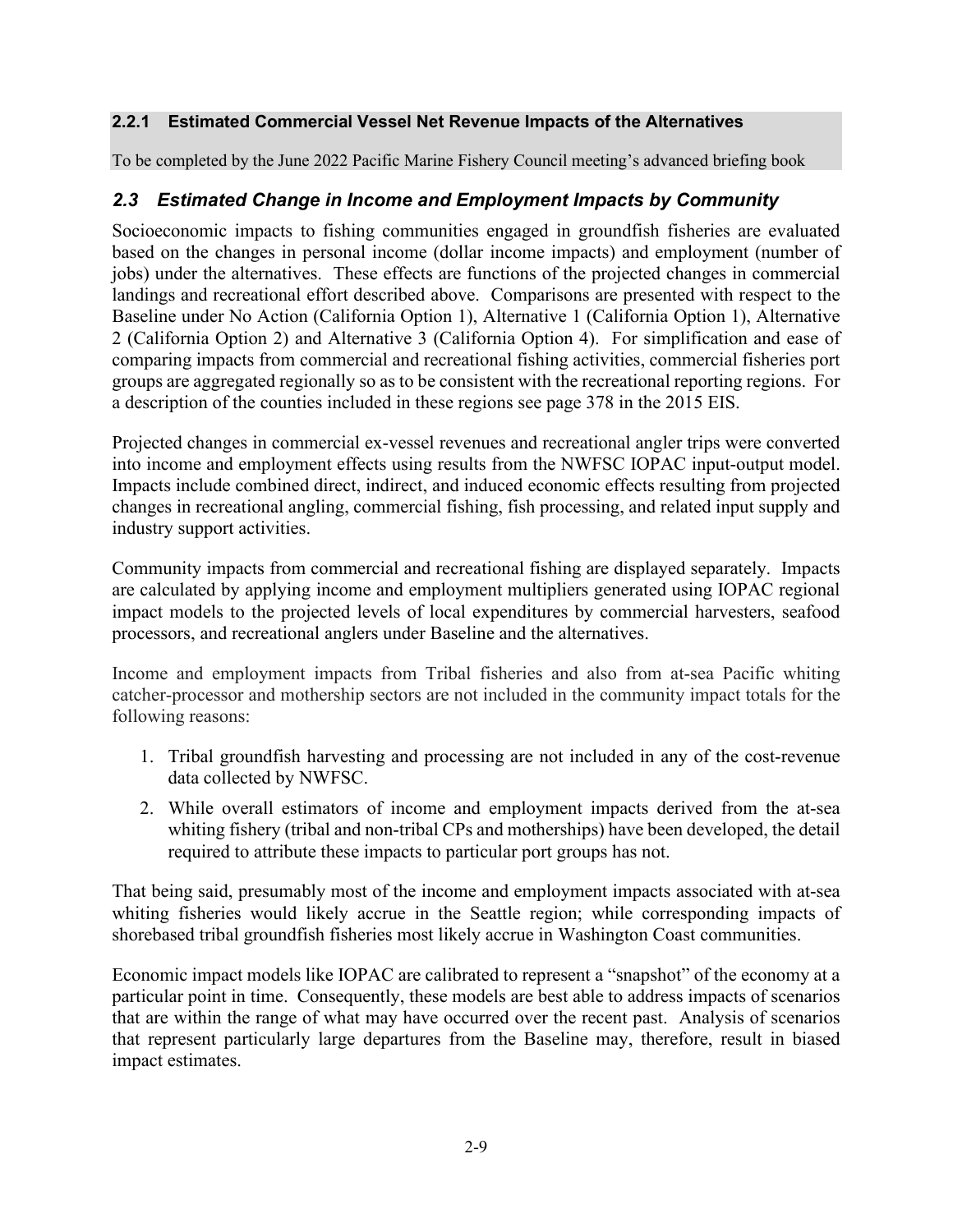## <span id="page-25-0"></span>**2.3.1 Commercial Fishery Community Income Impacts**

[Table 2-8](#page-26-0) presents estimates of community personal income impacts by region due to projected commercial groundfish fishing activity under the range of Alternatives. [Table 2-9](#page-26-1) and [Table 2-10](#page-26-2) compare commercial groundfish fishery impact estimates under the alternatives against the Baseline. [Table 2-11](#page-28-0) presents estimated income impacts resulting from recreational groundfish fisheries, with [Table 2-12](#page-28-1) and [Table 2-13](#page-28-2) comparing the recreational estimates relative to the Baseline.

Key points regarding estimated income impacts from commercial groundfish fisheries by coastal region are as follows:

- Coastwide estimated personal income impacts from commercial groundfish fishing are estimated to be \$158.3 million under the Baseline and are projected to increase to between \$162.6 million and \$167.6 million under the range of alternatives. The highest coastwide total and the highest level of income impacts for each community occur under No Action and the lowest occur under Alternative 3.
- Puget Sound ports show increases ranging from \$1.6 million (Alternative 3) to \$2.2 million (No Action) over baseline, or 48.6 percent to 67.3 percent, respectively. Puget Sound ports account for 2.0 percent of estimated coastwide Baseline personal income impacts from commercial fishing.
- Oregon and Washington Coast port areas show personal income changes ranging from a decrease of \$2.7 million (Astoria-Tillamook under Alternative 3) to an increase of \$1.7 million (Coos Bay-Brookings under No Action). Those two port areas also show the largest percentage changes in income impacts among Oregon and Washington Coast ports under the alternatives: -3.9 percent for Astoria-Tillamook under Alternative 3 and +23.7 percent in Coos Bay-Brookings under No Action. Astoria-Tillamook is the only port area showing decreases from Baseline in projected income impacts under all alternatives. Combined Oregon and Washington Coast ports account for 84.7 percent of estimated coastwide Baseline personal income impacts from commercial fishing.
- All California port groups are projected to see increases from Baseline under all alternatives, ranging from \$0.3 million (San Francisco under Alternative 3) to \$1.4 million (Santa Barbara-San Diego under all alternatives). The largest relative increases in personal income impacts compared to Baseline are projected for the Santa Cruz to Morro Bay region, ranging from 34.8 percent under Alternative 3 to 41.4 percent under No Action. Projected landings by fixed gear fisheries in those ports account for much of the increased income impacts. California ports account for 13.3 percent of coastwide Baseline income impacts from commercial fishing.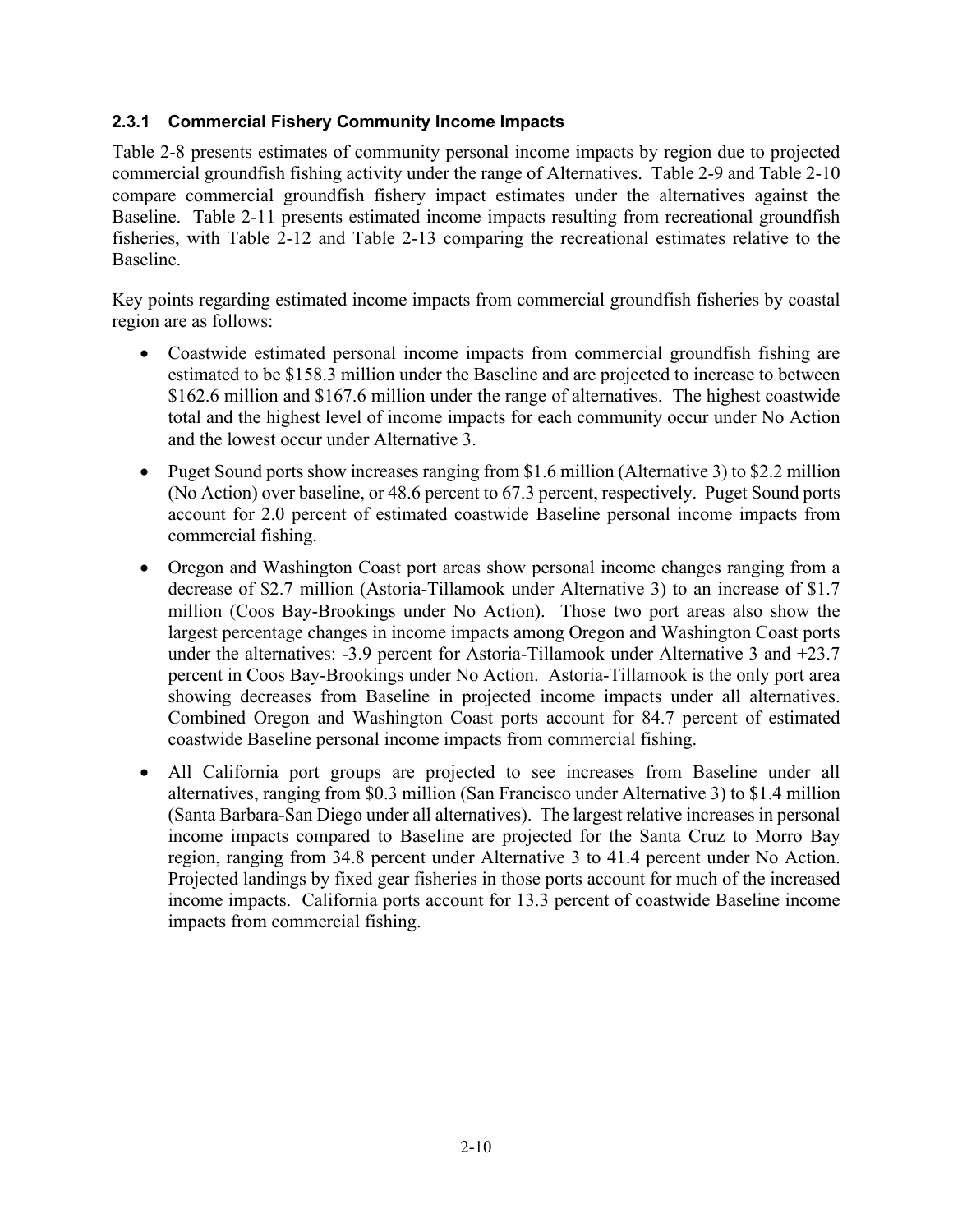|                         | <b>Baseline</b> | <b>No Action</b> | <b>Alternative 1</b> | <b>Alternative 2</b> | <b>Alternative 3</b> |
|-------------------------|-----------------|------------------|----------------------|----------------------|----------------------|
| Puget Sound             | 3.2             | 5.4              | 5.1                  | 4.8                  | 4.8                  |
| <b>Washington Coast</b> | 32.1            | 32.4             | 32.3                 | 32.2                 | 32.1                 |
| Astoria-Tillamook       | 68.4            | 67.2             | 66.8                 | 66.6                 | 65.7                 |
| Newport                 | 26.1            | 27.4             | 27.0                 | 26.7                 | 26.4                 |
| Coos Bay-Brookings      | 7.3             | 9.0              | 8.6                  | 8.4                  | 8.3                  |
| Crescent City-Eureka    | 5.7             | 6.6              | 6.4                  | 6.3                  | 6.2                  |
| Fort Bragg - Bodega Bay | 3.7             | 4.8              | 4.7                  | 4.6                  | 4.6                  |
| San Francisco Area      | 3.0             | 3.5              | 3.5                  | 3.4                  | 3.4                  |
| $SC - Mo - MB^*$        | 3.1             | 4.4              | 4.3                  | 4.2                  | 4.2                  |
| $SB - LA - SD^*$        | 5.5             | 6.9              | 6.9                  | 6.9                  | 6.9                  |
| Coastwide Total         | 158.3           | 167.6            | 165.6                | 164.0                | 162.6                |

<span id="page-26-0"></span>**Table 2-8. Commercial fishery income impacts under Baseline and the Alternatives by community group (\$million).** 

\* SC – Mo – MB = Santa Cruz, Monterey, and Morro Bay; SB – LA – SD = Santa Barbara, Los Angeles, and San Diego.

<span id="page-26-1"></span>

|                    | Table 2-9. Change in commercial fishery income impacts (from Baseline) under the Alternatives by community |  |  |
|--------------------|------------------------------------------------------------------------------------------------------------|--|--|
| group (\$million). |                                                                                                            |  |  |

|                         | <b>Baseline</b> | <b>No Action</b> | <b>Alternative 1</b> | <b>Alternative 2</b> | <b>Alternative 3</b> |
|-------------------------|-----------------|------------------|----------------------|----------------------|----------------------|
| Puget Sound             | 3.2             | $+2.2$           | $+1.9$               | $+1.6$               | $+1.6$               |
| Washington Coast        | 32.1            | $+0.2$           | $+0.1$               | $+0.1$               | $-0.1$               |
| Astoria-Tillamook       | 68.4            | $-1.2$           | $-1.6$               | $-1.8$               | $-2.7$               |
| Newport                 | 26.1            | $+1.3$           | $+0.9$               | $+0.5$               | $+0.2$               |
| Coos Bay-Brookings      | 7.3             | $+1.7$           | $+1.3$               | $+1.1$               | $+1.1$               |
| Crescent City-Eureka    | 5.7             | $+0.9$           | $+0.7$               | $+0.6$               | $+0.5$               |
| Fort Bragg - Bodega Bay | 3.7             | $+1.1$           | $+1.0$               | $+0.9$               | $+0.9$               |
| San Francisco Area      | 3.0             | $+0.5$           | $+0.4$               | $+0.4$               | $+0.3$               |
| $SC - Mo - MB^*$        | 3.1             | $+1.3$           | $+1.2$               | $+1.1$               | $+1.1$               |
| $SB - LA - SD^*$        | 5.5             | $+1.4$           | $+1.4$               | $+1.4$               | $+1.4$               |
| Coastwide Total         | 158.3           | $+9.3$           | $+7.4$               | $+5.8$               | $+4.3$               |

\* SC – Mo – MB = Santa Cruz, Monterey, and Morro Bay; SB – LA – SD = Santa Barbara, Los Angeles, and San Diego.

<span id="page-26-2"></span>

| Table 2-10. Change in commercial fishery income impacts (from Baseline) under the Alternatives by |  |  |  |  |  |  |
|---------------------------------------------------------------------------------------------------|--|--|--|--|--|--|
| community group (percent).                                                                        |  |  |  |  |  |  |

|                         | <b>Baseline</b> | <b>No Action</b> | <b>Alternative 1</b> | <b>Alternative 2</b> | <b>Alternative 3</b> |
|-------------------------|-----------------|------------------|----------------------|----------------------|----------------------|
| Puget Sound             | 3.2             | $+67.3\%$        | $+57.6%$             | $+48.3%$             | $+48.6\%$            |
| <b>Washington Coast</b> | 32.1            | $+0.6\%$         | $+0.4\%$             | $+0.2\%$             | $-0.2\%$             |
| Astoria-Tillamook       | 68.4            | $-1.8\%$         | $-2.3\%$             | $-2.6\%$             | $-3.9\%$             |
| Newport                 | 26.1            | $+4.9\%$         | $+3.3\%$             | $+1.9%$              | $+0.8\%$             |
| Coos Bay-Brookings      | 7.3             | $+23.7%$         | $+18.5%$             | $+14.7%$             | $+14.6%$             |
| Crescent City-Eureka    | 5.7             | $+16.2%$         | $+13.2%$             | $+11.4%$             | $+9.7%$              |
| Fort Bragg - Bodega Bay | 3.7             | $+29.8%$         | $+27.0%$             | $+24.7%$             | $+23.8%$             |
| San Francisco Area      | 3.0             | $+15.2\%$        | $+13.6%$             | $+12.1%$             | $+11.1%$             |
| $SC - Mo - MB^*$        | 3. I            | $+41.4%$         | $+38.3%$             | $+34.9%$             | $+34.8%$             |
| $SB - LA - SD^*$        | 5.5             | $+24.7%$         | $+24.7%$             | $+24.6%$             | $+24.5%$             |
| Coastwide Total         | 158.3           | $+5.9\%$         | $+4.6%$              | $+3.7%$              | $+2.7\%$             |

\* SC – Mo – MB = Santa Cruz, Monterey, and Morro Bay; SB – LA – SD = Santa Barbara, Los Angeles, and San Diego.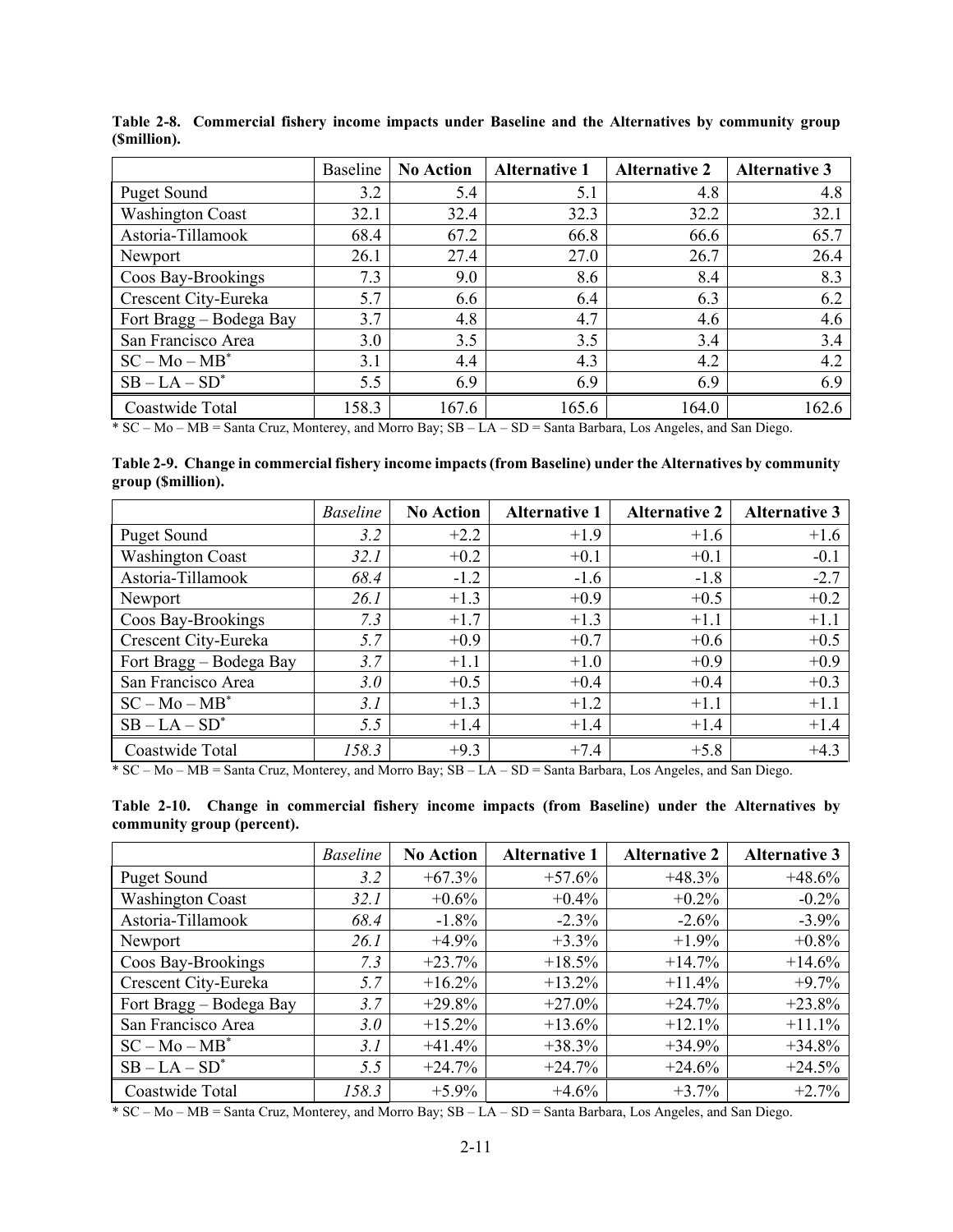### <span id="page-27-0"></span>**2.3.2 Recreational Fishery Community Income Impacts**

Recreational income impacts are derived from changes in recreational fishing effort (angler trips) and associated expenditures. See [Recreational Fisheries](#page-21-0) section, above, for discussion regarding change in projected fishing effort due to management changes. [Table 2-11](#page-28-0) shows estimated recreational income impacts under Baseline and the alternatives; [Table 2-12](#page-28-1) shows the incremental change with respect to the Baseline; [Table 2-13](#page-28-2) shows the percentage change.

For purposes of comparing recreational impacts, No Action and Alternative 1 are associated with California Option 1 (Baseline management), Alternative 2 is associated with California Option 2 (closure of the boat-based fishery), and Alternative 3 is associated with California Option 4 (year-round all depth fishing).<sup>[4](#page-27-1)</sup> Key points regarding estimated income impacts from recreational groundfish fisheries by coastal region are as follows:

- Coastwide recreational fishing income impacts are projected not to change from Baseline under No Action and Alternative 1 (California Option 1), to decrease by 89.3 percent (\$143.4 million) under Alternative 2 (California Option 2), and to increase by 28.5 percent (\$45.7 million) under Alternative 3 (California Option 4).
- The Washington Coast shows no change relative to the Baseline in estimated recreational fishing income impacts under the alternatives. Washington Coast ports account for 4.5 percent of Baseline recreational fishing income impacts.
- Recreational fishing income impacts are projected to be the same as Baseline in all regions in Oregon across all alternatives. Combined Oregon Coast ports account for 6.1 percent of Baseline recreational fishing income impacts.
- California recreational fishing income impacts are projected not to change from Baseline under No Action and Alternative 1 (California recreational Option1). Under Alternative 2 (California recreational Option 2) no fishing would be allowed, while under Alternative 3 (California recreational Option 4) fishing would be allowed at all depths throughout the year. Income impacts are projected to be zero in all regions under Alternative 2 (California recreational Option 2) (i.e., -100 percent), and to increase from Baseline under Alternative 3 (California recreational Option 4) in all California regions by at least 19.4 percent. The Santa Barbara to San Diego region shows the largest change in income impacts under Alternative 3 (California recreational Option 4), an increase of \$38.5 million (34.8 percent). Increases in recreational fishing impacts projected for the other California regions under Alternative 3 (California recreational Option 4) include: Crescent City-Eureka \$0.4 million (19.4 percent), Fort Bragg-Bodega Bay \$0.5 million (19.4 percent), San Francisco area \$3.1 million (22.7 percent), and Santa Cruz to Morro Bay \$3.1 million (22.7 percent). Combined California Coast ports account for 89.3 percent of Baseline recreational fishing income impacts.

<span id="page-27-1"></span><sup>&</sup>lt;sup>4</sup> Any of the four California Recreational sector options could be selected under any alternative including No Action. Effects of Option 3 cannot currently be quantified so it has been omitted from this analysis.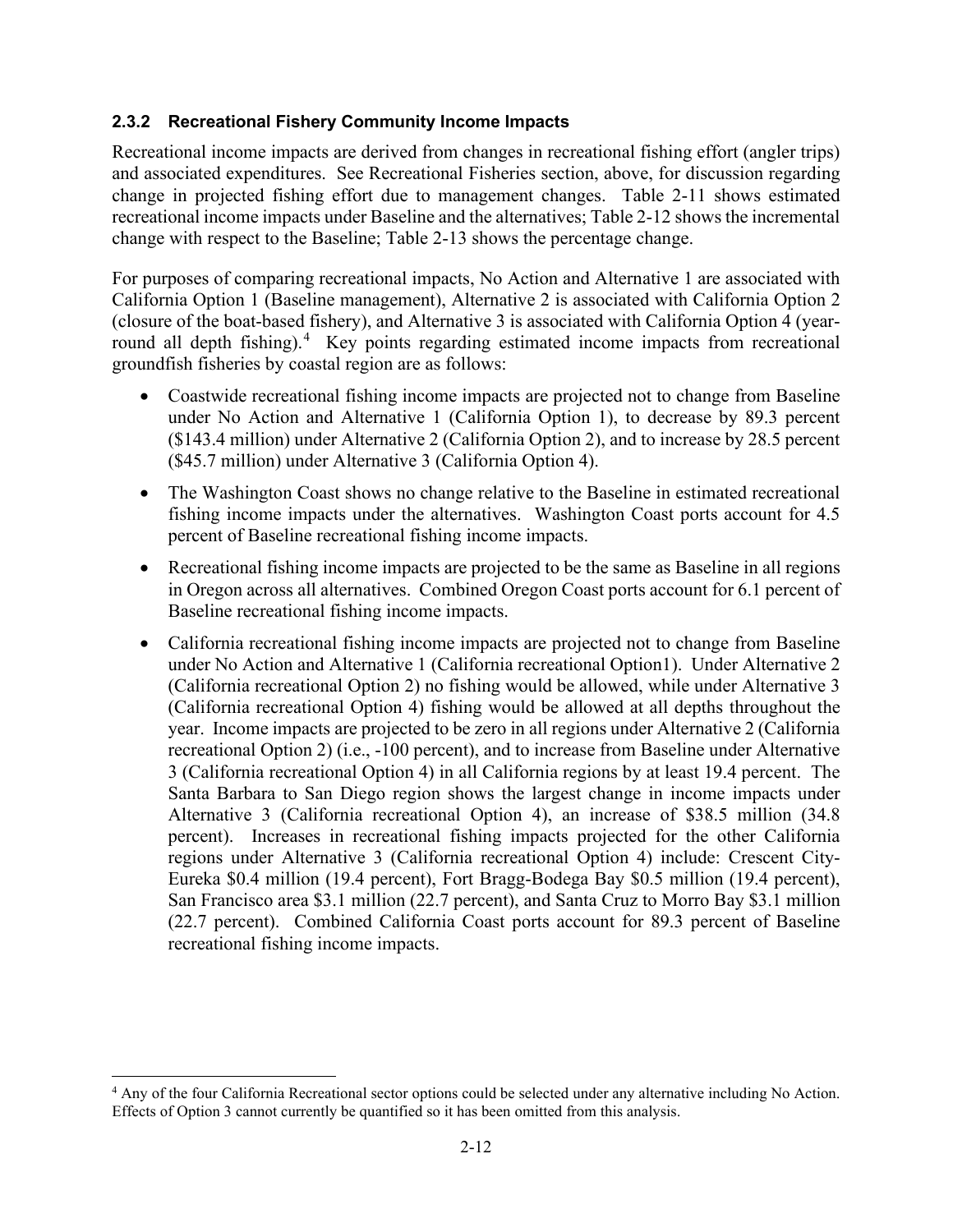| <b>Community Groups</b> | <b>Baseline</b> | <b>No Action</b><br>(California<br><b>Option 1)</b> | <b>Alternative 1</b><br>(California<br><b>Option 1)</b> | <b>Alternative 2</b><br>(California<br><b>Option 2)</b> | <b>Alternative 3</b><br>(California<br><b>Option 4)</b> |
|-------------------------|-----------------|-----------------------------------------------------|---------------------------------------------------------|---------------------------------------------------------|---------------------------------------------------------|
| <b>Washington Coast</b> | 7.3             | 7.3                                                 | 7.3                                                     | 7.3                                                     | 7.3                                                     |
| Astoria-Tillamook       | 1.4             | 1.4                                                 | 1.4                                                     | 1.4                                                     | 1.4                                                     |
| Newport                 | 5.8             | 5.8                                                 | 5.8                                                     | 5.8                                                     | 5.8                                                     |
| Coos Bay-Brookings      | 2.7             | 2.7                                                 | 2.7                                                     | 2.7                                                     | 2.7                                                     |
| Crescent City-Eureka    | 2.3             | 2.3                                                 | 2.3                                                     | 0.0                                                     | 2.7                                                     |
| Fort Bragg - Bodega Bay | 2.8             | 2.8                                                 | 2.8                                                     | 0.0                                                     | 3.4                                                     |
| San Francisco Area      | 13.5            | 13.5                                                | 13.5                                                    | 0.0                                                     | 16.5                                                    |
| $SC - Mo - MB^*$        | 13.9            | 13.9                                                | 13.9                                                    | 0.0                                                     | 17.0                                                    |
| $SB-LA-SD*$             | 110.9           | 110.9                                               | 110.9                                                   | 0.0                                                     | 149.4                                                   |
| <b>Coastwide Total</b>  | 160.5           | 160.5                                               | 160.5                                                   | 17.2                                                    | 206.3                                                   |

<span id="page-28-0"></span>**Table 2-11. Recreational fishery income impacts under Baseline and the Alternatives by community group (\$million).**

\* SC – Mo –MB: Santa Cruz – Monterey – Morro Bay; SB – LA – SD: Santa Barbara – Los Angeles – San Diego.

<span id="page-28-1"></span>

|                   |  | Table 2-12. Change in recreational fishery income impacts from Baseline under the Alternatives by community |  |  |
|-------------------|--|-------------------------------------------------------------------------------------------------------------|--|--|
| group (\$million) |  |                                                                                                             |  |  |

|                         |                 | <b>No Action</b><br>(California | <b>No Action</b><br>(California | <b>Alternative 1</b><br>(California | <b>Alternative 2</b><br>(California |  |
|-------------------------|-----------------|---------------------------------|---------------------------------|-------------------------------------|-------------------------------------|--|
| <b>Community Groups</b> | <b>Baseline</b> | <b>Option 1)</b>                | <b>Option 1)</b>                | <b>Option 1)</b>                    | Option 2)                           |  |
| <b>Washington Coast</b> | 7.3             |                                 |                                 |                                     |                                     |  |
| Astoria-Tillamook       | 1.4             |                                 |                                 |                                     |                                     |  |
| Newport                 | 5.8             |                                 |                                 |                                     |                                     |  |
| Coos Bay-Brookings      | 2.7             |                                 |                                 |                                     |                                     |  |
| Crescent City-Eureka    | 2.3             |                                 |                                 | $-2.3$                              | $+0.4$                              |  |
| Fort Bragg - Bodega Bay | 2.8             |                                 |                                 | $-2.8$                              | $+0.5$                              |  |
| San Francisco Area      | 13.5            |                                 |                                 | $-13.5$                             | $+3.1$                              |  |
| $SC - Mo - MB^*$        | 13.9            |                                 |                                 | $-13.9$                             | $+3.1$                              |  |
| $SB-LA-SD*$             | 110.9           |                                 |                                 | $-110.9$                            | $+38.5$                             |  |
| <b>Coastwide Total</b>  | 160.5           |                                 |                                 | $-143.4$                            | $+45.7$                             |  |

<span id="page-28-2"></span>\* SC – Mo –MB: Santa Cruz – Monterey – Morro Bay; SB – LA – SD: Santa Barbara – Los Angeles – San Diego.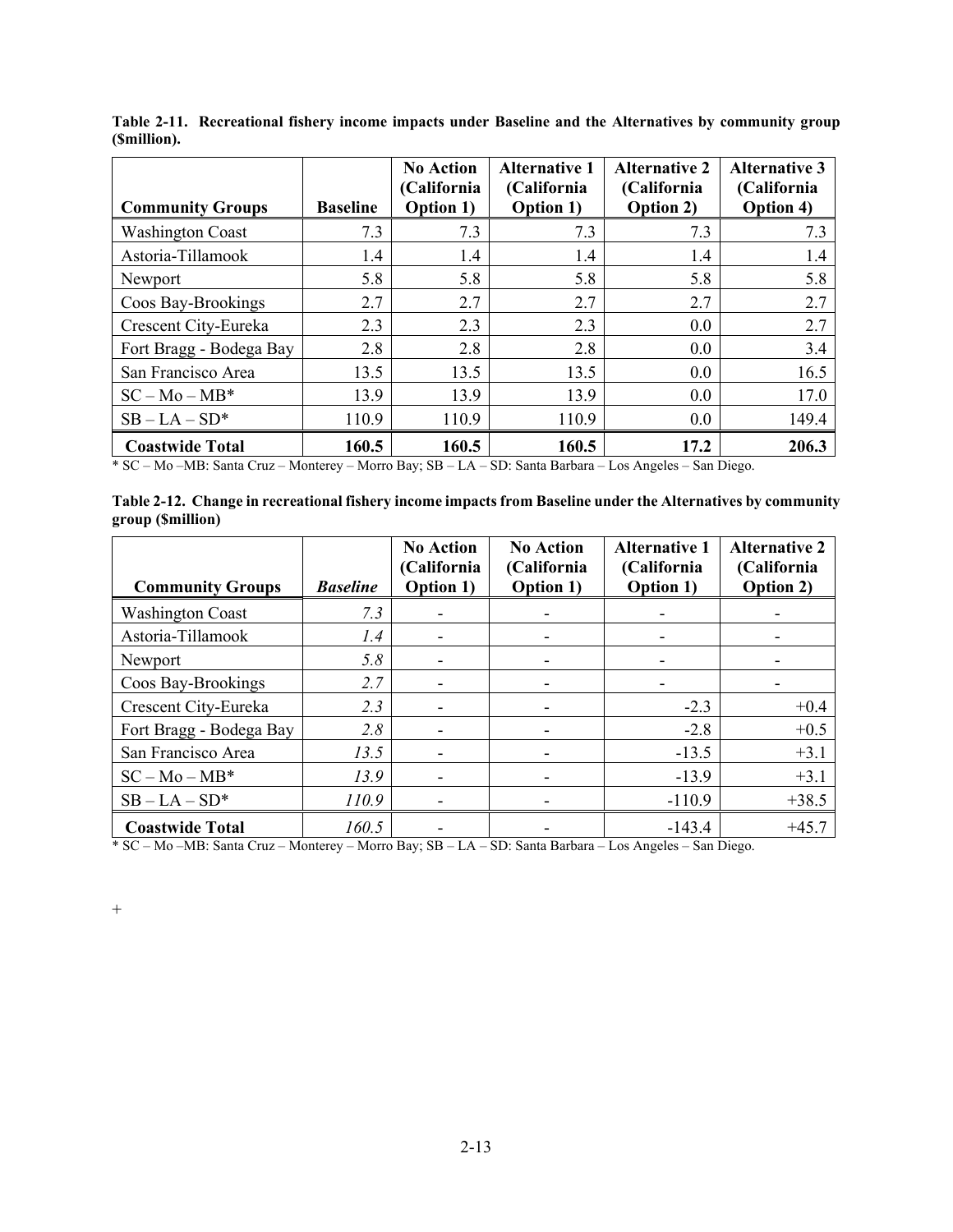| <b>Community Groups</b> | <b>Baseline</b> | <b>No Action</b><br>(California<br>Option 1) | <b>No Action</b><br>(California<br>Option 1) | <b>Alternative 1</b><br>(California<br><b>Option 1)</b> | <b>Alternative 2</b><br>(California<br>Option 2) |
|-------------------------|-----------------|----------------------------------------------|----------------------------------------------|---------------------------------------------------------|--------------------------------------------------|
| <b>Washington Coast</b> | 7.3             |                                              |                                              |                                                         |                                                  |
|                         |                 |                                              |                                              |                                                         |                                                  |
| Astoria-Tillamook       | 1.4             | $\overline{\phantom{0}}$                     | $\overline{\phantom{0}}$                     | -                                                       |                                                  |
| Newport                 | 5.8             |                                              |                                              |                                                         |                                                  |
| Coos Bay-Brookings      | 2.7             |                                              |                                              |                                                         |                                                  |
| Crescent City-Eureka    | 2.3             | $\overline{\phantom{0}}$                     | $\overline{\phantom{0}}$                     | $-100%$                                                 | $+19.4%$                                         |
| Fort Bragg - Bodega Bay | 2.8             |                                              |                                              | $-100%$                                                 | $+19.4%$                                         |
| San Francisco Area      | 13.5            |                                              |                                              | $-100%$                                                 | $+22.7%$                                         |
| $SC - Mo - MB^*$        | 13.9            |                                              |                                              | $-100%$                                                 | $+22.7%$                                         |
| $SB-LA-SD*$             | 110.9           |                                              |                                              | $-100%$                                                 | $+34.8%$                                         |
| <b>Coastwide Total</b>  | 160.5           |                                              |                                              | $-89.3%$                                                | $+28.5%$                                         |

**Table 2-13. Change in recreational fishery income impacts from Baseline under the Alternatives by community group (percent).**

\* SC – Mo –MB: Santa Cruz – Monterey – Morro Bay; SB – LA – SD: Santa Barbara – Los Angeles – San Diego.

### <span id="page-29-0"></span>**2.3.3 Commercial Fishery Community Employment Impacts**

Coastwide estimated employment impacts from commercial groundfish fishing are estimated to be 2,302 jobs under the Baseline and are projected to increase to between 2,496 and 2,576 jobs under the range of alternatives. The highest coastwide total and the highest level of employment impacts for each community among the alternatives occur under No Action, and the lowest occur under Alternative 3.

- Puget Sound ports show increases in employment over Baseline ranging from 20 jobs (Alternative 3) to 28 jobs (No Action), or increases of 48.7 percent and 67.4 percent, respectively. Puget Sound ports account for 1.8 percent of estimated coastwide employment impacts from commercial fishing.
- Oregon and Washington Coast port areas show employment impact changes ranging from a decrease of 24 jobs (Astoria-Tillamook under Alternative 3) to an increase of 35 jobs (Coos Bay-Brookings under No Action). Those two port areas also show the largest percentage changes in income impacts among Oregon and Washington Coast ports under the alternatives: -3.1 percent for Astoria-Tillamook under Alternative 3, and +18.4 percent in Coos Bay-Brookings under No Action. Astoria-Tillamook is the only port area showing decreases from Baseline in projected employment impacts under all alternatives. Combined Oregon and Washington Coast ports account for 74.1 percent of estimated coastwide Baseline employment impacts from commercial fishing.
- All California port groups are projected to see increases from Baseline under all alternatives, ranging from 8 jobs (San Francisco under Alternative 3) to 61 jobs (Santa Cruz to Morro Bay under No Action). The largest relative increases in employment impacts compared to Baseline are projected for the Fort Bragg-Bodega Bay region, ranging from 43 percent under Alternative 3 to 48.6 percent under No Action. Projected landings by fixed gear fisheries in those ports account for much of the increased employment impacts. Combined California ports account for 24.1 percent of coastwide Baseline employment impacts from commercial fishing. [Coastwide estimated employment impacts](#page-30-0)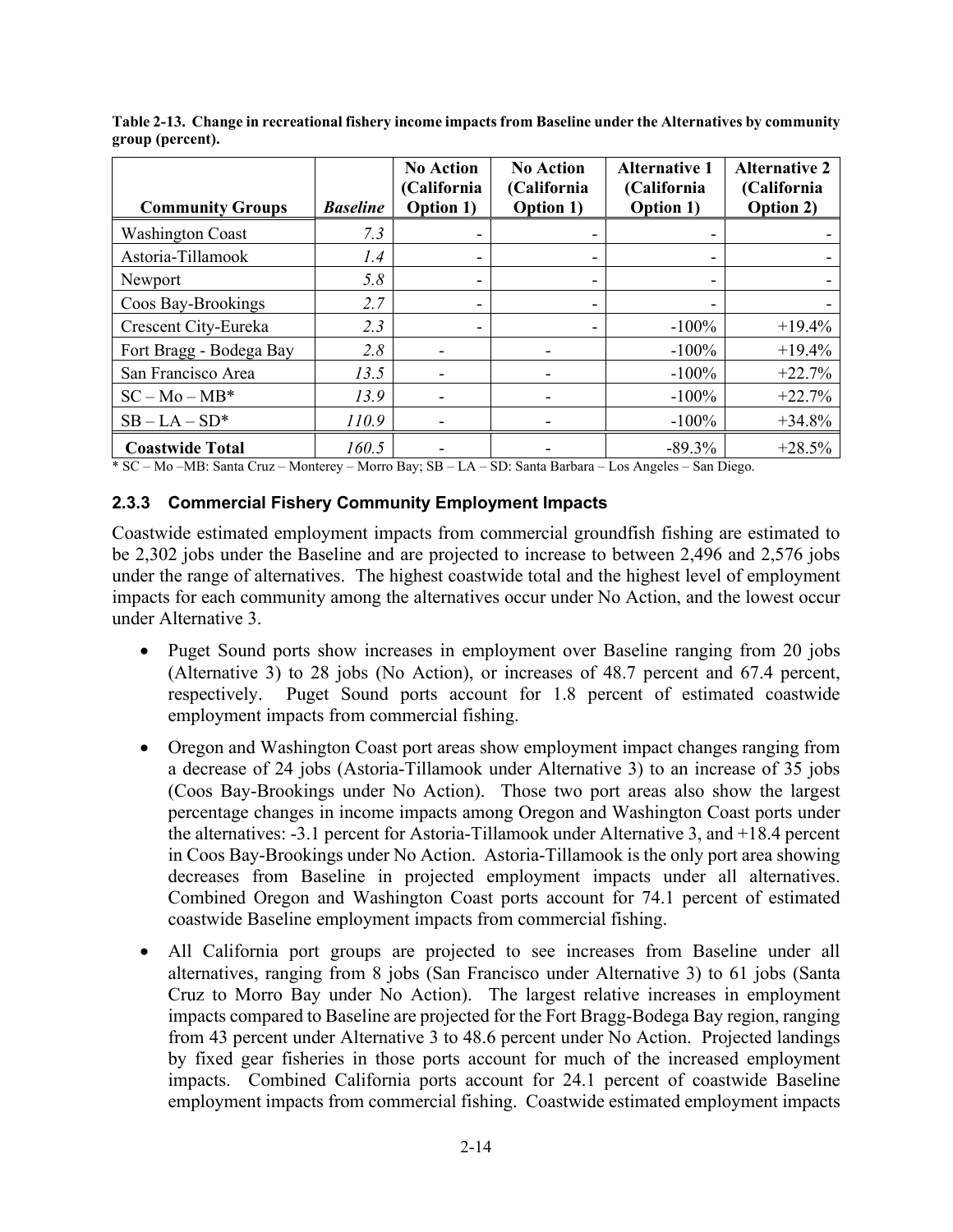[from commercial groundfish fishing are estimated to be 2,302 jobs under the Baseline and](#page-30-0)  [are projected to increase to between 2,496 and 2,576 jobs under the range of alternatives.](#page-30-0)  [The highest coastwide total and the highest level of employment impacts for each](#page-30-0)  [community among the alternatives occur under No Action, and the lowest occur under](#page-30-0)  [Alternative 3.](#page-30-0)

Puget Sound [ports show increases in employment over Baseline ranging from 20 jobs \(Alternative](#page-30-0)  [3\) to 28 jobs \(No Action\), or increases of 48.7 percent and 67.4 percent, respectively. Puget Sound](#page-30-0)  [ports account for 1.8 percent of estimated coastwide employment impacts from commercial](#page-30-0)  [fishing.](#page-30-0)

- Oregon and Washington Coast port areas show employment impact changes ranging from [a decrease of 24 jobs \(Astoria-Tillamook under Alternative 3\) to an increase of 35 jobs](#page-30-0)  [\(Coos Bay-Brookings under No Action\). Those two port areas also show the largest](#page-30-0)  [percentage changes in income impacts among Oregon and Washington Coast ports under](#page-30-0)  the alternatives: -3.1 [percent for Astoria-Tillamook under Alternative 3, and +18.4 percent](#page-30-0)  [in Coos Bay-Brookings under No Action. Astoria-Tillamook is the only port area showing](#page-30-0)  [decreases from Baseline in projected employment impacts under all alternatives.](#page-30-0)  [Combined Oregon and Washington Coast ports account for 74.1 percent of estimated](#page-30-0)  [coastwide Baseline employment impacts from commercial fishing.](#page-30-0)
- [All California port groups are projected to see increases from Baseline under all](#page-30-0)  [alternatives, ranging from 8 jobs \(San Francisco under Alternative 3\) to 61 jobs \(Santa](#page-30-0)  [Cruz to Morro Bay under No Action\). The largest relative increases in employment](#page-30-0)  [impacts compared to Baseline are projected for the Fort Bragg-Bodega Bay region, ranging](#page-30-0)  [from 43 percent under Alternative 3 to 48.6 percent under No Action. Projected landings](#page-30-0)  [by fixed gear fisheries in those ports account for much of the increased employment](#page-30-0)  [impacts. Combined California ports account for 24.1 percent of coastwide Baseline](#page-30-0)  [employment impacts from commercial fishing.](#page-30-0)

[Table 2-14](#page-30-0) shows projected employment impacts due to the commercial groundfish fishery under Baseline and the alternatives; [Table 2-15](#page-31-1) and [Table 2-16](#page-32-1) show the change in commercial fishery impacts relative to Baseline in terms of dollars and percentage, respectively. Key points regarding estimated employment impacts from commercial groundfish fisheries by coastal region are as follows:

- <span id="page-30-0"></span>• Coastwide estimated employment impacts from commercial groundfish fishing are estimated to be 2,302 jobs under the Baseline and are projected to increase to between 2,496 and 2,576 jobs under the range of alternatives. The highest coastwide total and the highest level of employment impacts for each community among the alternatives occur under No Action, and the lowest occur under Alternative 3.
- Puget Sound ports show increases in employment over Baseline ranging from 20 jobs (Alternative 3) to 28 jobs (No Action), or increases of 48.7 percent and 67.4 percent, respectively. Puget Sound ports account for 1.8 percent of estimated coastwide employment impacts from commercial fishing.
- Oregon and Washington Coast port areas show employment impact changes ranging from a decrease of 24 jobs (Astoria-Tillamook under Alternative 3) to an increase of 35 jobs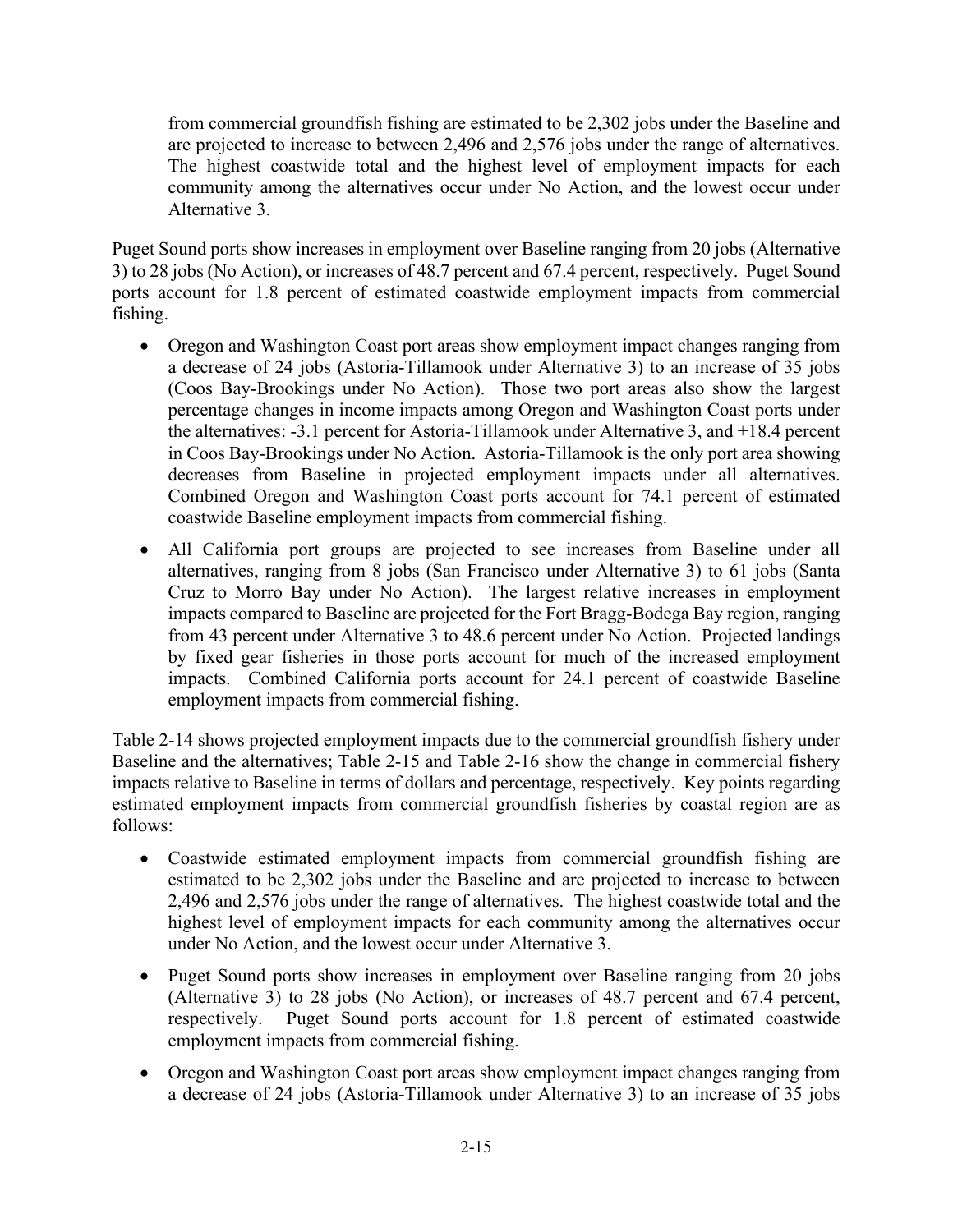(Coos Bay-Brookings under No Action). Those two port areas also show the largest percentage changes in income impacts among Oregon and Washington Coast ports under the alternatives: -3.1 percent for Astoria-Tillamook under Alternative 3, and +18.4 percent in Coos Bay-Brookings under No Action. Astoria-Tillamook is the only port area showing decreases from Baseline in projected employment impacts under all alternatives. Combined Oregon and Washington Coast ports account for 74.1 percent of estimated coastwide Baseline employment impacts from commercial fishing.

• All California port groups are projected to see increases from Baseline under all alternatives, ranging from 8 jobs (San Francisco under Alternative 3) to 61 jobs (Santa Cruz to Morro Bay under No Action). The largest relative increases in employment impacts compared to Baseline are projected for the Fort Bragg-Bodega Bay region, ranging from 43 percent under Alternative 3 to 48.6 percent under No Action. Projected landings by fixed gear fisheries in those ports account for much of the increased employment impacts. Combined California ports account for 24.1 percent of coastwide Baseline employment impacts from commercial fishing.

<span id="page-31-0"></span>**Table 2-14. Commercial fishery employment impacts under Baseline and the Alternatives by community group (number of jobs).**

|                         | <b>Baseline</b> | <b>No Action</b> | <b>Alternative 1</b> | <b>Alternative 2</b> | <b>Alternative 3</b> |
|-------------------------|-----------------|------------------|----------------------|----------------------|----------------------|
| Puget Sound             | 41              | 69               | 65                   | 61                   | 62                   |
| <b>Washington Coast</b> | 382             | 392              | 390                  | 388                  | 387                  |
| Astoria-Tillamook       | 774             | 765              | 761                  | 759                  | 750                  |
| Newport                 | 361             | 385              | 379                  | 373                  | 369                  |
| Coos Bay-Brookings      | 190             | 225              | 215                  | 210                  | 210                  |
| Crescent City-Eureka    | 100             | 129              | 126                  | 124                  | 123                  |
| Fort Bragg - Bodega Bay | 119             | 178              | 175                  | 172                  | 171                  |
| San Francisco Area      | 65              | 75               | 74                   | 73                   | 73                   |
| $SC - Mo - MB^*$        | 132             | 193              | 190                  | 187                  | 186                  |
| $SB - LA - SD^*$        | 137             | 166              | 166                  | 166                  | 166                  |
| Coastwide Total         | 2,302           | 2,576            | 2,542                | 2,515                | 2,496                |

\* SC – Mo –MB: Santa Cruz – Monterey – Morro Bay; SB – LA – SD: Santa Barbara – Los Angeles – San Diego.

<span id="page-31-1"></span>

|                                   | Table 2-15. Change in commercial fishery employment impacts from Baseline under the Alternatives by |  |  |  |  |  |
|-----------------------------------|-----------------------------------------------------------------------------------------------------|--|--|--|--|--|
| community group (number of jobs). |                                                                                                     |  |  |  |  |  |

|                         | <b>Baseline</b> | <b>No Action</b> | <b>Alternative 1</b> | <b>Alternative 2</b> | <b>Alternative 3</b> |
|-------------------------|-----------------|------------------|----------------------|----------------------|----------------------|
| Puget Sound             | 41              | $+28$            | $+24$                | $+20$                | $+20$                |
| <b>Washington Coast</b> | 382             | $+10$            | $+8$                 | $+6$                 | $+5$                 |
| Astoria-Tillamook       | 774             | $-9$             | $-12$                | $-15$                | $-24$                |
| Newport                 | 361             | $+24$            | $+18$                | $+12$                | $+9$                 |
| Coos Bay-Brookings      | 190             | $+35$            | $+25$                | $+20$                | $+20$                |
| Crescent City-Eureka    | 100             | $+29$            | $+26$                | $+24$                | $+23$                |
| Fort Bragg - Bodega Bay | 119             | $+58$            | $+55$                | $+52$                | $+51$                |
| San Francisco Area      | 65              | $+10$            | $+9$                 | $+8$                 | $+8$                 |
| $SC - Mo - MB^*$        | 132             | $+61$            | $+58$                | $+55$                | $+54$                |
| $SB-LA-SD*$             | 137             | $+29$            | $+29$                | $+29$                | $+29$                |
| Coastwide Total         | 2,302           | $+275$           | $+240$               | $+213$               | $+195$               |

\* SC – Mo –MB: Santa Cruz – Monterey – Morro Bay; SB – LA – SD: Santa Barbara – Los Angeles – San Diego.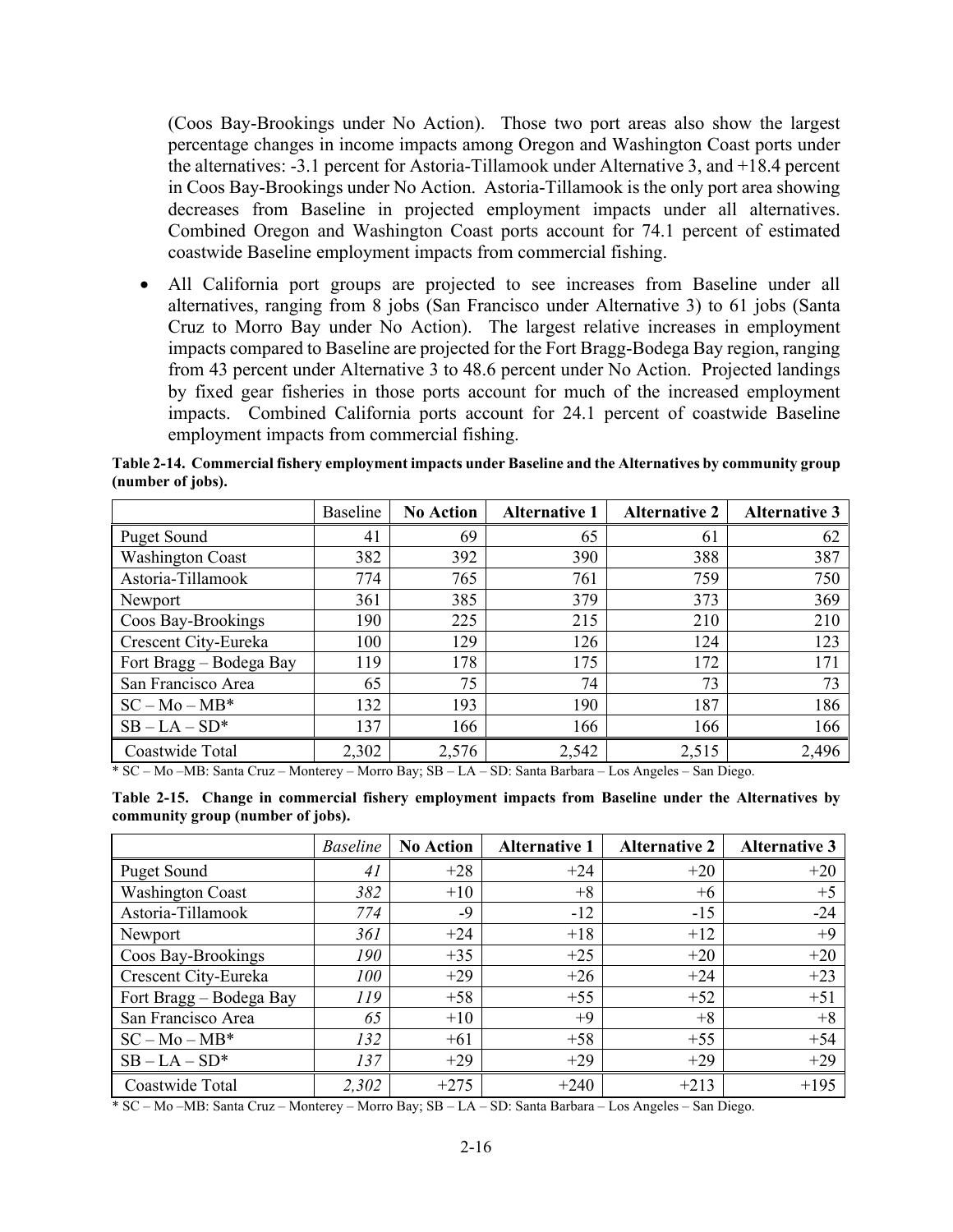|                         | <b>Baseline</b> | <b>No Action</b> | <b>Alternative 1</b> | <b>Alternative 2</b> | <b>Alternative 3</b> |
|-------------------------|-----------------|------------------|----------------------|----------------------|----------------------|
| Puget Sound             | 41              | $+67.4%$         | $+57.7%$             | $+48.3%$             | $+48.7%$             |
| <b>Washington Coast</b> | 382             | $+2.6%$          | $+2.1\%$             | $+1.6%$              | $+1.3\%$             |
| Astoria-Tillamook       | 774             | $-1.1\%$         | $-1.6\%$             | $-1.9\%$             | $-3.1\%$             |
| Newport                 | 361             | $+6.6\%$         | $+4.9\%$             | $+3.4%$              | $+2.4%$              |
| Coos Bay-Brookings      | 190             | $+18.4%$         | $+13.0\%$            | $+10.6%$             | $+10.6%$             |
| Crescent City-Eureka    | 100             | $+28.7%$         | $+26.3%$             | $+24.5%$             | $+23.2%$             |
| Fort Bragg - Bodega Bay | 119             | $+48.6\%$        | $+46.3\%$            | $+43.9%$             | $+43.0\%$            |
| San Francisco Area      | 65              | $+15.5\%$        | $+14.2%$             | $+13.0\%$            | $+12.1%$             |
| $SC - Mo - MB^*$        | 132             | $+45.8\%$        | $+44.0\%$            | $+41.5%$             | $+40.6%$             |
| $SB - LA - SD^*$        | 137             | $+21.4%$         | $+21.4%$             | $+21.3%$             | $+21.2%$             |
| Coastwide Total         | 2,302           | $+11.9%$         | $+10.4%$             | $+9.3%$              | $+8.5\%$             |

<span id="page-32-1"></span>**Table 2-16. Change in commercial fishery employment impacts from Baseline under the Alternatives by community group (percent).**

<span id="page-32-0"></span>\* SC – Mo –MB: Santa Cruz – Monterey – Morro Bay; SB – LA – SD: Santa Barbara – Los Angeles – San Diego.

## **2.3.4 Recreational Fishery Community Employment Impacts**

[Table 2-17](#page-33-0) shows projected employment impacts due to the recreational groundfish fishery under Baseline and the alternatives; [Table 2-18](#page-33-1) and [Table 2-19](#page-34-1) show the change in recreational fishery impacts relative to the Baseline in terms of dollars and percentage, respectively.

For purposes of comparing recreational impacts, No Action and Alternative 1 are associated with California Option 1 (Baseline management), Alternative 2 is associated with California Option 2 (closure of the boat-based fishery), and Alternative 3 is associated with California Option 4 (year-round all depth fishing).<sup>[5](#page-32-2)</sup> Key points regarding estimated employment impacts from recreational groundfish fisheries by coastal region are as follows:

- Coastwide recreational fishing employment impacts are projected not to change under No Action and Alternative 1 (California Option 1), to decrease by 81.1 percent (2,271 jobs) under Alternative 2 (California Option 2), and to increase by 25.8 percent (721 jobs) under Alternative 3 (California Option 4).
- The Washington Coast shows no change relative to the Baseline in estimated employment impacts under the alternatives. Washington Coast ports account for 7.8 percent of Baseline recreational fishing employment impacts.
- Recreational fishing employment impacts are projected to be the same as Baseline in all regions in Oregon across all alternatives. Combined Oregon Coast ports account for 11.0 percent of Baseline recreational fishing employment impacts.
- California recreational fishing employment impacts are projected not to change from Baseline under No Action and Alternative 1 (California recreational Option1). Under Alternative 2 (California recreational Option 2) no fishing would be allowed, while under Alternative 3 (California recreational Option 4) fishing would be allowed at all depths throughout the year. Employment impacts are projected to be zero in all regions under Alternative 2 (California recreational Option 2) (i.e., -100 percent), and to increase from

<span id="page-32-2"></span><sup>&</sup>lt;sup>5</sup> Any of the four California Recreational sector options could be selected under any alternative including No Action. Effects of Option 3 cannot currently be quantified so it has been omitted from this analysis.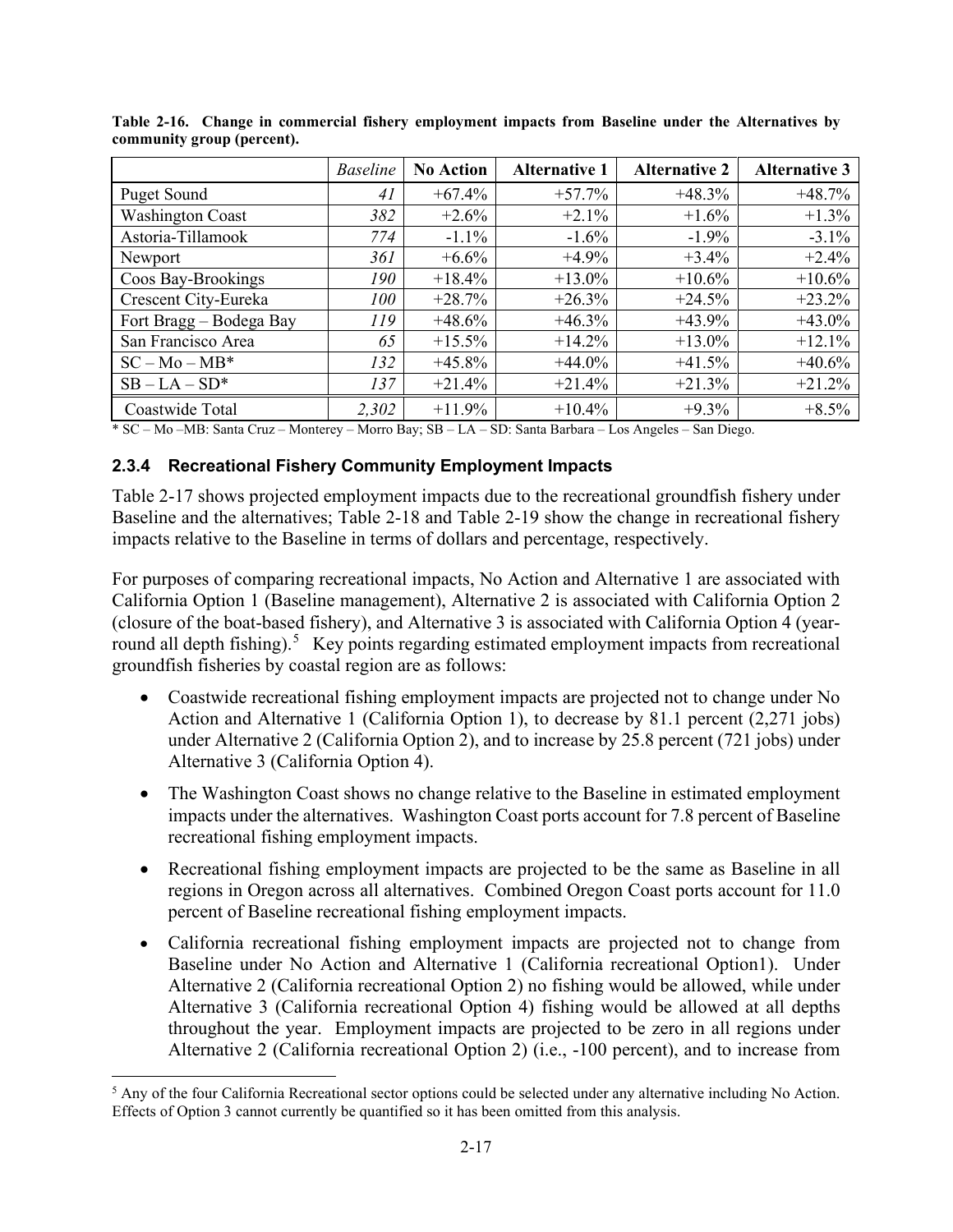Baseline under Alternative 3 (California recreational Option 4) in all California regions by at least 19.4 percent. The Santa Barbara to San Diego region shows the largest change in employment under Alternative 3 (California recreational Option 4), an increase of 601 jobs (34.8 percent). Increases projected for the other California regions under Alternative 3 (California recreational Option 4) are: Crescent City-Eureka 8 jobs (19.4 percent), Fort Bragg-Bodega Bay 10 jobs (19.4 percent), San Francisco area 47 jobs (22.7 percent), and Santa Cruz to Morro Bay 56 jobs (22.7 percent). Combined California Coast ports account for 81.1 percent of Baseline recreational fishing employment impacts.

<span id="page-33-0"></span>**Table 2-17. Recreational fishery employment impacts under Baseline and the Alternatives by community group (number of jobs).**

| <b>Community Groups</b>    | <b>Baseline</b> | <b>No Action</b><br>(California<br><b>Option 1)</b> | <b>No Action</b><br>(California<br><b>Option 1)</b> | <b>Alternative 1</b><br>(California<br><b>Option 1)</b> | <b>Alternative 2</b><br>(California<br><b>Option 2)</b> |
|----------------------------|-----------------|-----------------------------------------------------|-----------------------------------------------------|---------------------------------------------------------|---------------------------------------------------------|
| <b>Washington Coast</b>    | 219             | 219                                                 | 219                                                 | 219                                                     | 219                                                     |
| Astoria-Tillamook          | 53              | 53                                                  | 53                                                  | 53                                                      | 53                                                      |
| Newport                    | 173             | 173                                                 | 173                                                 | 173                                                     | 173                                                     |
| Coos Bay-Brookings         | 82              | 82                                                  | 82                                                  | 82                                                      | 82                                                      |
| Crescent City-Eureka       | 39              | 39                                                  | 39                                                  | 0                                                       | 47                                                      |
| Fort Bragg - Bodega<br>Bay | 49              | 49                                                  | 49                                                  | 0                                                       | 59                                                      |
| San Francisco Area         | 208             | 208                                                 | 208                                                 | 0                                                       | 255                                                     |
| $SC - Mo - MB^*$           | 246             | 246                                                 | 246                                                 | $\theta$                                                | 301                                                     |
| $SB-LA-SD*$                | 1,729           | 1,729                                               | 1,729                                               |                                                         | 2,330                                                   |
| <b>Coastwide Total</b>     | 2,800           | 2,800                                               | 2,800                                               | 528                                                     | 3,521                                                   |

\* SC – Mo –MB: Santa Cruz – Monterey – Morro Bay; SB – LA – SD: Santa Barbara – Los Angeles – San Diego.

<span id="page-33-1"></span>**Table 2-18. Change in recreational fishery employment impacts from Baseline under the Alternatives by community group (number of jobs).**

|                         |                 | <b>No Action</b><br>(California | <b>No Action</b><br>(California | <b>Alternative 1</b><br>(California | <b>Alternative 2</b><br>(California |
|-------------------------|-----------------|---------------------------------|---------------------------------|-------------------------------------|-------------------------------------|
| <b>Community Groups</b> | <b>Baseline</b> | Option 1)                       | Option 1)                       | Option 1)                           | Option 2)                           |
| <b>Washington Coast</b> | 219             | $\overline{\phantom{a}}$        | $\overline{\phantom{a}}$        |                                     |                                     |
| Astoria-Tillamook       | 53              |                                 |                                 |                                     |                                     |
| Newport                 | 173             |                                 |                                 |                                     |                                     |
| Coos Bay-Brookings      | 82              |                                 |                                 |                                     |                                     |
| Crescent City-Eureka    | 39              | $\overline{\phantom{a}}$        | $\overline{\phantom{a}}$        | $-39$                               | $+8$                                |
| Fort Bragg - Bodega     |                 |                                 |                                 |                                     |                                     |
| Bay                     | 49              |                                 |                                 | $-49$                               | $+10$                               |
| San Francisco Area      | 208             |                                 |                                 | $-208$                              | $+47$                               |
| $SC - Mo - MB^*$        | 246             |                                 |                                 | $-246$                              | $+56$                               |
| $SB-LA-SD*$             | 1,729           |                                 |                                 | $-1,729$                            | $+601$                              |
| <b>Coastwide Total</b>  | 2,800           |                                 |                                 | $-2,271$                            | $+721$                              |

\* SC – Mo –MB: Santa Cruz – Monterey – Morro Bay; SB – LA – SD: Santa Barbara – Los Angeles – San Diego.